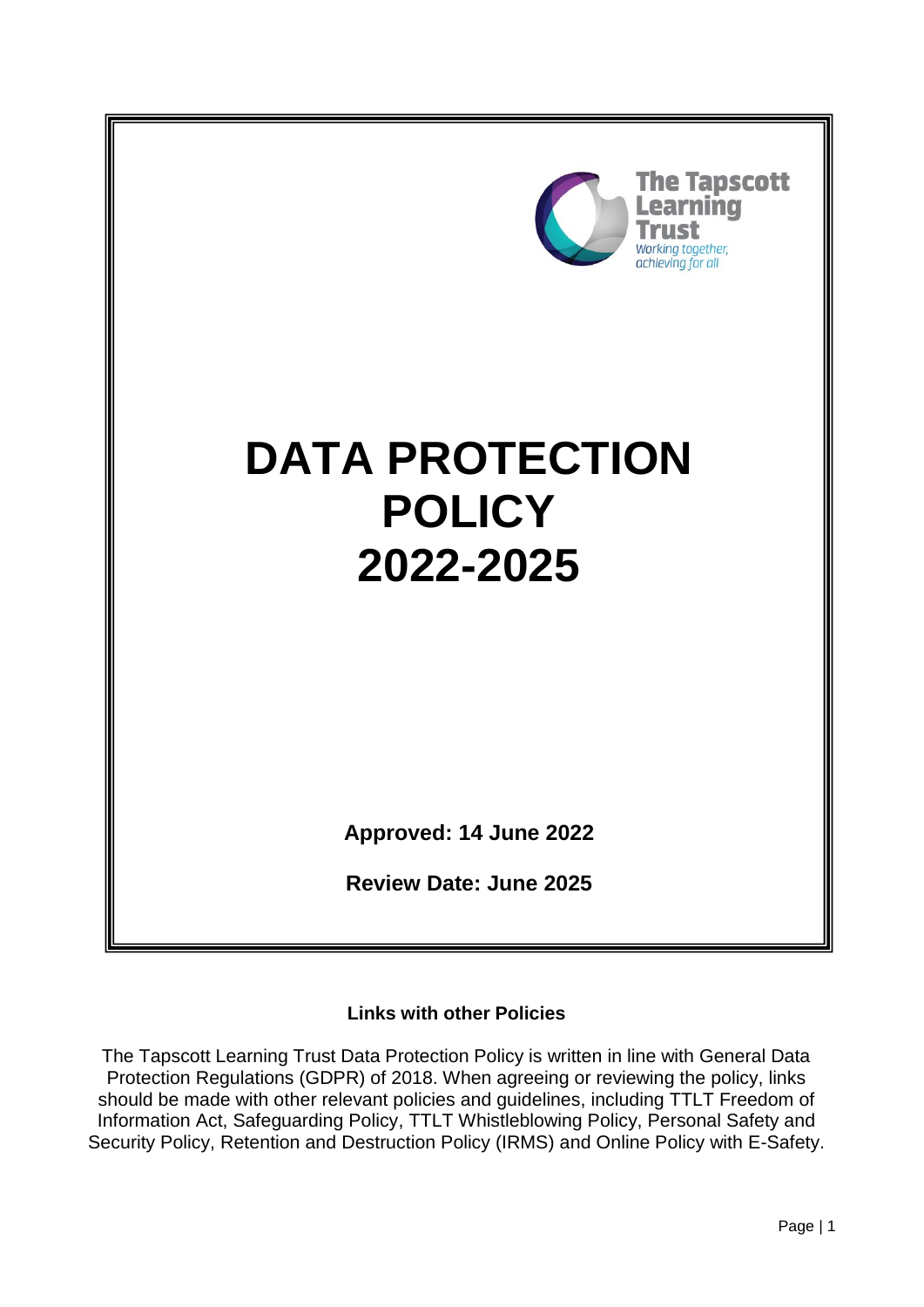# **Contents**

|    | 1. Purpose                                                 | 3  |
|----|------------------------------------------------------------|----|
|    | 2. Legislation and guidance                                | 3  |
| 3. | Objectives                                                 | 3  |
|    | 4. Explaining the language around data protection          | 4  |
|    | 5. Roles and responsibilities                              | 8  |
|    | 6. Data protection principles                              | 10 |
|    | 7. Collecting personal data                                | 10 |
|    | 8. Sharing personal data                                   | 11 |
|    | 9. Subject access requests and other rights of individuals | 12 |
|    | 10. Parental requests to see the educational record        | 13 |
|    | 11.CCTV                                                    | 13 |
|    | 12. Photographs and videos                                 | 14 |
|    | 13. Data protection by design and default                  | 14 |
|    | 14. Data security and storage of records                   | 15 |
|    | 15. Disposal of records                                    |    |
|    | 16. Personal data breaches                                 | 16 |
|    | 17. Training                                               |    |
|    | 18. Monitoring arrangements                                | 16 |

| Appendix A: Data Sharing Agreement                               | 17 |
|------------------------------------------------------------------|----|
| Appendix B: Subject Access Request                               | 18 |
| Appendix C: Privacy Notice – The Trust as an Educational Setting | 19 |
| Appendix D: Privacy Notice for Pupils                            | 23 |
| Appendix E: Privacy Notice for Parents / Carers                  | 28 |
| Appendix F: Privacy Notice for Staff                             | 33 |
| Appendix G: Multi-Purpose Consent Form                           | 38 |
| Appendix H: TTLT GDPR Internal Audit Log                         | 40 |
| Appendix I: Personal Data Breach Procedure                       | 43 |
| Appendix J: Breach Incident Reporting Form                       | 46 |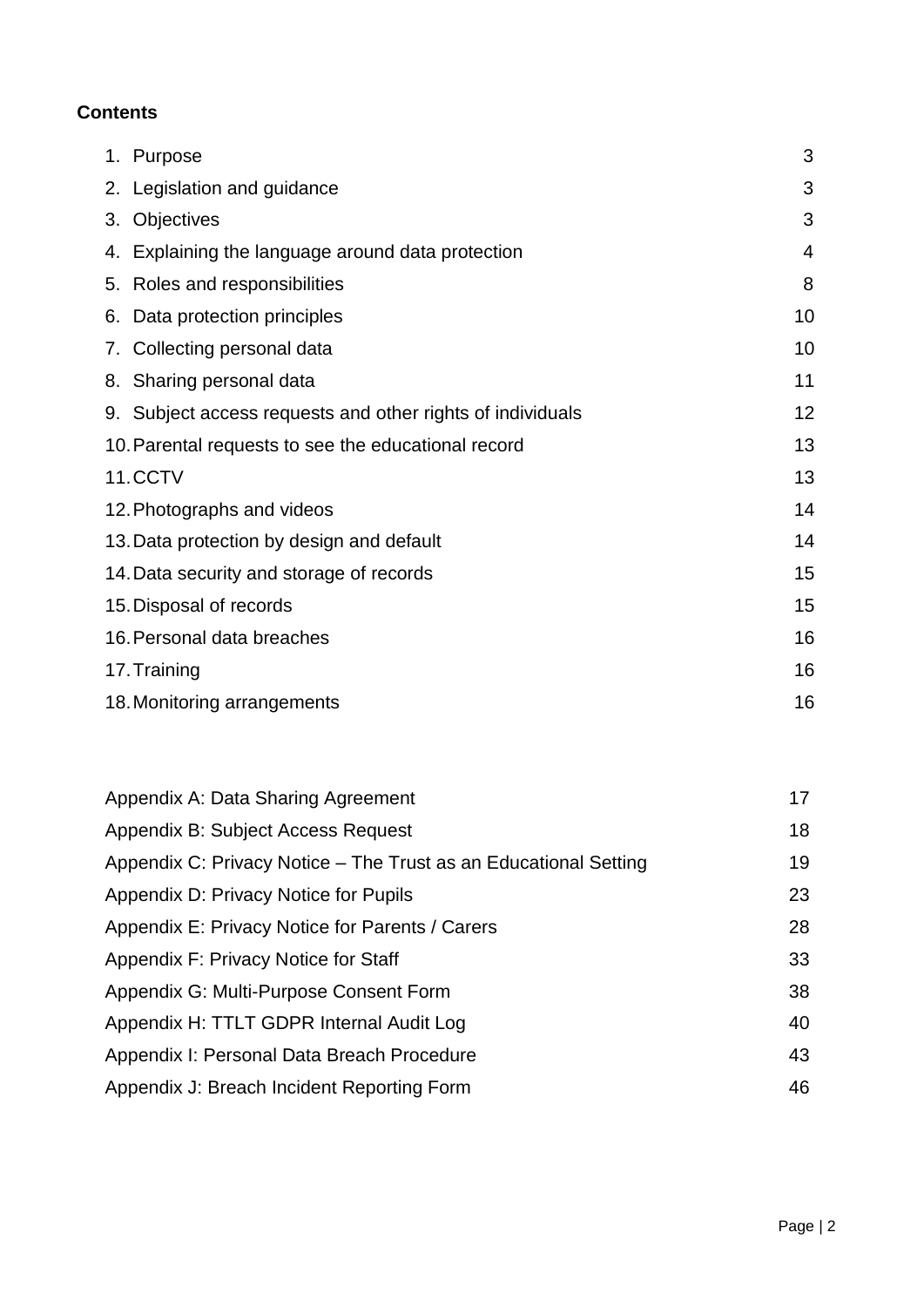### **1. Purpose**

The purpose of this policy is to ensure that the schools within The Tapscott Learning Trust (hereon called the "Trust " or "TTLT") are committed to compliance with all the relevant data protection laws in respect of personal data, and to protecting the "rights and freedoms" of individuals whose information the schools collects about staff, pupils, parents, governors, visitors and other individuals, are stored and processed in accordance with the [General](http://data.consilium.europa.eu/doc/document/ST-5419-2016-INIT/en/pdf)  [Data Protection Regulation \(GDPR\)](http://data.consilium.europa.eu/doc/document/ST-5419-2016-INIT/en/pdf) and the expected provisions of the Data Protection Act 2018 (DPA 2018) as set out in the [Data Protection Bill.](https://publications.parliament.uk/pa/bills/cbill/2017-2019/0153/18153.pdf)

To that end, schools have developed, implemented, maintains and continuously improves a documented personal information management system (PIMS) in each school. The scope of PIMS takes into account the school structure, management responsibility, jurisdiction and geography. Each school's objectives for PIMS is that it should enable the school to meet its own requirements for the management of personal information; that it should support school objectives and obligations; that it should impose controls in line with the schools' acceptable level of risk; that it should ensure that the school meets applicable statutory, regulatory, contractual and / or professional duties; and that it should protect the interests of individuals and other key stakeholders.

In meeting PIMS this policy applies to all personal data of natural persons, regardless of whether it is in paper or electronic format.

### **2. Legislation and Guidance**

This policy meets the requirements of the GDPR and the expected provisions of the DPA 2018. It is based on guidance published by the Information Commissioner's Office (ICO) on the [GDPR,](https://ico.org.uk/for-organisations/guide-to-the-general-data-protection-regulation-gdpr/) alongside the guides to GDPR, including *Preparing for the General Data Protection Regulation (GDPR) 12 Steps to Take Now*, and the ICO's [code of practice for](https://ico.org.uk/media/for-organisations/documents/2014223/subject-access-code-of-practice.pdf)  [subject access requests.](https://ico.org.uk/media/for-organisations/documents/2014223/subject-access-code-of-practice.pdf)

It also reflects the ICO's [code of practice](https://ico.org.uk/media/for-organisations/documents/1542/cctv-code-of-practice.pdf) for the use of surveillance cameras and personal information.

Due regard is given to the following legislations: *The Freedom of Information and Data Protection (Appropriate Limit and Fees) Regulations (2004)* and *The School Standards and Framework Act (1998)*.

The Department for Education (DfE) *Data Protection: A Toolkit for Schools, Open Beta: Version 1.0 (2018)* is given consideration.

In addition, this policy complies with our Funding Agreement and Articles of Association.

### **3. Objectives**

The Trust and its schools are committed to complying with data protection legislation and good practice including:

- processing personal information only where this is strictly necessary for legitimate organisational purposes;
- collecting only the minimum personal information required for these purposes and not processing excessive personal information;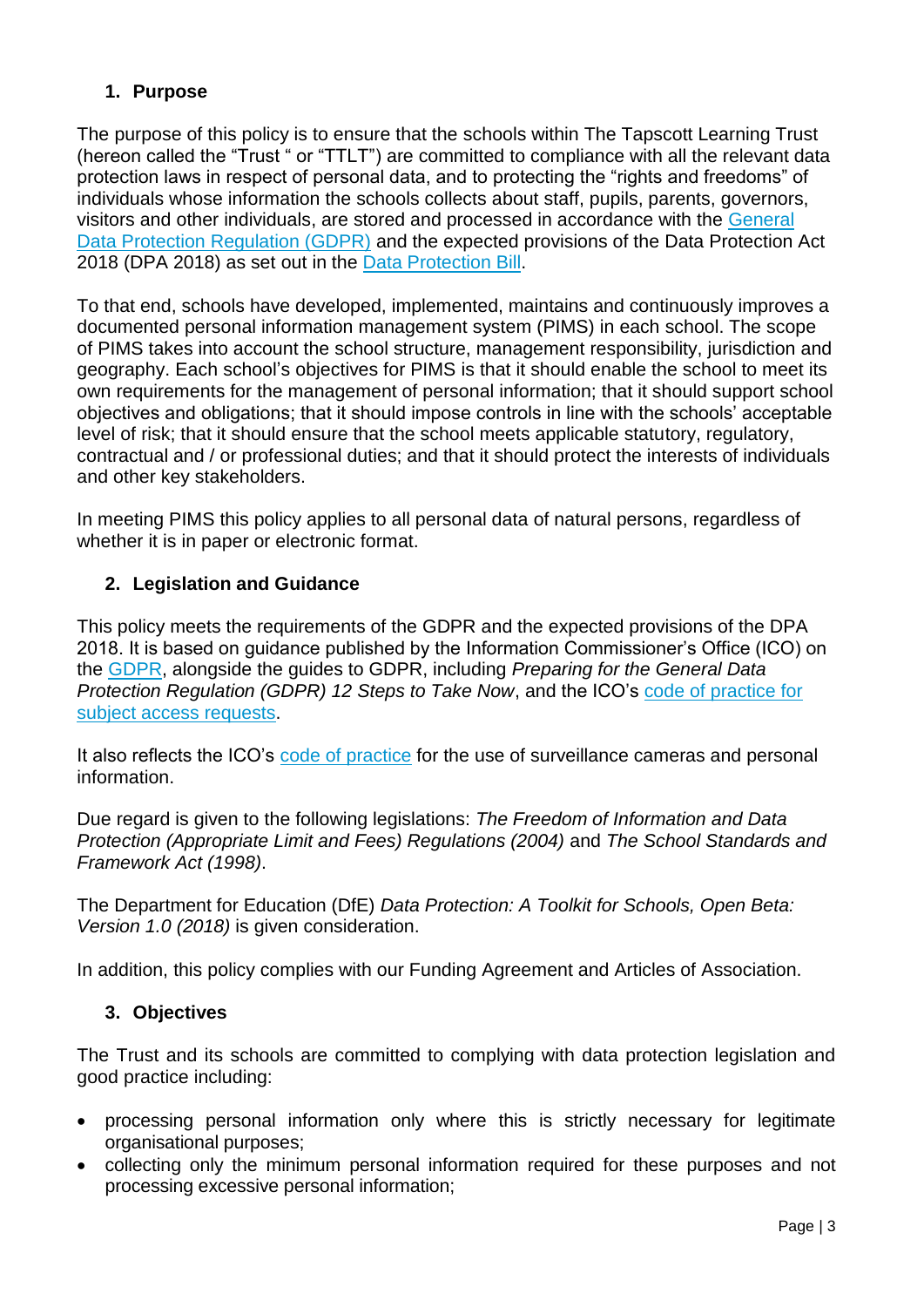- providing clear information to individuals about how their personal information will be used and by whom;
- only processing relevant and adequate personal information;
- processing personal information fairly and lawfully;
- maintaining an inventory of the categories of personal information processed by the school;
- keeping personal information accurate and, where necessary, up to date;
- retaining personal information only for as long as is necessary for legal or regulatory reasons or, for legitimate organisational purposes;
- respecting individuals' rights in relation to their personal information, including their right of subject access;
- keeping all personal information secure;
- only transferring personal information outside the UK in circumstances where it can be adequately protected;
- the application of the various exemptions allowable by data protection legislation;
- developing and implementing a PIMS to enable the policy to be implemented
- where appropriate, identifying internal and external stakeholders and the degree to which these stakeholders are involved in the governance of the school's PIMS;
- the identification of employees with specific responsibility and accountability for the PIMS; and
- carry out an annual internal audit of General Data Protection.

### **4. Explaining the Language Around Data Protection**

| <b>Term</b>     | <b>Description</b>                                                                                                                                                            | <b>Example</b>                                                   |
|-----------------|-------------------------------------------------------------------------------------------------------------------------------------------------------------------------------|------------------------------------------------------------------|
| Data subject    | The person that the data relates<br>to.                                                                                                                                       | John Smith the pupil.<br>Jane Smith the teacher.                 |
| Data item       | A single piece of information<br>about a data subject.                                                                                                                        | "Ethnicity = white<br>British"<br>"Attendance = $97\%$ "         |
| Data item group | A group of data items that are<br>typically captured about the<br>same activity or business<br>process in school.<br>These are also sometimes<br>called data elements or data | Behaviour management,<br>or catering.                            |
|                 | scope within the data<br>community/sharing agreements<br>schools have with suppliers.                                                                                         |                                                                  |
| Dataset         | A collection of related sets of<br>information that is composed of<br>separate elements but can be<br>manipulated as a unit by a<br>computer.                                 | A database, table,<br>number of related<br>tables, a spreadsheet |
| System          | A piece of software, computer<br>package or manually managed<br>asset that supports the<br>administration of one or more<br>areas of school life.                             | Capita SIMS,<br>ParentPay, MyMaths.                              |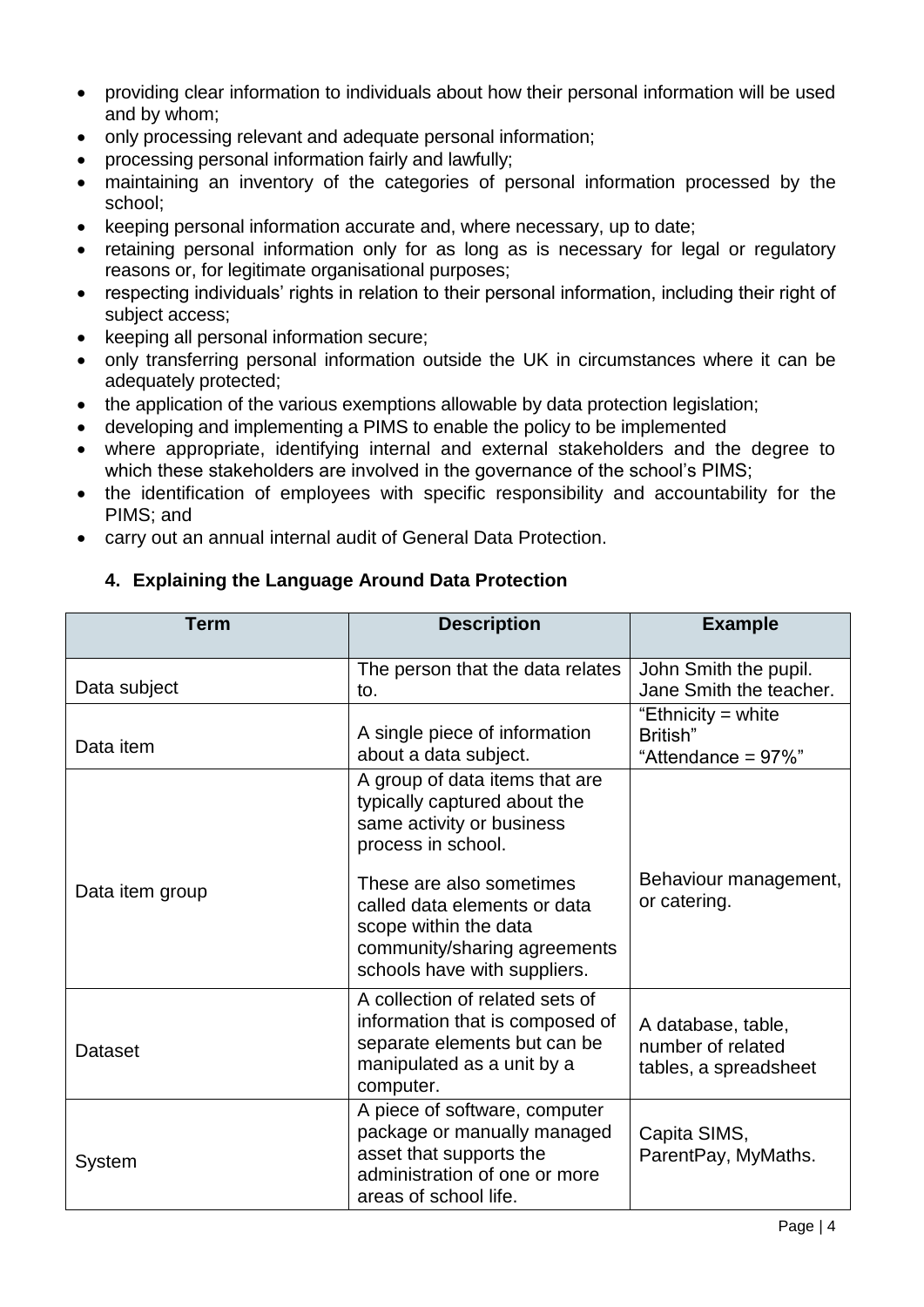| System group | An umbrella term to describe<br>the areas of school<br>administration where systems<br>that contain personal level data | Core MIS, payments,<br>curriculum tools. |
|--------------|-------------------------------------------------------------------------------------------------------------------------|------------------------------------------|
|              | typically reside.                                                                                                       |                                          |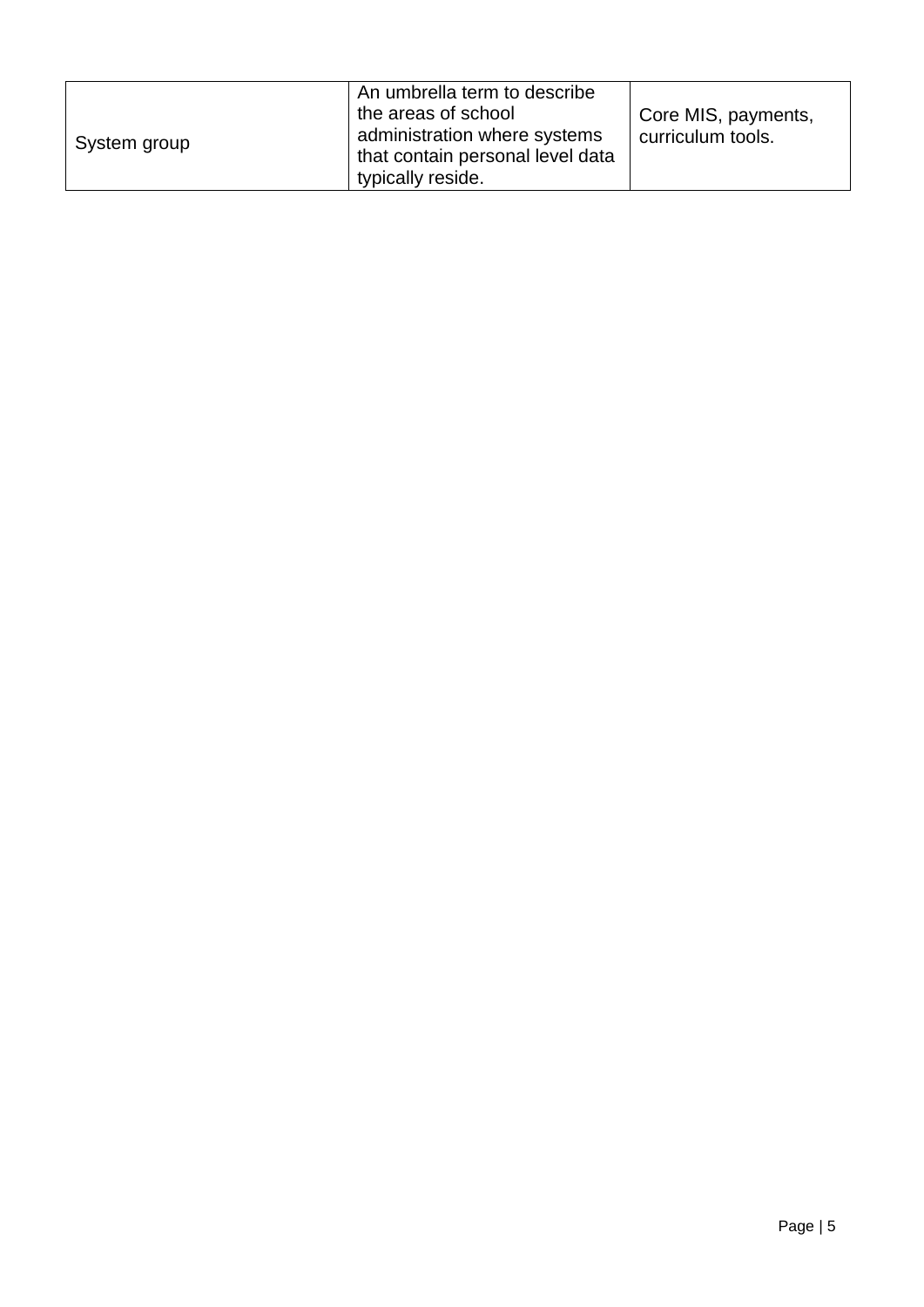| <b>Term</b>                       | <b>Description</b>                                                                                                                                                                                                                                                                                                                                                                 | <b>Example</b>                                                                                                                                                                                                                                                                             |
|-----------------------------------|------------------------------------------------------------------------------------------------------------------------------------------------------------------------------------------------------------------------------------------------------------------------------------------------------------------------------------------------------------------------------------|--------------------------------------------------------------------------------------------------------------------------------------------------------------------------------------------------------------------------------------------------------------------------------------------|
| Personal data                     | Information relating to a natural<br>identifiable person, whether<br>directly or indirectly                                                                                                                                                                                                                                                                                        | John Smith was born on<br>01/01/1990.<br>The head teacher's<br>salary is £60,000.                                                                                                                                                                                                          |
| Special category data             | These are highly sensitive<br>pieces of information about<br>people. They are important<br>because under GDPR they are<br>afforded extra protection in<br>terms of the reasons you need<br>to have to access and process<br>that information.<br>In education, it would also be<br>best practice to treat things like<br>FSM, SEN, and CIN/CLA status<br>as special category data. | Tightly defined as data<br>relating to racial or<br>ethnic origin, political<br>opinions, religious or<br>philosophical beliefs,<br>health, trade-union<br>membership, and health<br>or sex life. Data relating<br>to criminal offences is<br>also afforded similar<br>special protection. |
| (Data) Controller                 | The organisation who (either<br>alone or in common with other<br>people or organisations)<br>determine the purpose for<br>which, and the manner in which<br>data are processed.                                                                                                                                                                                                    | A school is usually the<br>data controller, but they<br>can also be a joint<br>controller with their LA<br>or DfE.                                                                                                                                                                         |
| (Data) Processor                  | A person or organisation who<br>process data on behalf of and<br>on the orders of a controller.                                                                                                                                                                                                                                                                                    | A catering supplier the<br>school uses.                                                                                                                                                                                                                                                    |
| Data audit/data asset<br>register | The assessment of data and its<br>quality, for a specific purpose.<br>Other terms you might hear are<br>data map or information asset<br>log. In this context, we simply<br>want the list of personal data<br>assets that we hold, from which<br>we can go on to place further<br>important information alongside.                                                                 |                                                                                                                                                                                                                                                                                            |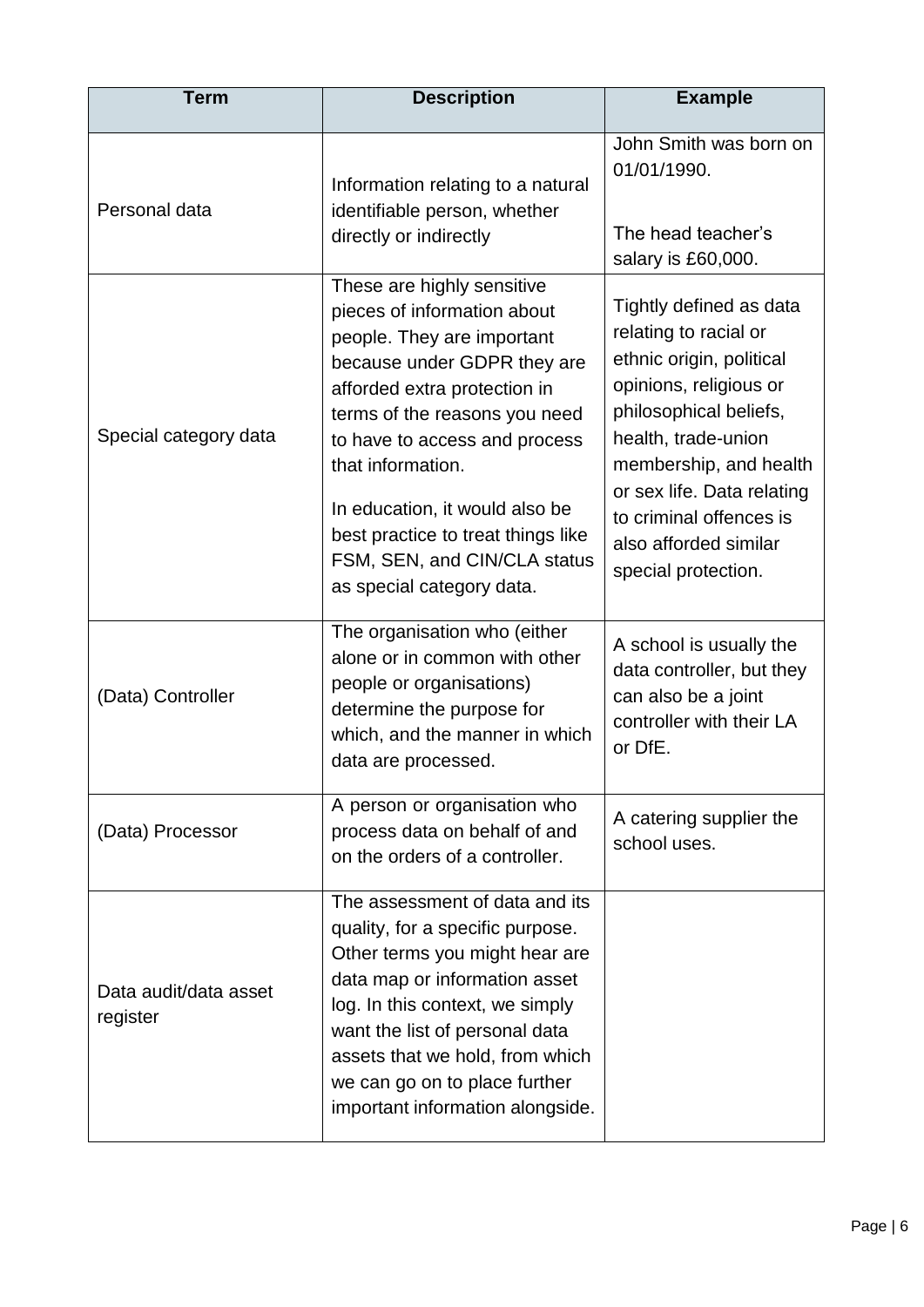| <b>Term</b>                                   | <b>Description</b>                                                                                                                                                                                                                                                                                                           | <b>Example</b>                                                                                                                                                                                                          |
|-----------------------------------------------|------------------------------------------------------------------------------------------------------------------------------------------------------------------------------------------------------------------------------------------------------------------------------------------------------------------------------|-------------------------------------------------------------------------------------------------------------------------------------------------------------------------------------------------------------------------|
| Lawful basis and<br>conditions for processing | These are the specific reasons,<br>set out in law, for which you can<br>process personal data. There is<br>one list for personal data (lawful<br>basis article 6) and another list<br>for processing special category<br>data (article 9).                                                                                   | "The processing is<br>necessary for<br>administering justice, or<br>for exercising statutory<br>or governmental<br>functions." Read the full<br>list.                                                                   |
| Data retention                                | How long you will hold<br>information to do the processing<br>job you need it for. At the end of<br>a data retention period,<br>processes should be in place to<br>ensure it is properly disposed<br>of.                                                                                                                     | "We keep parent's<br>phone numbers until 1<br>month after they leave<br>the school in case of<br>any issues that need<br>resolving (for example,<br>payment or repayment<br>of lunch money) and<br>then it is deleted." |
| Privacy notice                                | This is a document that<br>explains to the people you have<br>data about ("data subjects") the<br>data items you hold, what they<br>are used for, who it is passed<br>onto and why, and what rights<br>they have.                                                                                                            | DfE publish model<br>privacy notices.                                                                                                                                                                                   |
| <b>Subject Access Request</b><br>(SAR)        | This is where a person (data<br>subject), requests access to the<br>information you hold about<br>them. Timescales for<br>responding, as well as reasons<br>why you must comply, or may<br>refuse, are set out in law. A<br>Subject Access Request is can<br>be for all data about a subject<br>or for specific information. | "I want to know the<br>attendance data you<br>hold about my son"                                                                                                                                                        |
| Data Protection Impact<br>Assessment (DPIA)   | This is a process to consider<br>the implications of a change<br>you are introducing on the<br>privacy of individuals' data.<br>Assessing privacy at the outset<br>helps you plan                                                                                                                                            | You would undertake<br>one of these if<br>introducing a new<br>system to use                                                                                                                                            |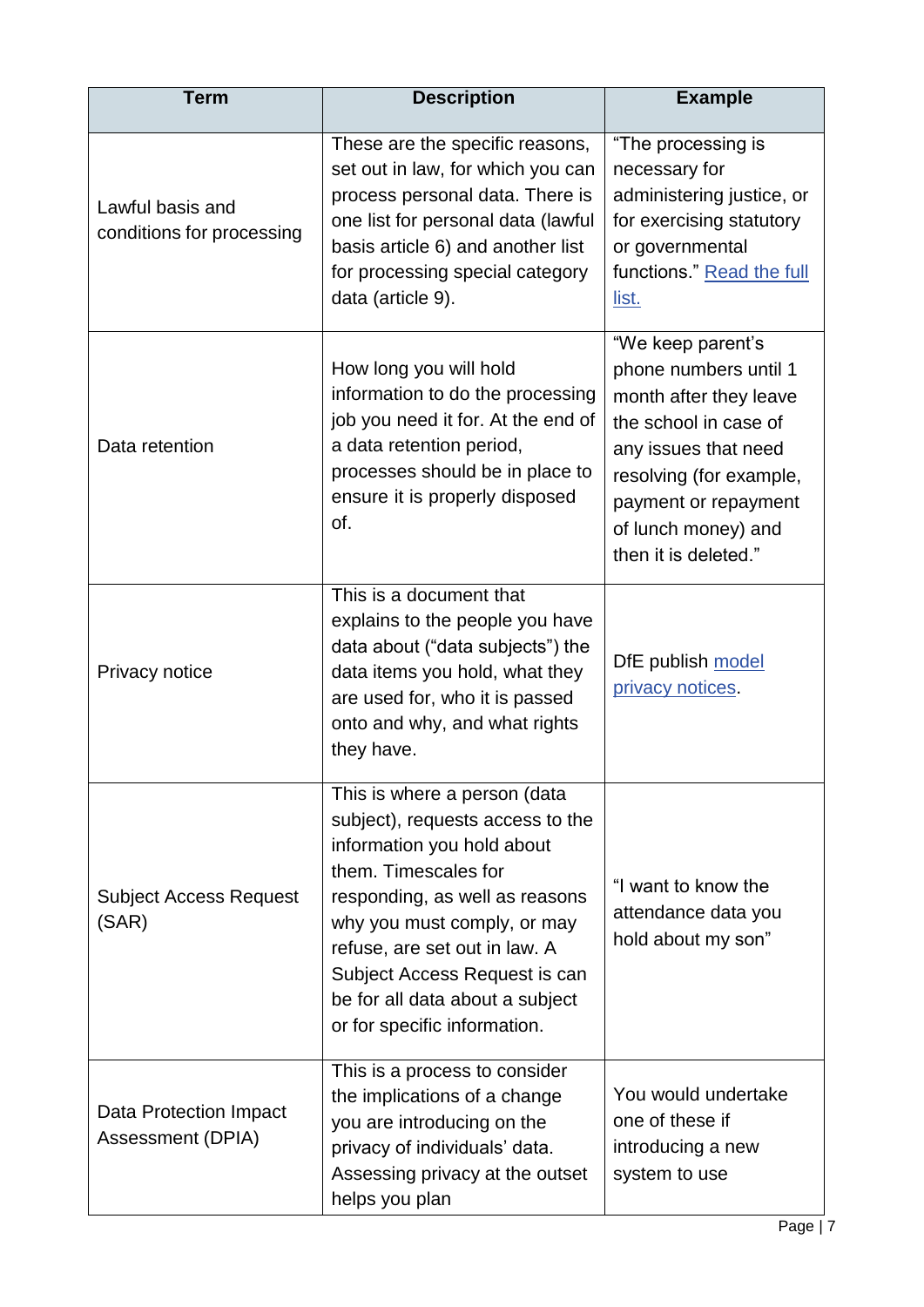| <b>Term</b>                            | <b>Description</b>                                                                                                                                                                                                                                                                       | <b>Example</b>                                                                                       |
|----------------------------------------|------------------------------------------------------------------------------------------------------------------------------------------------------------------------------------------------------------------------------------------------------------------------------------------|------------------------------------------------------------------------------------------------------|
|                                        | consultation/awareness/consent<br>type options from the outset.<br>"Privacy by design" is a term<br>that is used in this space.                                                                                                                                                          | fingerprinting within<br>catering provision.                                                         |
| Data breach                            | A personal data breach means<br>the accidental or unlawful<br>destruction, loss, alteration,<br>disclosure, or access to,<br>personal data. Breaches are<br>either accidental or deliberate. It<br>also means that a breach is<br>more than just about losing<br>personal data.          | Sending a list of pupil<br>names, attainment<br>marks and dates of<br>births to the wrong<br>school. |
| Automated decision<br>making/profiling | This is when machines/software<br>make decisions based on rules<br>generated by the<br>machine/software, without<br>human intervention, about<br>someone. Typically, it is the<br>significance of the decision that<br>drives the caution and concern<br>here. Read further information. | "Anyone recorded as<br>attendance >99% will<br>get a voucher for X"                                  |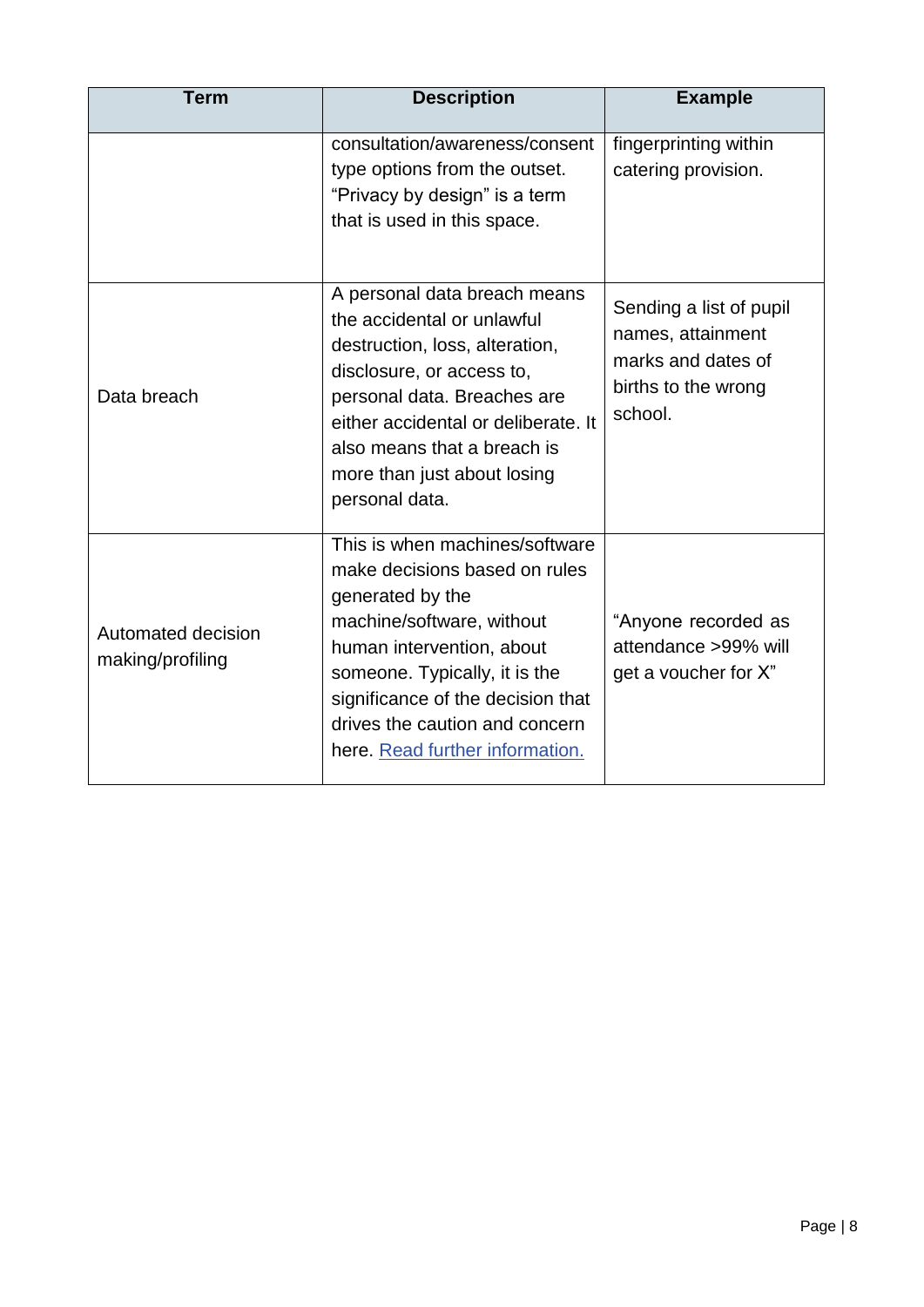|                                  | The GDPR requires data<br>controllers to designate a Data<br>Protection Officer (DPO)<br>The DPO must be entrusted<br>with the following:                                                                                                                                                            | The DPO must be<br>independent, an expert<br>in data protection,<br>adequately resourced,<br>and report to the highest<br>management level.                                                                                               |
|----------------------------------|------------------------------------------------------------------------------------------------------------------------------------------------------------------------------------------------------------------------------------------------------------------------------------------------------|-------------------------------------------------------------------------------------------------------------------------------------------------------------------------------------------------------------------------------------------|
| Data Protection Officer<br>(DPO) | (a) informing and advising the<br>controller (including processors<br>and employees) of their data<br>protection obligations<br>(b) providing advice on data<br>protection and monitoring<br>compliance<br>(c) co-operating with the<br>Information Commissioner,<br>acting as the contact point for | A DPO can be an<br>existing employee or<br>externally appointed.<br>Ideally, an effective<br>DPO will have<br>significant skills and<br>knowledge of the<br>education system and<br>its regulations.<br>When deciding on<br>appointing or |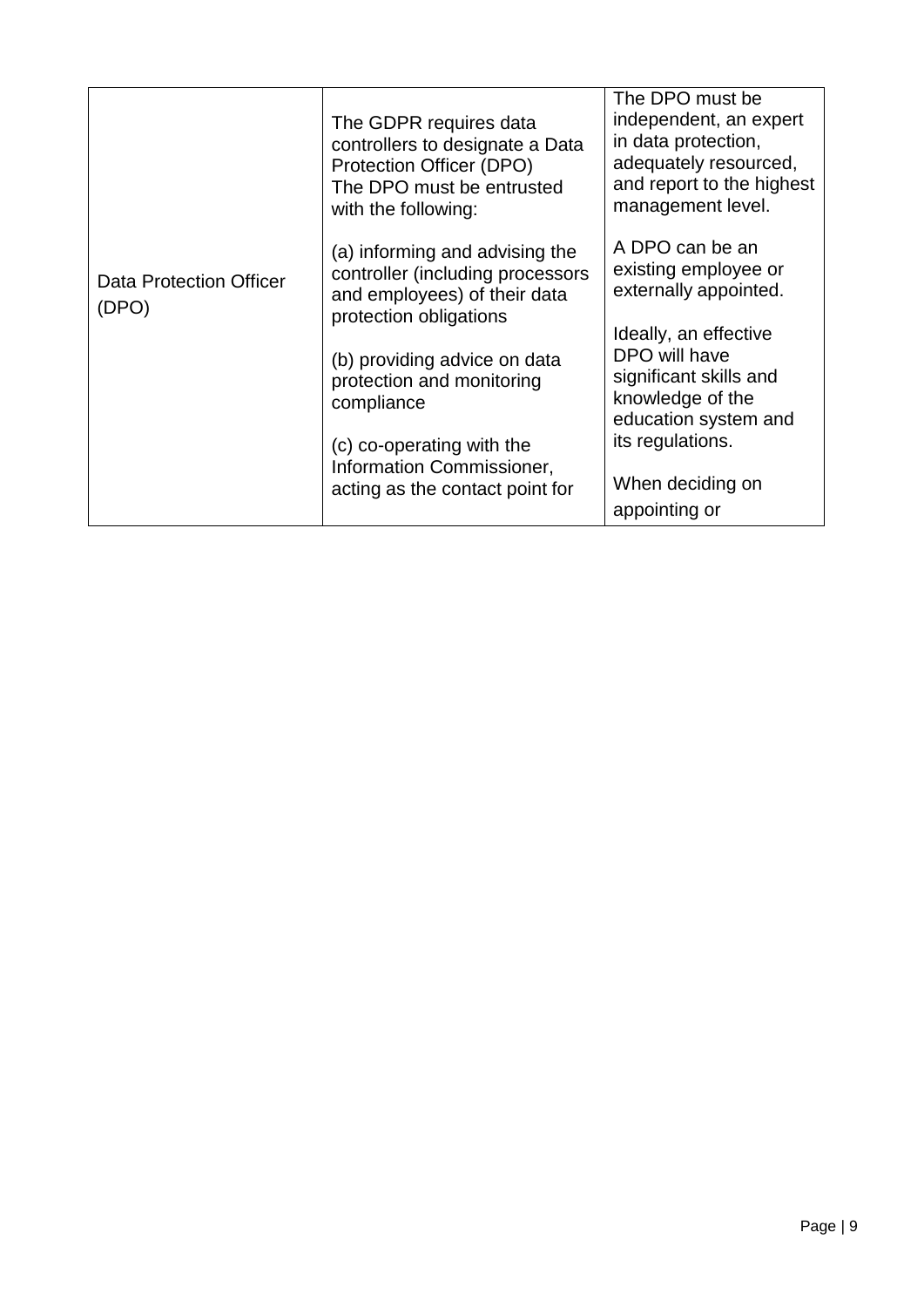| Term | <b>Description</b>                                                                                                                                          | <b>Example</b>                                                                                                              |
|------|-------------------------------------------------------------------------------------------------------------------------------------------------------------|-----------------------------------------------------------------------------------------------------------------------------|
|      | issues relating to data<br>protection.<br>(e) monitoring compliance with<br>policies of the controller in<br>relation to the protection of<br>personal data | designating a DPO, you<br>must keep in mind that<br>there are no 'certified<br>DPOs' yet with respect<br>to GDPR in the UK. |

*Data Protection: a toolkit for schools, Open Beta: Version 1.0 (August 2018)* by the DfE

# **5. Roles and responsibilities**

# **5.1 The Data Controller**

Every school within the Trust and the Trust processes personal data relating to parents, pupils, staff, governors, visitors and others, and therefore are data controllers and data processors under GDPR.

Each of the schools is registered as a data controller with the ICO and will renew this registration annually or as otherwise legally required.

# **5.2Trustees and Local Advisory Boards (LABs)**

The Trustees and Governors have overall responsibility for ensuring that all schools within the Trust comply with all relevant data protection obligations.

# **5.3Data Protection Officer**

The data protection officer (DPO) is responsible for overseeing the implementation of this policy, monitoring our compliance with data protection law, and developing related policies and guidelines where applicable.

They will provide periodic reports and updates to the relevant LABs and committees of their activities directly and, where relevant, report their advice and recommendations on school data protection issues.

The DPO is also the first point of contact for individuals whose data each school processes, and for the ICO.

Full details of the DPO's responsibilities are set out in their job description. Suitable training has been gained in fulfilling this role as part of continuing professional development within each school's professional training programme.

The Trust's GDPR working party is made of the following DPOs, including Rebecca Cheetham Nursery and Children's Centre who are working in partnership with TTLT:

Rohan Allen, Head Teacher, Rebecca Cheetam Nursery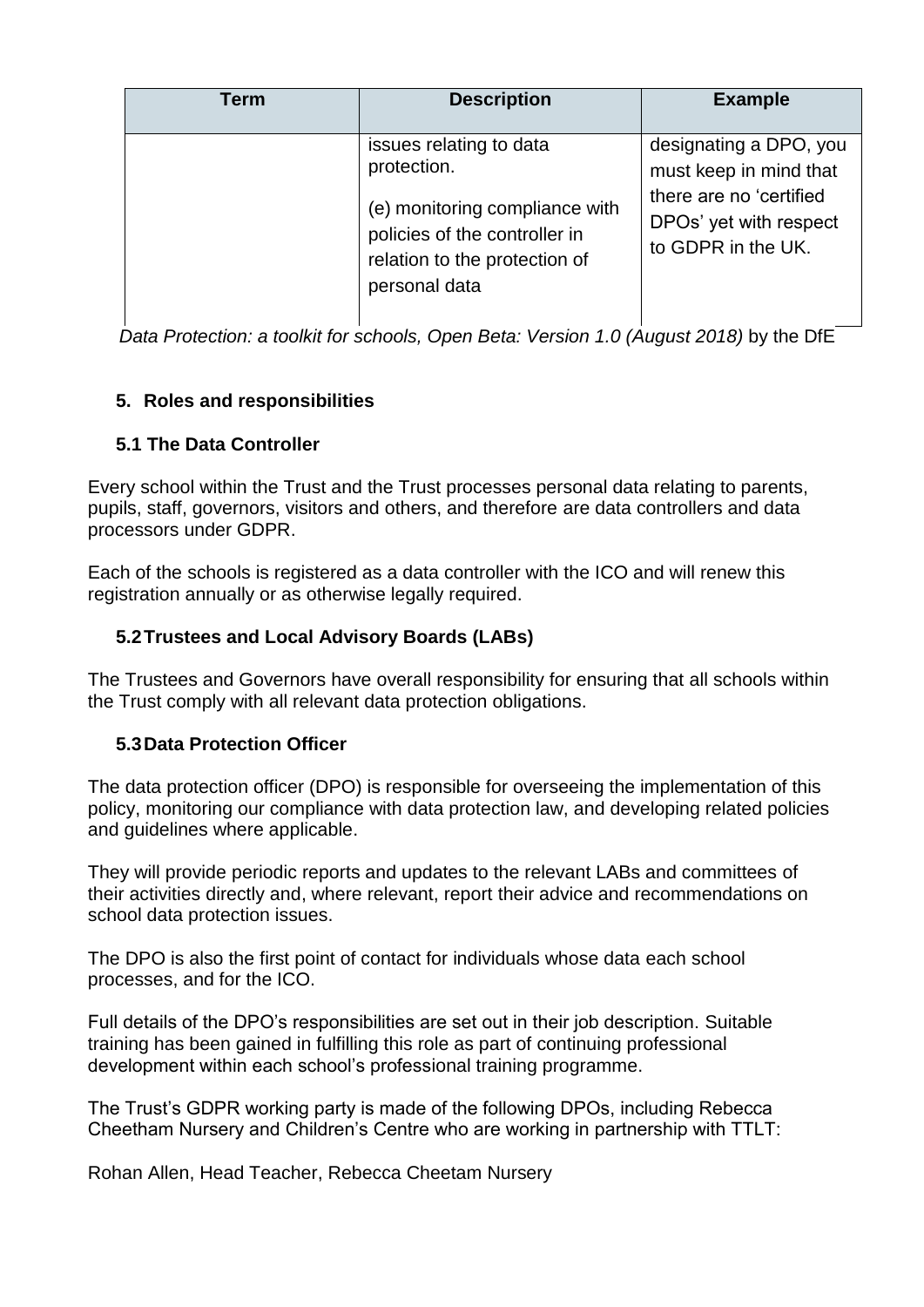Shella Lawrenson, Head Teacher, Ranelagh Primary School

Swasthi Mahabeer, Teacher at Curwen Primary School

Shazidur Rahman, School Business Manager, Kensington Primary School / TTLT Operations Lead Officer

Rozina Rashid, Deputy School Business Manager, North Beckton Primary School

To avoid conflict of interest, as far as is practicably possible, TTLT shares expertise between the DPOs of each school in the Trust.

### **5.4Chief Executive Officer (CEO)**

The CEO acts as the representative of the data controller on a day-to-day basis.

#### **5.5Head Teachers / Head of School**

The Head Teacher / Head of School and all those in managerial or supervisory roles throughout the school are responsible for developing and encouraging good information handling practices within the school; responsibilities are set out in individual job descriptions.

The Head Teacher / Head of School, a member of the senior management team, is accountable to the CEO for the management of personal information within their school and for ensuring that compliance with data protection legislation and good practice can be demonstrated.

This accountability includes:

- 1. Development and implementation of the PIMS as required by this policy
- 2. Security and risk management in relation to compliance with the policy

The Head Teacher has been appointed to take responsibility for the school's compliance with this policy on a day-to-day basis and, in particular, has direct responsibility for ensuring that the school complies with the GDPR, as do managers in respect of data processing that takes place within their area of responsibility.

The DPO have specific responsibilities in respect of procedures such as the Subject Access Request Procedure and are the first point of call for employees / staff seeking clarification on any aspect of data protection compliance before contacting the Head Teacher.

#### **5.6All staff**

Staff are responsible for:

- Collecting, storing and processing any personal data in accordance with this policy
- Informing the school of any changes to their personal data, such as a change of address
- Contacting the DPO in the following circumstances:
	- o With any questions about the operation of this policy, data protection law, retaining personal data or keeping personal data secure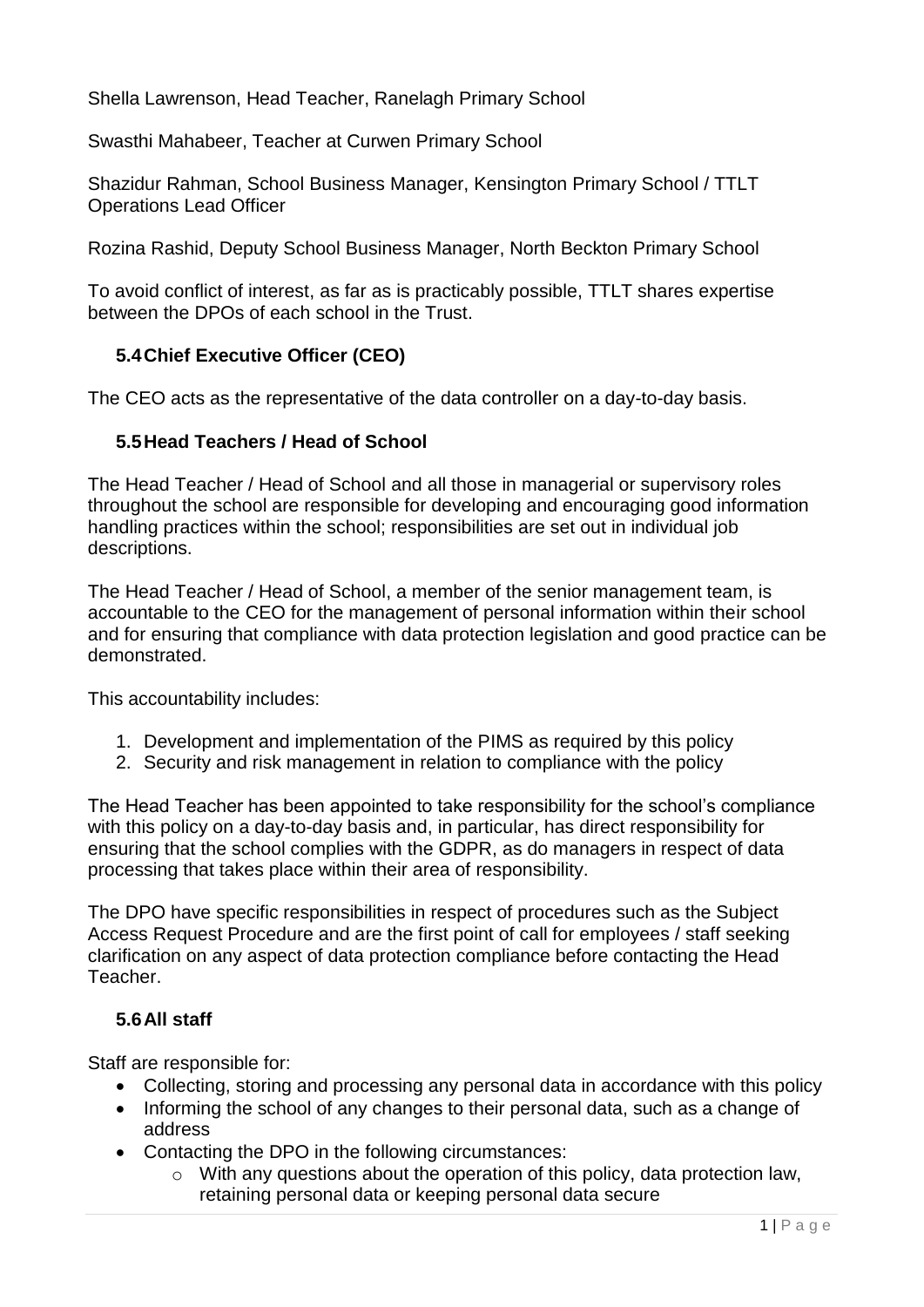- $\circ$  If they have any concerns that this policy is not being followed
- o If they are unsure whether or not they have a lawful basis to use personal data in a particular way
- $\circ$  If they need to rely on or capture consent, draft a privacy notice, deal with data protection rights invoked by an individual, or transfer personal data outside the UK
- o If there has been a data breach
- $\circ$  Whenever they are engaging in a new activity that may affect the privacy rights of individuals
- $\circ$  If they need help with any contracts or sharing personal data with third parties

Compliance with data protection legislation is the responsibility of all members of the school who process personal information.

The school's continuing professional development sets out specific training and awareness requirements in relation to all staff.

Members of the school are responsible for ensuring that any personal data supplied by them, and that is about them, to the school is accurate and up-to-date.

### **6. Data protection principles**

The GDPR is based on data protection principles that our school must comply with.

The principles say that personal data must be:

- Processed lawfully, fairly and in a transparent manner
- Collected for specified, explicit and legitimate purposes
- Adequate, relevant and limited to what is necessary to fulfil the purposes for which it is processed
- Accurate and, where necessary, kept up to date
- Kept for no longer than is necessary for the purposes for which it is processed
- Processed in a way that ensures it is appropriately secure

This policy sets out how the Trust and its schools aim to comply with these principles.

### **7. Collecting personal data**

### **7.1Lawfulness, Fairness and Transparency**

We will only process personal data where we have one of 6 'lawful bases' (legal reasons) to do so under data protection law:

- The data needs to be processed so that the school can **fulfil a contract** with the individual, or the individual has asked the school to take specific steps before entering into a contract
- The data needs to be processed so that the school can **comply with a legal obligation**
- The data needs to be processed to ensure the **vital interests** of the individual e.g. to protect someone's life
- The data needs to be processed so that the school, as a public authority, can perform a task **in the public interest,** and carry out its official functions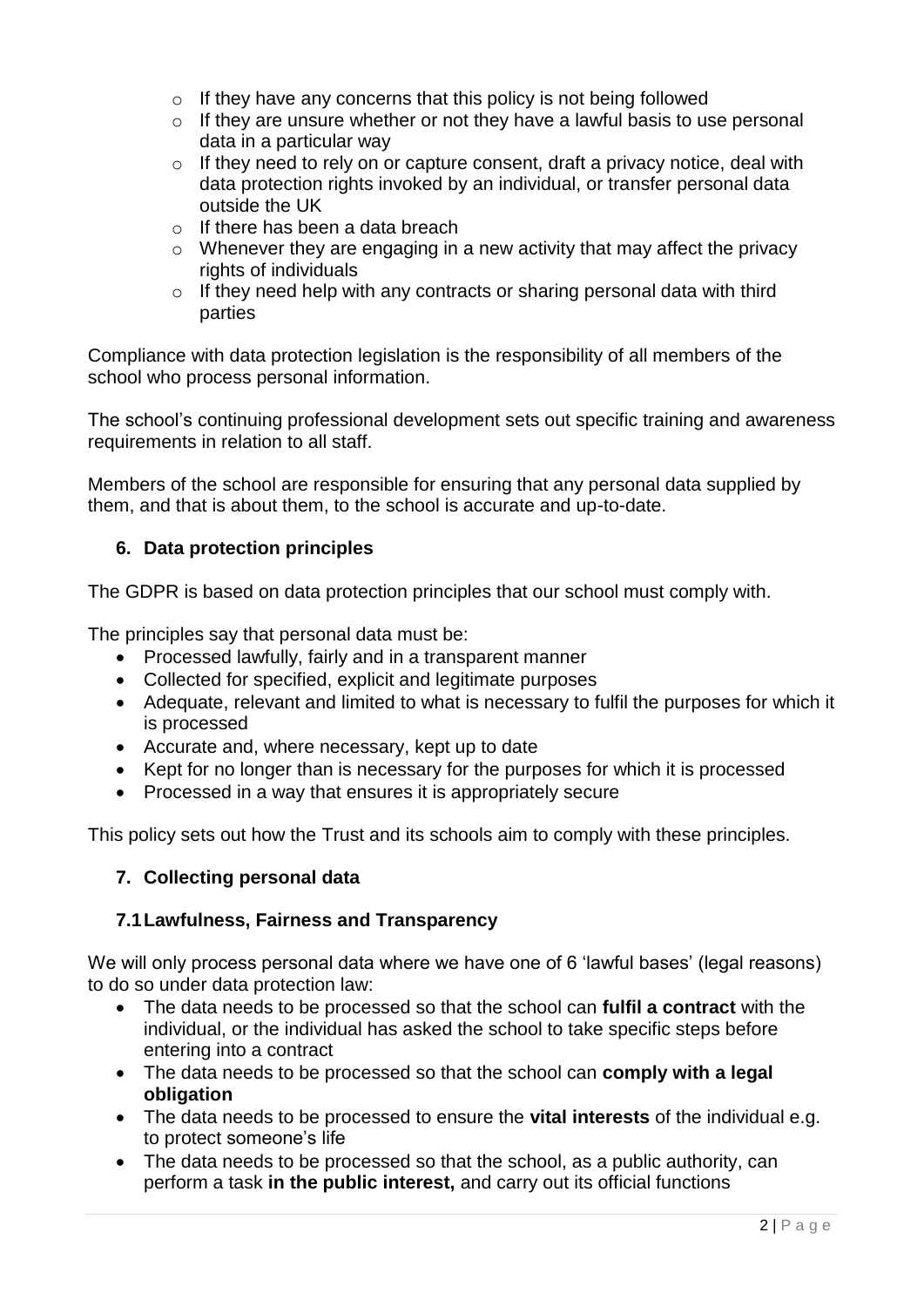- The data needs to be processed for the **legitimate interests** of the school or a third party (provided the individual's rights and freedoms are not overridden)
- The individual (or their parent / carer when appropriate in the case of a pupil) has freely given clear **consent**

For special categories of personal data, we will also meet one of the special category conditions for processing which are set out in the GDPR and Data Protection Act 2018.

For any online services offered to pupils we intend to rely on consent as a basis for processing, we will get parental consent (except for online counselling and preventive services).

### **7.2Limitation, Minimisation and Accuracy**

We will only collect personal data for specified, explicit and legitimate reasons. We will explain these reasons to the individuals when we first collect their data.

If we want to use personal data for reasons other than those given when we first obtained it, we will inform the individuals concerned before we do so, and seek consent where necessary.

Staff must only process personal data where it is necessary in order to do their jobs.

When staff no longer needs the personal data they hold, they must ensure it is deleted or anonymised. This will be done in accordance with the [IRMS Academies Toolkit -](https://irms.org.uk/page/AcademiesToolkit) [Information and Records Management Society](https://irms.org.uk/page/AcademiesToolkit) (IRMS).

A systematic destruction of documents is carried out at the end of the academic year in line with IRMS.

# **8. Sharing Personal Data**

We will not normally share personal data with anyone else, but may do so where:

- There is an issue with a pupil or parent/carer that puts the safety of our staff at risk
- We need to liaise with other agencies we will seek consent as necessary before doing this
- Our suppliers or contractors need data to enable us to provide services to our staff and pupils – for example, IT companies. When doing this, we will:
	- o Only appoint suppliers or contractors which can provide sufficient guarantees that they comply with data protection law
	- o Establish a data sharing agreement (see Appendix A) with the supplier or contractor, either in the contract or as a standalone agreement, to ensure the fair and lawful processing of any personal data we share
	- o Only share data that the supplier or contractor needs to carry out their service, and information necessary to keep them safe while working with us

We will also share personal data with law enforcement and government bodies where we are legally required to do so, including for:

- The prevention or detection of crime and/or fraud
- The apprehension or prosecution of offenders
- The assessment or collection of tax owed to HMRC
- In connection with legal proceedings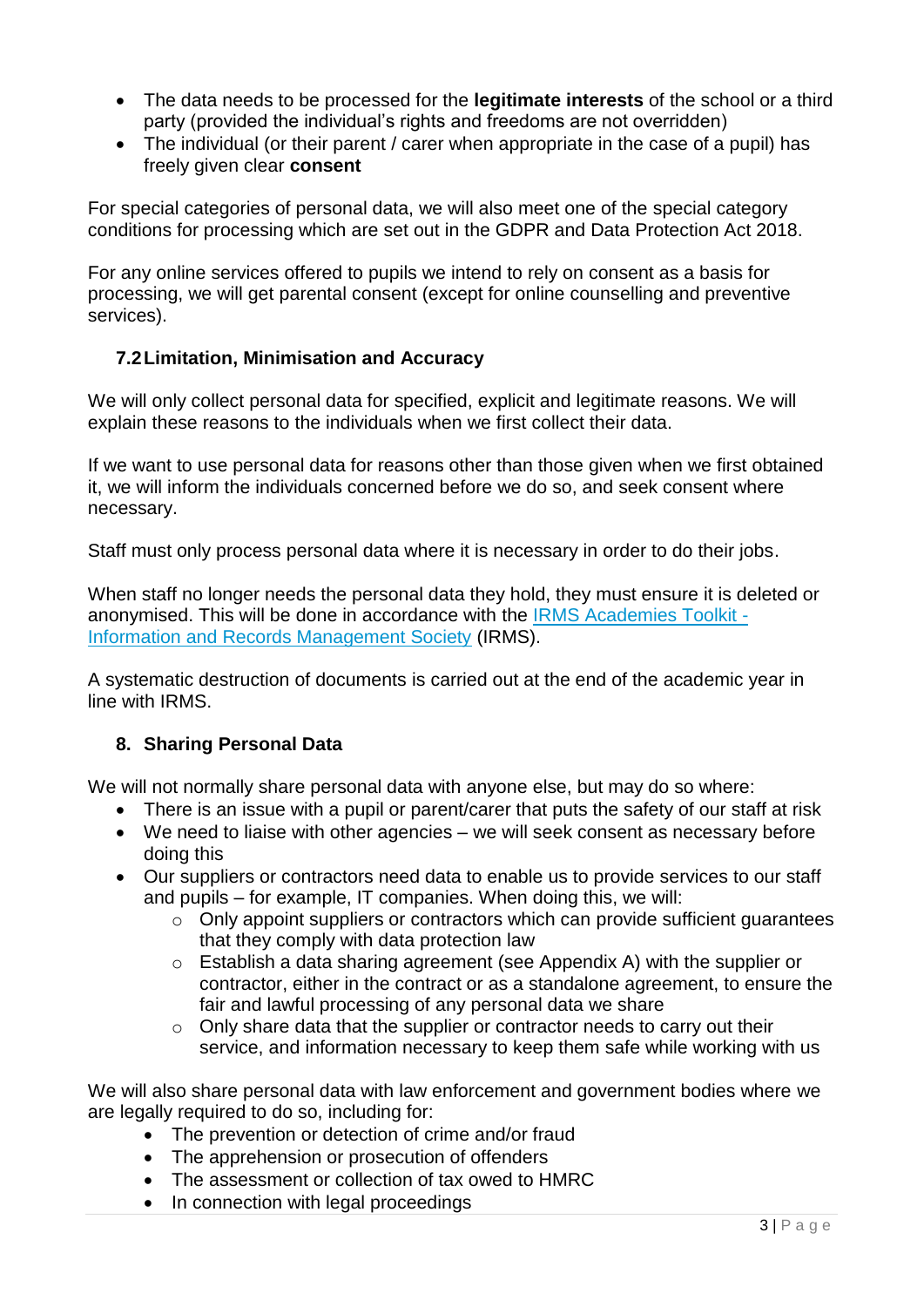- Where the disclosure is required to satisfy our safeguarding obligations
- Research and statistical purposes, as long as personal data is sufficiently anonymised or consent has been provided

We may also share personal data with emergency services and local authorities to help them to respond to an emergency situation that affects any of our pupils or staff.

Where we transfer personal data to a country or territory outside the UK, we will do so in accordance with data protection law.

# **9. Subject Access Requests and Other Rights of Individuals**

### **9.1Subject Access Requests**

Individuals have a right to make a 'subject access request' to gain access to personal information that the school holds about them. This includes:

- Confirmation that their personal data is being processed
- Access to a copy of the data
- The purposes of the data processing
- The categories of personal data concerned
- Who the data has been, or will be, shared with
- How long the data will be stored for, or if this isn't possible, the criteria used to determine this period
- The source of the data, if not the individual
- Whether any automated decision-making is being applied to their data, and what the significance and consequences of this might be for the individual

Subject access requests (see Appendix B) must be submitted in writing, either by letter, email or fax to the DPO. They should include:

- Name of individual
- Correspondence address
- Contact number and email address
- Details of the information requested

If staff receive a subject access request they must immediately forward it to the DPO.

### **9.2Children and Subject Access Requests**

Children below the age of 13 are generally not regarded to be mature enough to understand their rights and the implications of a subject access request. Therefore, most subject access requests from parents or carers of pupils at our schools may be granted without the express permission of the pupil. This is not a rule and a pupil's ability to understand their rights will always be judged on a case-by-case basis. From the age of 13 children have a right to access their data.

# **9.3Responding to Subject Access Requests**

When responding to requests, we:

- May ask the individual to provide 2 forms of identification
- May contact the individual via phone to confirm the request was made
- Will respond without delay and within 1 month of receipt of the request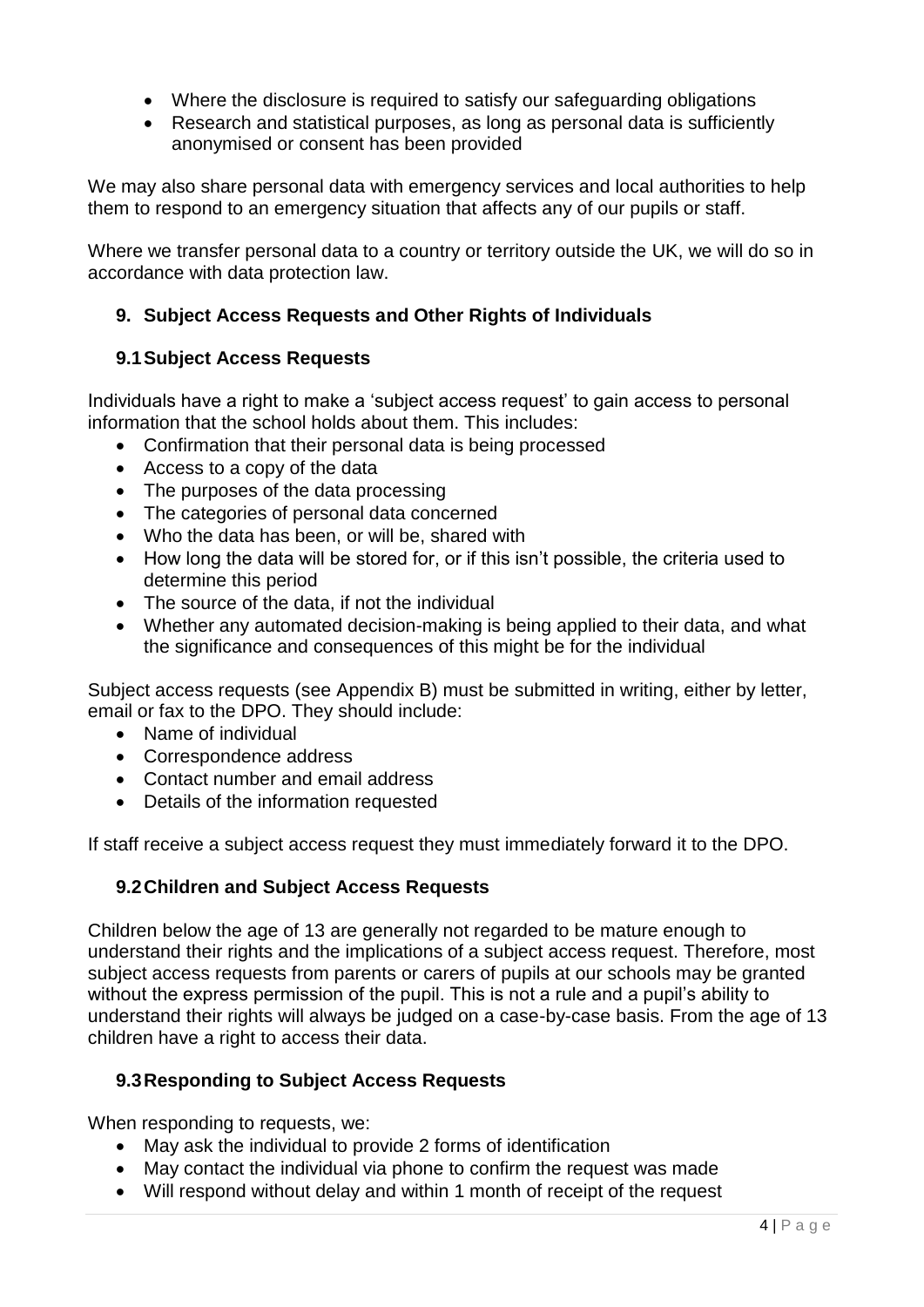- Will provide the information free of charge
- May tell the individual we will comply within 3 months of receipt of the request, where a request is complex or numerous. We will inform the individual of this within 1 month, and explain why the extension is necessary

We will not disclose information if it:

- Might cause serious harm to the physical or mental health of the pupil or another individual
- Would reveal that the child is at risk of abuse, where the disclosure of that information would not be in the child's best interests
- Is contained in adoption or parental order records
- Is given to a court in proceedings concerning the child

If the request is excessive, we may refuse to act on it, or charge a reasonable fee which takes into account administrative costs.

A request will be deemed to be unfounded or excessive if it is repetitive, or asks for further copies of the same information.

When we refuse a request, we will tell the individual why, and tell them they have the right to complain to the ICO.

# **9.4Other Data Protection Rights of the Individual**

In addition to the right to make a subject access request (see above), and to receive information when we are collecting their data about how we use and process it (see section 7), individuals also have the right to:

- Withdraw their consent to processing at any time
- Ask us to rectify, erase or restrict processing of their personal data, or object to the processing of it (in certain circumstances)
- Prevent use of their personal data for direct marketing
- Challenge processing which has been justified on the basis of public interest
- Request a copy of agreements under which their personal data is transferred outside of the UK
- Object to decisions based solely on automated decision making or profiling (decisions taken with no human involvement, that might negatively affect them)
- Prevent processing that is likely to cause damage or distress
- Be notified of a data breach in certain circumstances
- Make a complaint to the ICO
- Ask for their personal data to be transferred to a third party in a structured, commonly used and machine-readable format (in certain circumstances)

Individuals should submit any request to exercise these rights to the DPO. If staff receive such a request, they must immediately forward it to the DPO.

### **10.Parental Requests to See the Educational Record**

Parents, or those with parental responsibility, have a right to access to their child's educational record (which includes most information about a pupil) within a month of receipt of a written request.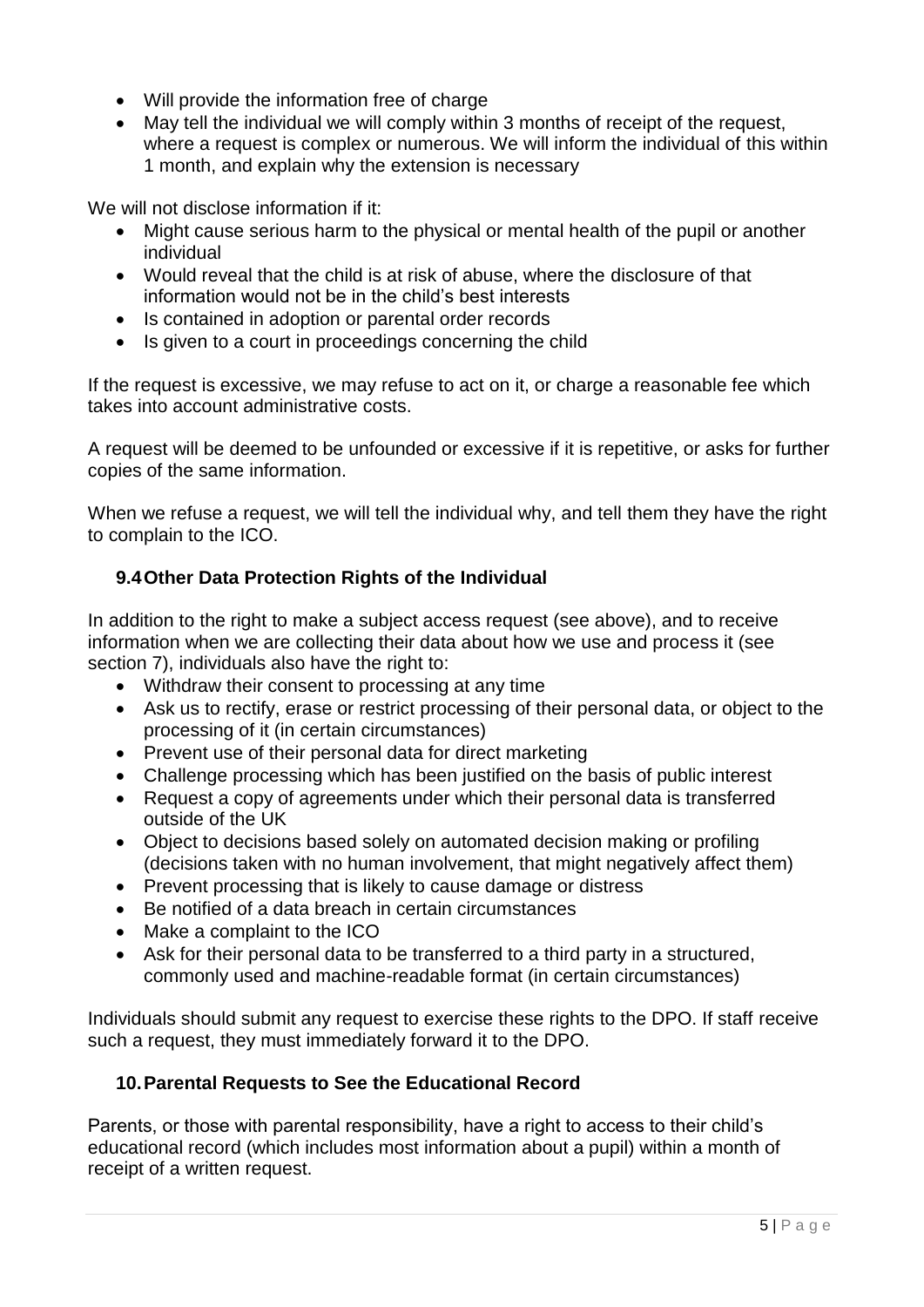Use the subject access request form to submit your request.

# **11.CCTV**

We use CCTV in various locations around the school site to ensure it remains safe. We will adhere to the ICO's [code of practice](https://ico.org.uk/media/for-organisations/documents/1542/cctv-code-of-practice.pdf) for the use of CCTV.

We do not need to ask individuals' permission to use CCTV, but we make it clear where individuals are being recorded. Security cameras are clearly visible and accompanied by prominent signs explaining that CCTV is in use.

Any enquiries about the CCTV system should be directed to the School Business Manager.

### **12.Photographs and Videos**

As part of our school activities, we may take photographs and record images of individuals within our school.

We will obtain written consent from parents / carers for photographs and videos to be taken of their child for communication, marketing and promotional materials. We will clearly explain how the photograph and/or video will be used to parent / carer and pupil.

Upon admission to schools within TTLT, we will obtain written consent from parents / carers for photographs and / or videos to be taken of their child during school events, as directed by school leadership, and to show courtesy to other parents by not sharing these images, which may inadvertently include other children on public platforms. The purpose for this is for communication, marketing and promotional materials. We will clearly explain how the photograph and / or video will be used to parent / carer and pupil.

Uses may include:

- Within school on notice boards and in school magazines, brochures, newsletters, etc.
- Outside of school by external agencies such as the school photographer, newspapers, campaigns
- Online on our school website or social media pages

Consent can be refused or withdrawn at any time. If consent is withdrawn, we will delete the photograph or video and not distribute it further.

When using photographs and videos in this way we will not accompany them with any other personal information about the child, to ensure they cannot be identified.

### **13.Data Protection by Design and Default**

We will put measures in place to show that we have integrated data protection into all of our data processing activities, including:

- Appointing a suitably qualified DPO, and ensuring they have the necessary resources to fulfil their duties and maintain their expert knowledge
- Only processing personal data that is necessary for each specific purpose of processing, and always in line with the data protection principles set out in relevant data protection law (see section 6)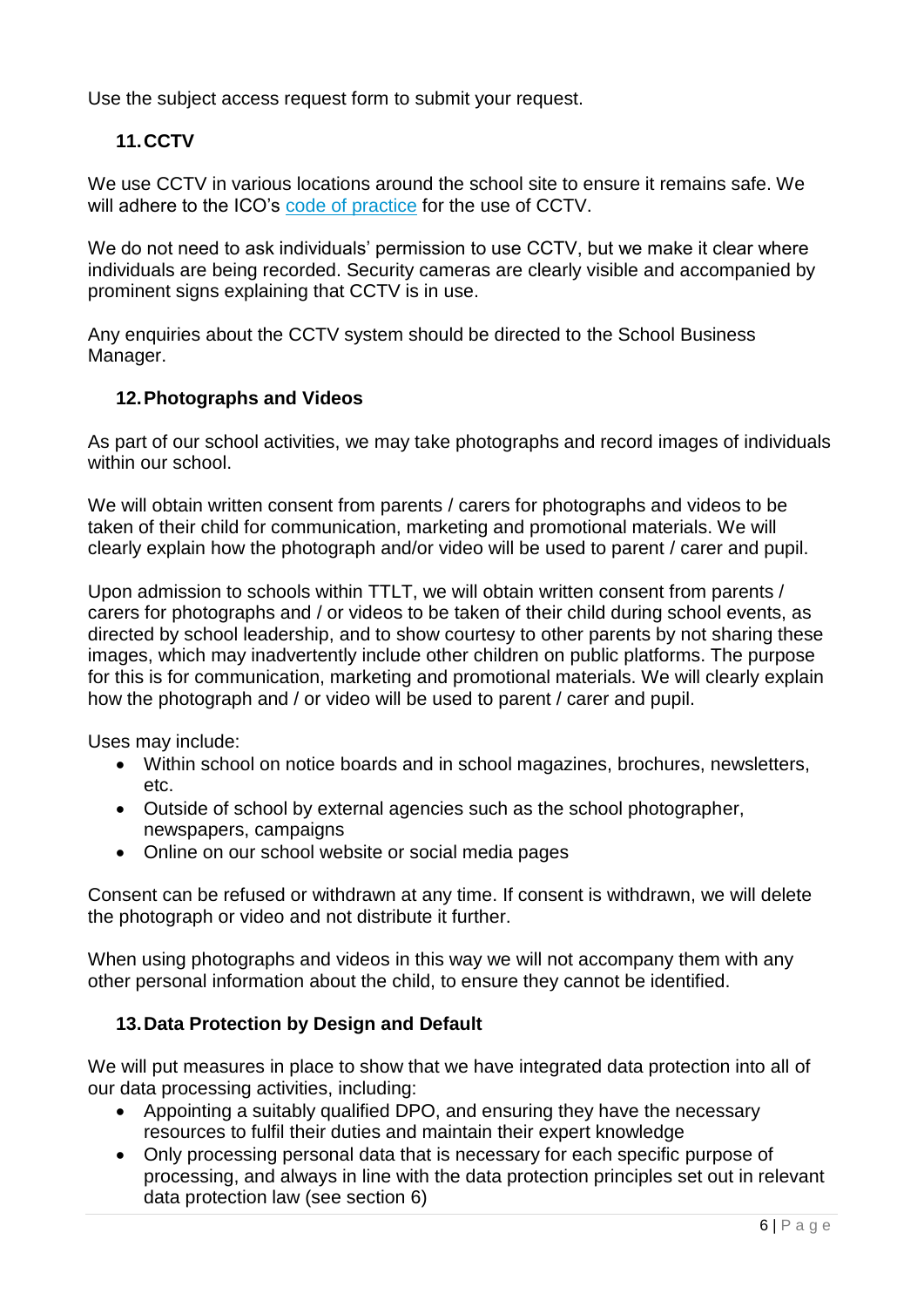- Completing privacy impact assessments where the school's processing of personal data presents a high risk to rights and freedoms of individuals, and when introducing new technologies (the DPO will advise on this process)
- Integrating data protection into internal documents including this policy, any related policies and privacy notices (see Appendices C [Privacy Notice – The Trust as an Educational Setting], D [Privacy Notice for Pupils], E [Privacy Notice for Parents / Carers], F [Privacy Notice for Staff])
- Regularly training members of staff on data protection law, this policy, any related policies and any other data protection matters; we will also keep a record of attendance
- Regularly conducting reviews and audits to test our privacy measures and make sure we are compliant
- Maintaining records of our processing activities, including:
	- o For the benefit of data subjects, making available the name and contact details of our school and DPO and all information we are required to share about how we use and process their personal data (via our privacy notices)
	- $\circ$  For all personal data that we hold, maintaining an internal record of the type of data, data subject, how and why we are using the data, any third-party recipients, how and why we are storing the data, retention periods and how we are keeping the data secure

# **14.Data Security and Storage of Records**

We will protect personal data and keep it safe from unauthorised or unlawful access, alteration, processing or disclosure, and against accidental or unlawful loss, destruction or damage.

In particular:

- Paper-based records and portable electronic devices, such as laptops and servers that contain personal data are kept under lock and key when not in use
- Papers containing confidential personal data must not be left on office and classroom desks, on staffroom tables, pinned to notice/display boards, or left anywhere else where there is general access
- Passwords are used to access school computers, laptops and other electronic devices. Staff and pupils are reminded to change their passwords at regular intervals
- Encryption software is used to protect all portable devices and removable media, such as laptops and USB devices
- Staff, pupils or governors who store personal information on their personal devices are expected to follow the same security procedures as for school-owned equipment
- Where we need to share personal data with a third party, we carry out due diligence and take reasonable steps to ensure it is stored securely and adequately protected (see section 8)

# **15.Disposal of Records**

Personal data that is no longer needed will be disposed of securely in line with IRMS.

Personal data that has become inaccurate or out of date will also be disposed of securely, where we cannot or do not need to rectify or update it.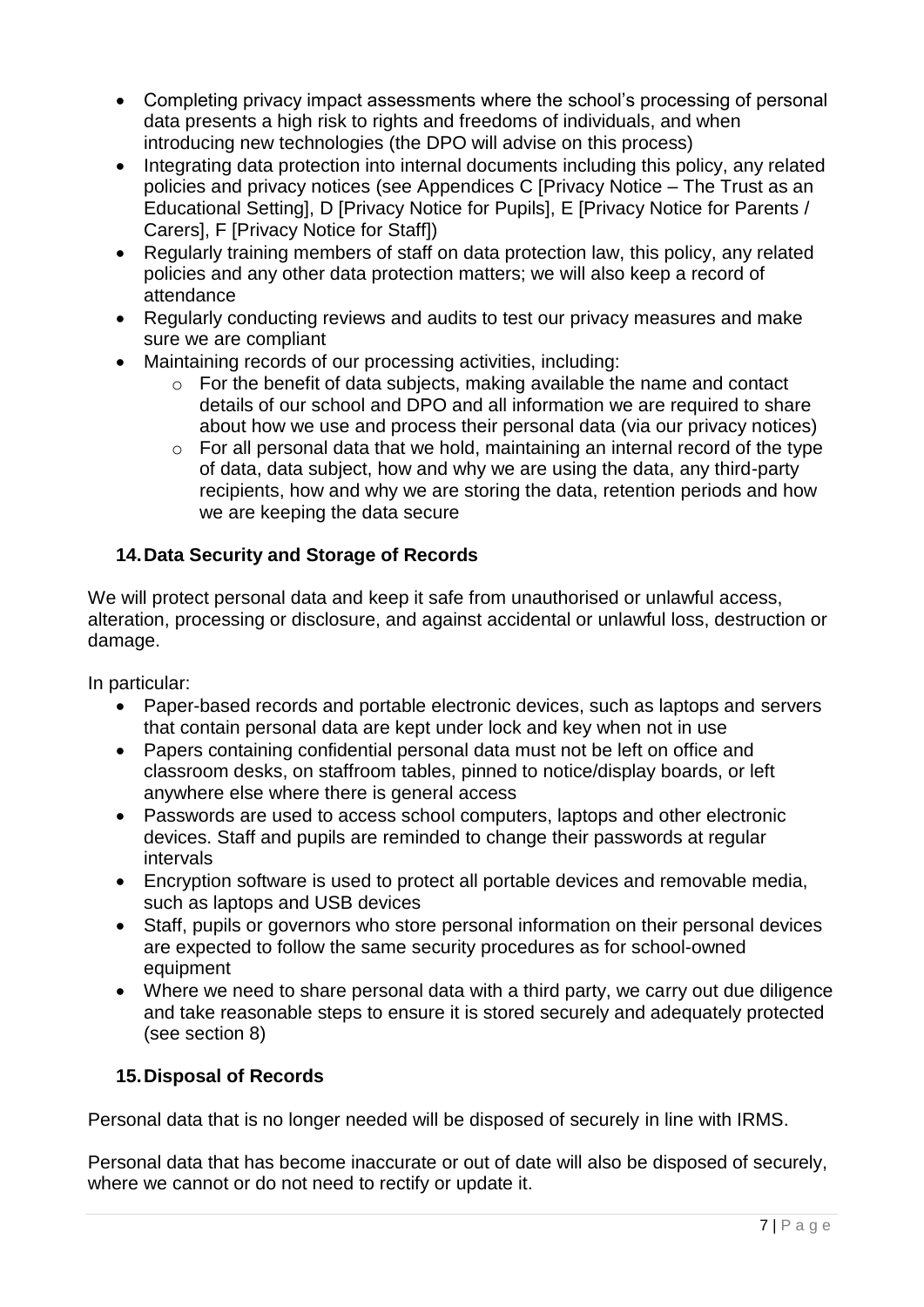For example, we will shred or incinerate paper-based records, and overwrite or delete electronic files. We may also use a third party to safely dispose of records on the school's behalf. If we do so, we will require the third party to provide sufficient guarantees that it complies with data protection law.

### **16.Personal Data Breaches**

The school will make all reasonable endeavours to ensure that there are no personal data breaches.

In the unlikely event of a suspected data breach, we will follow the procedure set out in Appendix G with a Breach Incident Form (See Appendix H).

When appropriate, we will report the data breach to the ICO within 72 hours. Such breaches in a school context may include, but are not limited to:

- A non-anonymised dataset being published on the school website which shows the exam results of pupils eligible for the pupil premium
- Safeguarding information being made available to an unauthorised person
- The theft of a school laptop containing non-encrypted personal data about pupils

# **17.Training**

All staff and governors are provided with data protection training as part of their induction process.

Data protection will also form part of continuing professional development, where changes to legislation, guidance or the school's processes make it necessary.

### **18.Monitoring Arrangements**

Members of the GDPR Working Group are responsible for monitoring and reviewing this policy.

This policy will be reviewed and updated if necessary when the Data Protection Bill receives royal assent and becomes law (as the Data Protection Act 2018) – if any changes are made to the bill that affect our school's practice. Otherwise, or from then on, this policy will be reviewed every three years and shared with the Trustees.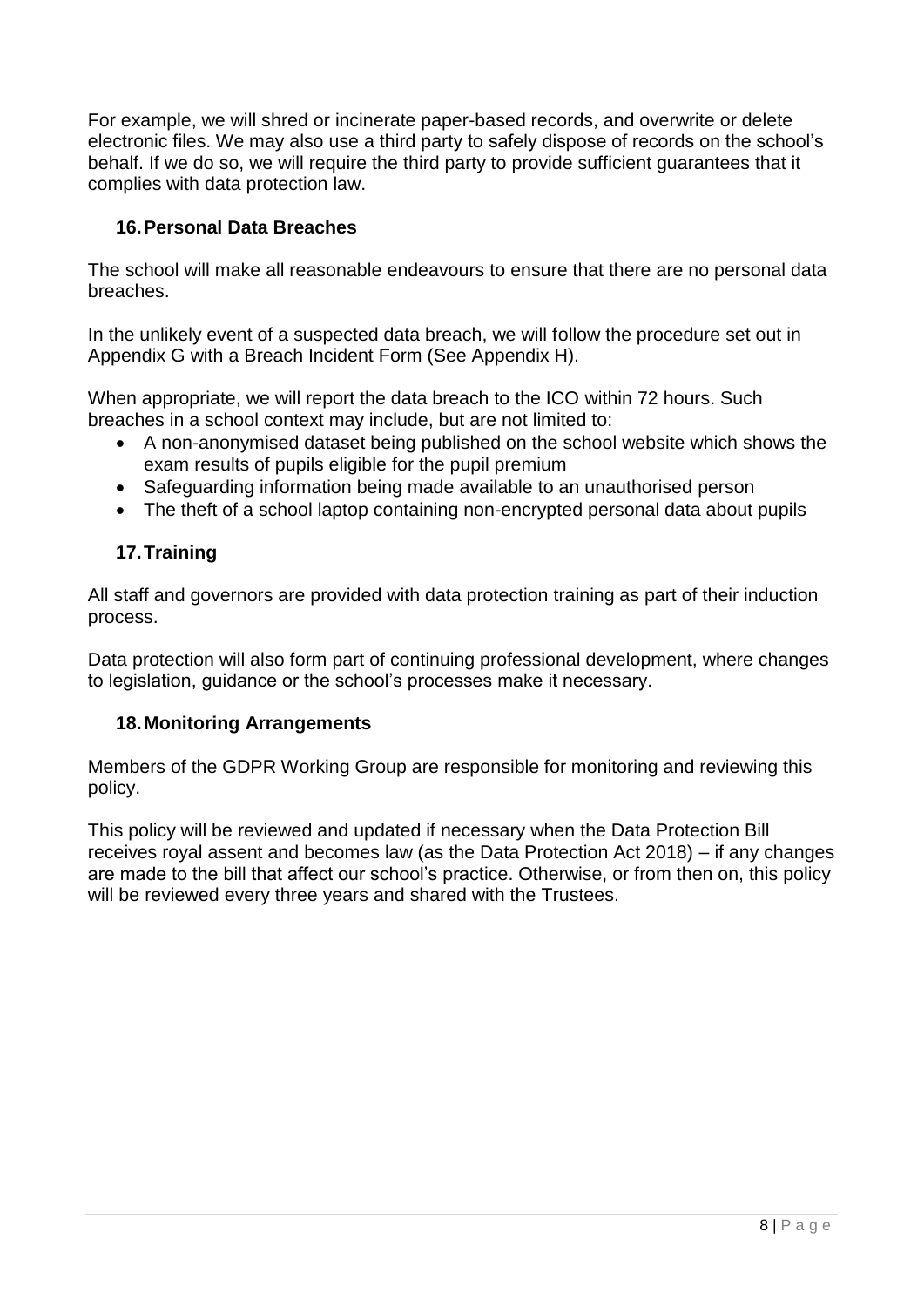### **Appendix A: Data Sharing Agreement**

The Department for Education (DfE) produced guidance on information sharing for practitioners providing safeguarding services. It was written for the Data Protection Act, but it should be used until more up-to-date guidance is provided for the upcoming GDPR.

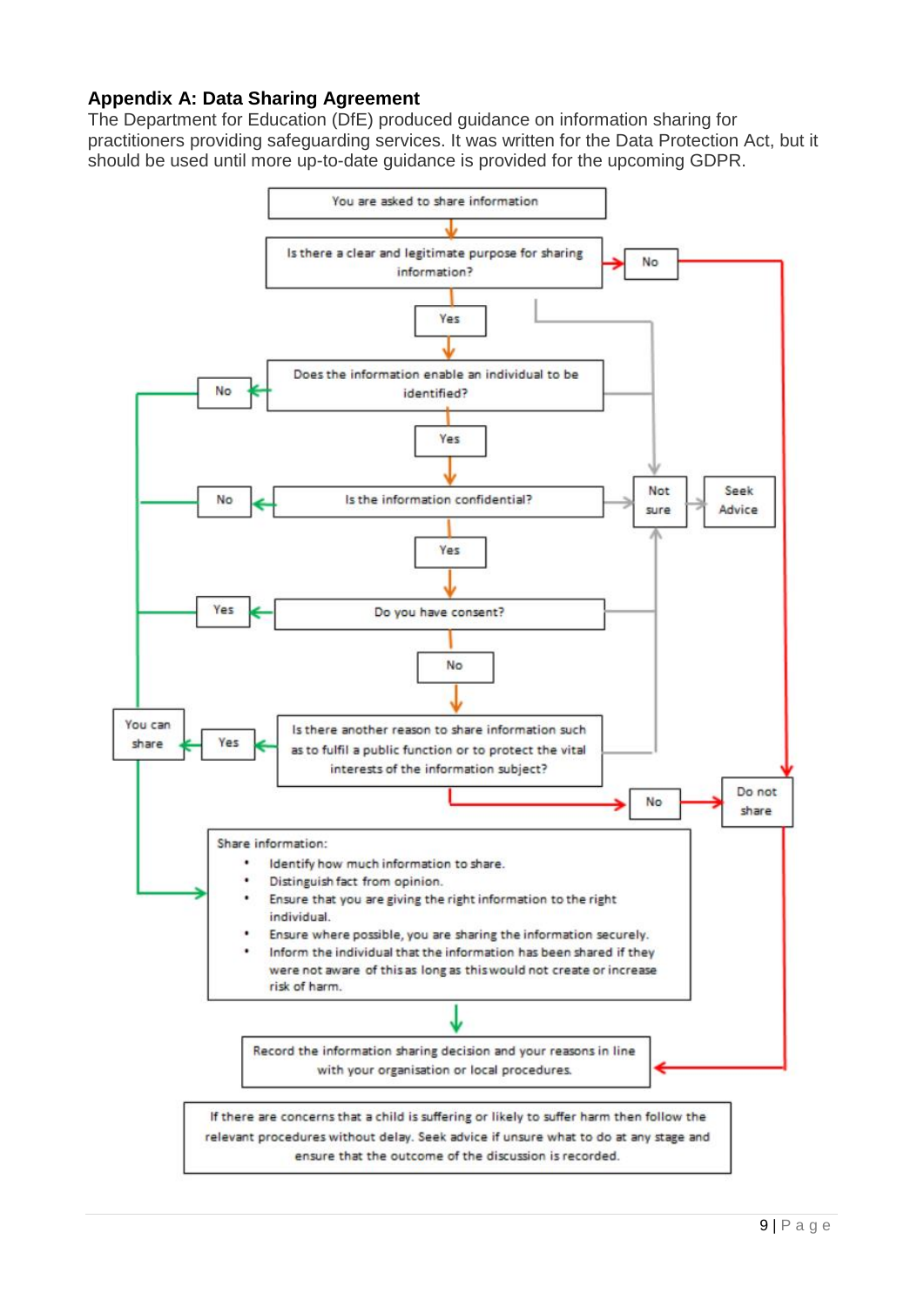#### To be used on school letterhead

#### **Re: Subject Access Request**

Dear Head Teacher / Head of School,

Please provide me with the information about me that I am entitled to under the General Data Protection Regulation. This is so I can be aware of the information you are processing about me, and verify the lawfulness of the processing. Here is the necessary information:

| Name of parent                       |                                                                                                                                                                                                                                                                                                                                                            |  |
|--------------------------------------|------------------------------------------------------------------------------------------------------------------------------------------------------------------------------------------------------------------------------------------------------------------------------------------------------------------------------------------------------------|--|
| Name of child                        |                                                                                                                                                                                                                                                                                                                                                            |  |
| <b>Relationship with the school</b>  | Please select:<br>Pupil / parent / employee / governor / volunteer<br>Other (please specify):                                                                                                                                                                                                                                                              |  |
| <b>Correspondence address</b>        |                                                                                                                                                                                                                                                                                                                                                            |  |
| <b>Contact number</b>                |                                                                                                                                                                                                                                                                                                                                                            |  |
| <b>Email address</b>                 |                                                                                                                                                                                                                                                                                                                                                            |  |
| Details of the information requested | Please provide me with:<br>Insert details of the information you want that<br>will help us to locate the specific information.<br>Please be as precise as possible, for example:<br>Your personnel file<br>Your child's medical records<br>Your child's behavior record, held by<br>[insert class teacher]<br>Emails between 'A' and 'B' between<br>[date] |  |

If you need any more information from me, please let me know as soon as possible. Please bear in mind that under the GDPR you cannot charge a fee to provide this information, and in most cases, must supply me with the information within 1 month. If you need any advice on dealing with this request, you can contact the Information Commissioner's Office on 0303 123 1113 or at [www.ico.org.uk](http://www.ico.org.uk/)

Yours sincerely,

Your name

Signature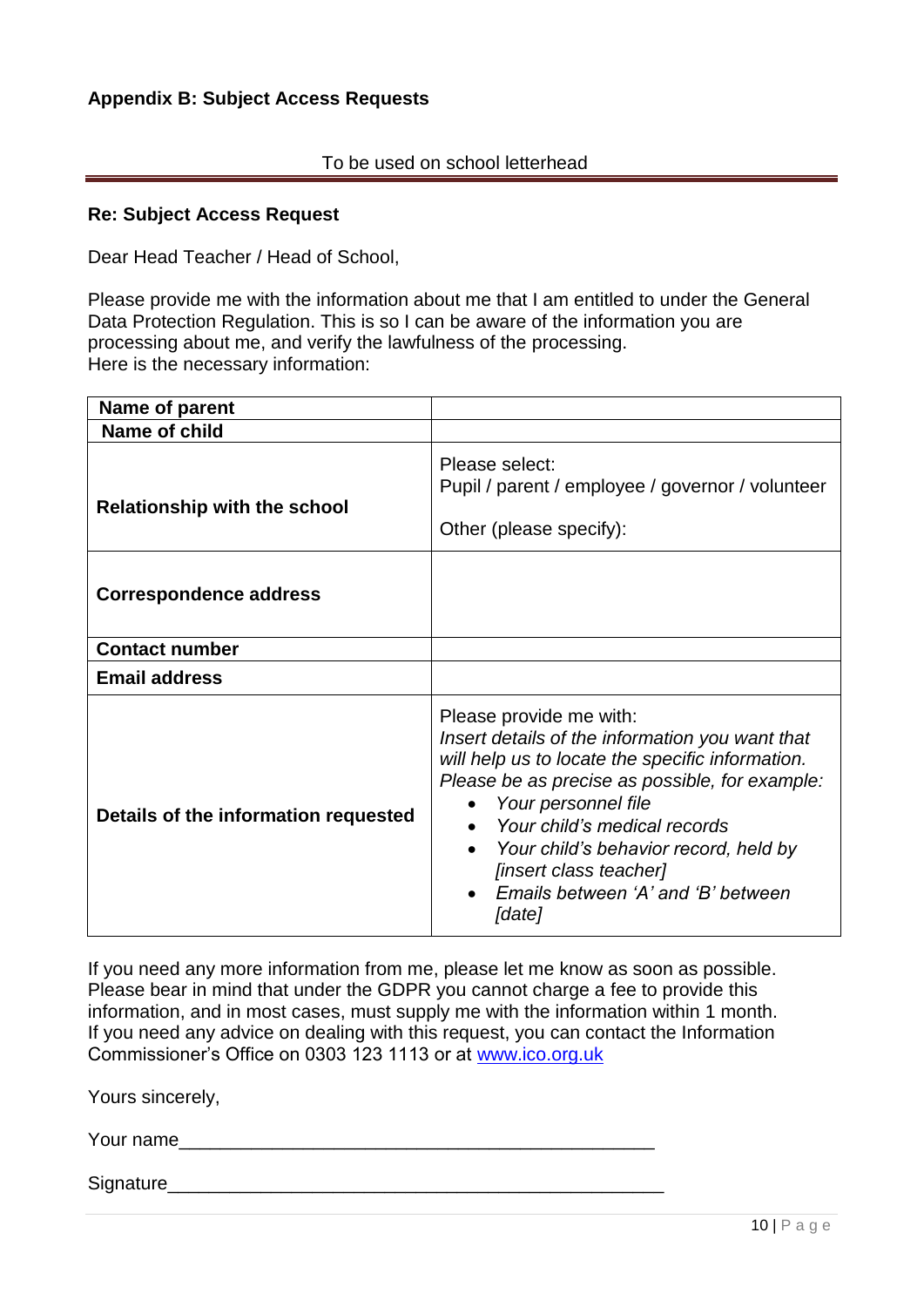# **Appendix C: Privacy Notice – The Trust as an Educational Setting**



### **Privacy Notice – The Trust as an Educational Setting The Data Protection Act 1998: How we use pupil information**

#### **Why do we collect and use pupil information?**

We collect and use pupil information under the Trust under the lawful basis for collecting and using pupil information for general purposes under Article 6 and Article 9 of the GDPR May 2018 Working Party, where data processed is special category data.

We use the pupil data:

- to support pupil learning;
- to monitor and report on pupil progress;
- to provide appropriate pastoral care;
- to assess the quality of our services;
- to comply with the law regarding data sharing;

#### **The categories of pupil information that we collect, hold and share include:**

- Personal information (such as name, unique pupil number and address);
- Characteristics (such as ethnicity, language, nationality, country of birth and free school meal eligibility);
- Attendance information (such as sessions attended, number of absences and absence reasons);
- Attainment, Examination & Assessment information to support pupil learning;
- Medical information provided by parents/carers and guardians;
- Special Educational Needs and Referral Information;
- Behavioural Information, including exclusions;
- Court of Protection/Safeguarding information;
- Photographic images in our schools, on school literature, websites or media;

#### **Collecting pupil information**

Whilst the majority of pupil information you provide to us is mandatory, some of it is provided to us on a voluntary basis. In order to comply with the General Data Protection Regulation, we will inform you whether you are required to provide certain pupil information to us or if you have a choice in this.

#### **Storing pupil data**

We hold pupil data from the point that an application is made through our Schools or the Local Authority. These records are retained until the child is 25 years of age, as well as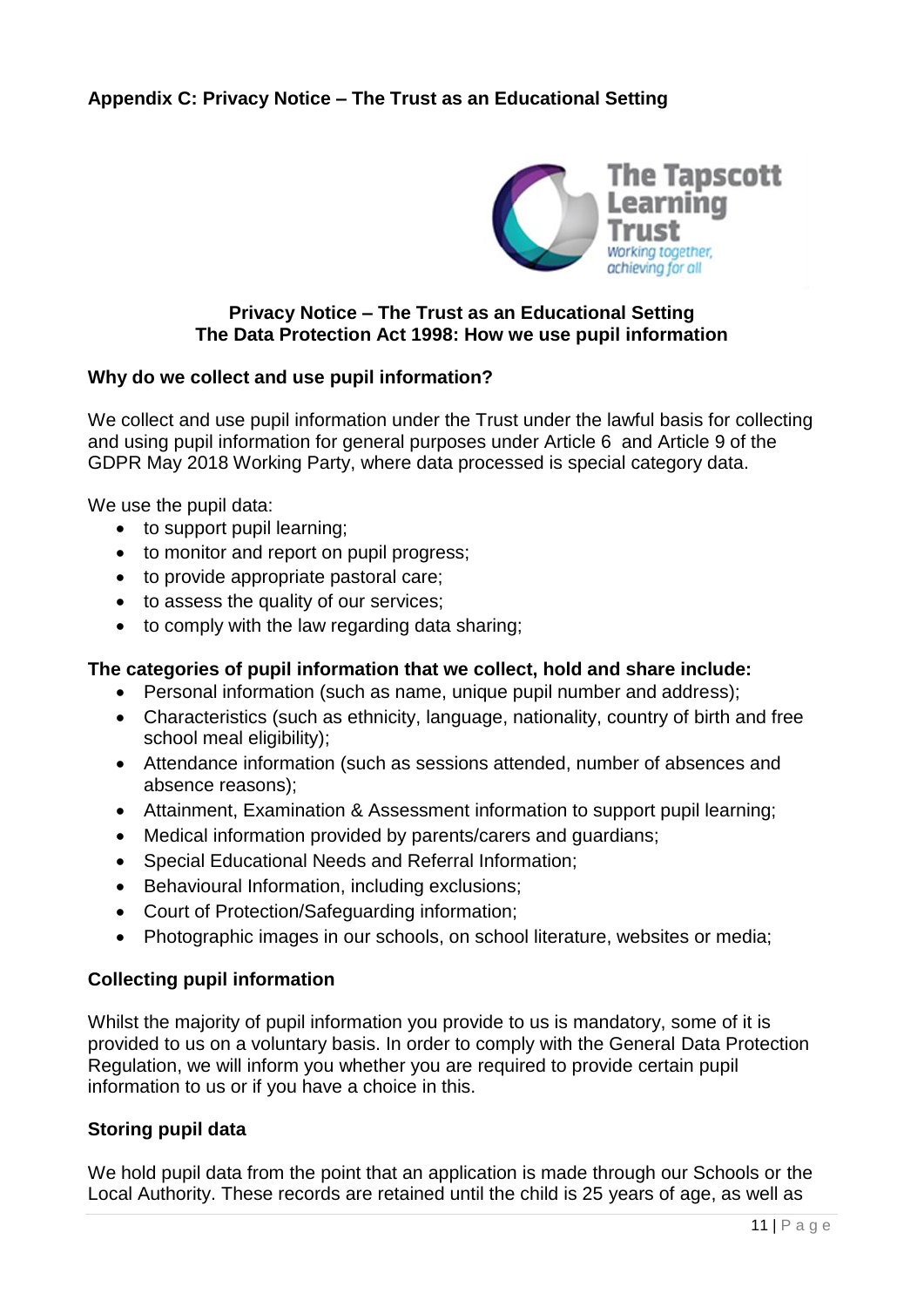being transferred to the relevant secondary school and held until the child is 25 years of age.

# **Who do we share pupil information with?**

We routinely share pupil information with:

- Members and Trustees of Consortium in the support of pupil learning
- Trust staff in the support of pupil learning
- The school's Local Governing Body
- Consultants engaged by the Trust to support pupil learning
- Staff of other Trust schools in the support of pupil learning
- Staff of Partnership schools in the support of pupil learning
- Cloud based educational programmes to support pupil learning and communication
- Parents & Carers of our schools
- School Nursing & Dental Services
- External agencies; health, SEND, child protection, welfare and safeguarding services
- Local media publications
- Schools that the pupil's attend after leaving us
- The school's local authority
- The Department for Education (DfE)

### **Why we share pupil information**

We do not share information about our pupils with anyone without consent, unless the law and our policies allow us to do so. We share pupils' data with the Department for Education (DfE) on a statutory basis. This data sharing underpins school funding and educational attainment policy and monitoring.

We are required to share information about our pupils with the (DfE) under regulation 5 of The Education (Information about Individual Pupils) (England) Regulations 2013.

#### **Data collection requirements:**

To find out more about the data collection requirements placed on us by the Department for Education (for example; via the school census) go to: <https://www.gov.uk/education/data-collection-and-censuses-for-schools>

### **The National Pupil Database (NPD)**

The NPD is owned and managed by the Department for Education and contains information about pupils in schools in England. It provides invaluable evidence on educational performance to inform independent research, as well as studies commissioned by the Department. It is held in electronic format for statistical purposes. This information is securely collected from a range of sources including schools, local authorities and awarding bodies.

We are required by law, to provide information about our pupils to the DfE as part of statutory data collections such as the school census and early years' census. Some of this information is then stored in the NPD. The law that allows this is the Education (Information About Individual Pupils) (England) Regulations 2013.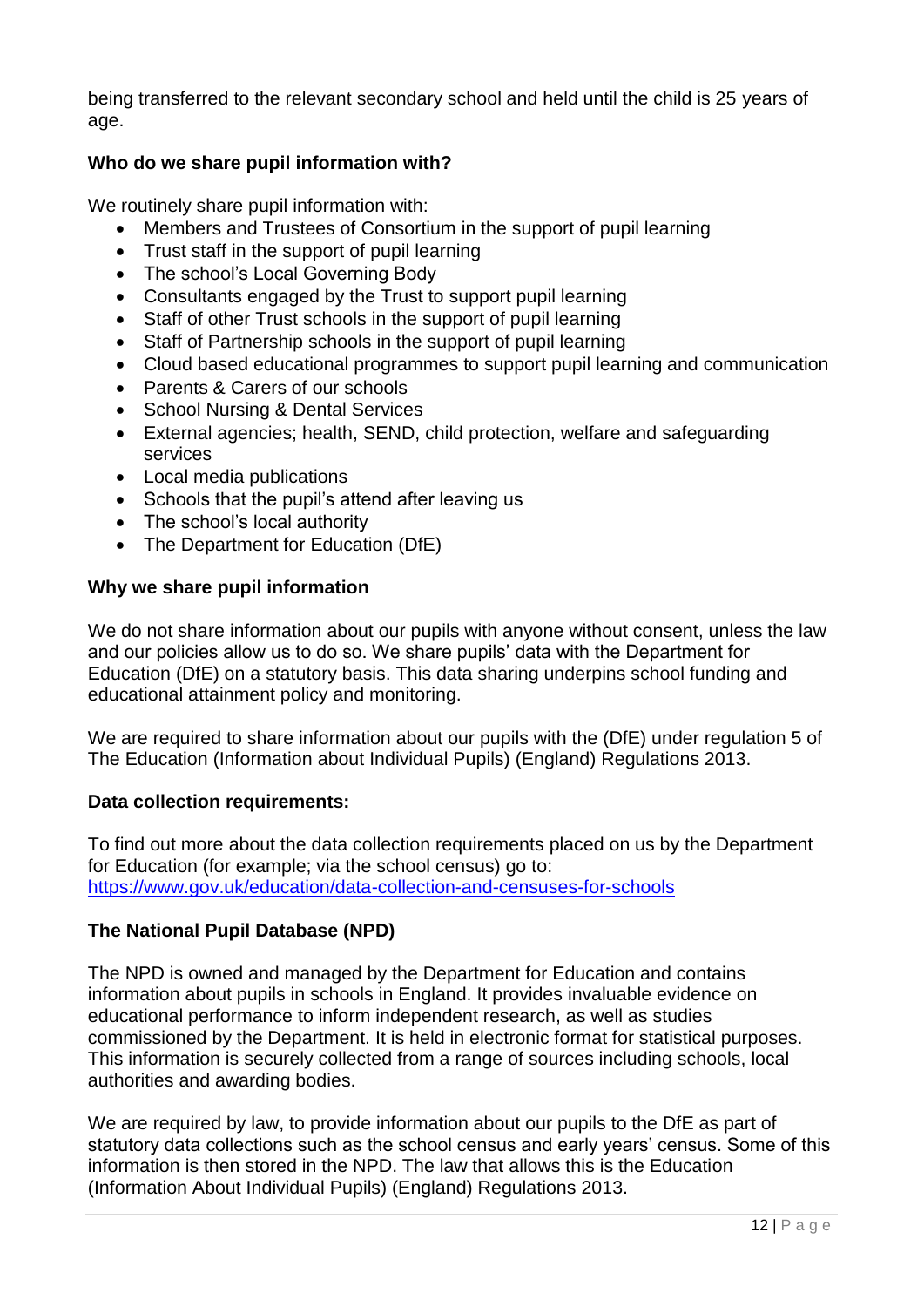To find out more about the pupil information we share with the department, for the purpose of data collections, go to https://www.gov.uk/education/data-collection-and-censuses-forschools.

To find out more about the NPD, go to

[https://www.gov.uk/government/publications/national-pupil-database-user-guide-and](https://www.gov.uk/government/publications/national-pupil-database-user-guide-and-supporting-information)[supporting-information.](https://www.gov.uk/government/publications/national-pupil-database-user-guide-and-supporting-information)

The department may share information about our pupils from the NPD with third parties who promote the education or well-being of children in England by:

- conducting research or analysis;
- producing statistics;
- providing information, advice or quidance:

The Department has robust processes in place to ensure the confidentiality of our data is maintained and there are stringent controls in place regarding access and use of the data.

Decisions on whether DfE releases data to third parties are subject to a strict approval process and based on a detailed assessment of:

- who is requesting the data;
- the purpose for which it is required;
- the level and sensitivity of data requested, and
- the arrangements in place to store and handle the data;

To be granted access to pupil information, organisations must comply with strict terms and conditions covering the confidentiality and handling of the data, security arrangements and retention and use of the data.

For more information about the department's data sharing process, please visit: <https://www.gov.uk/data-protection-how-we-collect-and-share-research-data>

For information about which organisations the department has provided pupil information, (and for which project), please visit the following website:

<https://www.gov.uk/government/publications/national-pupil-database-requests-received>

To contact DfE:<https://www.gov.uk/contact-dfe>

Requesting access to your personal data

Under data protection legislation, parents and pupils have the right to request access to information about them that we hold. To make a request for your personal information, or be given access to your child's educational record, contact the Data Protection Officer for the Trust who is Shazidur Rahman:

[Shazidur.rahman@kensington.ttlt.academy](mailto:Shazidur.rahman@kensington.ttlt.academy)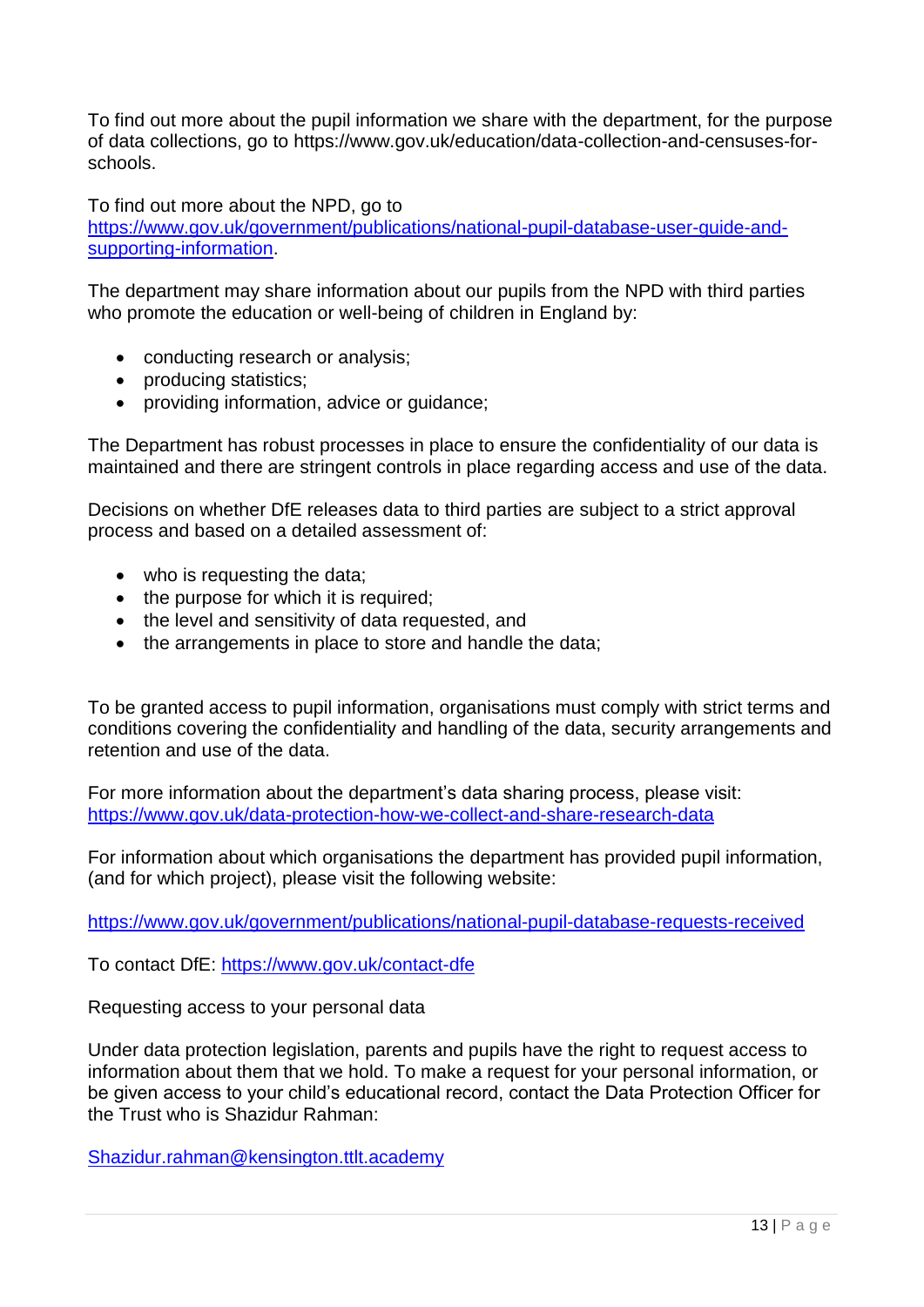You also have the right to:

- object to processing of personal data that is likely to cause, or is causing, damage or distress
- prevent processing for the purpose of direct marketing
- object to decisions being taken by automated means
- in certain circumstances, have inaccurate personal data rectified, blocked, erased or destroyed; and
- claim compensation for damages caused by a breach of the Data Protection regulations

If you have a concern about the way we are collecting or using your personal data, you should raise your concern with us in the first instance or directly to the Information Commissioner's Office at<https://ico.org.uk/concerns/>

Contact:

If you would like to discuss anything in this privacy notice, please contact the Data Protection Officer for the Trust, who is Shazidur Rahman at:

[Shazidur.rahman@kensington.ttlt.academy](mailto:Shazidur.rahman@kensington.ttlt.academy)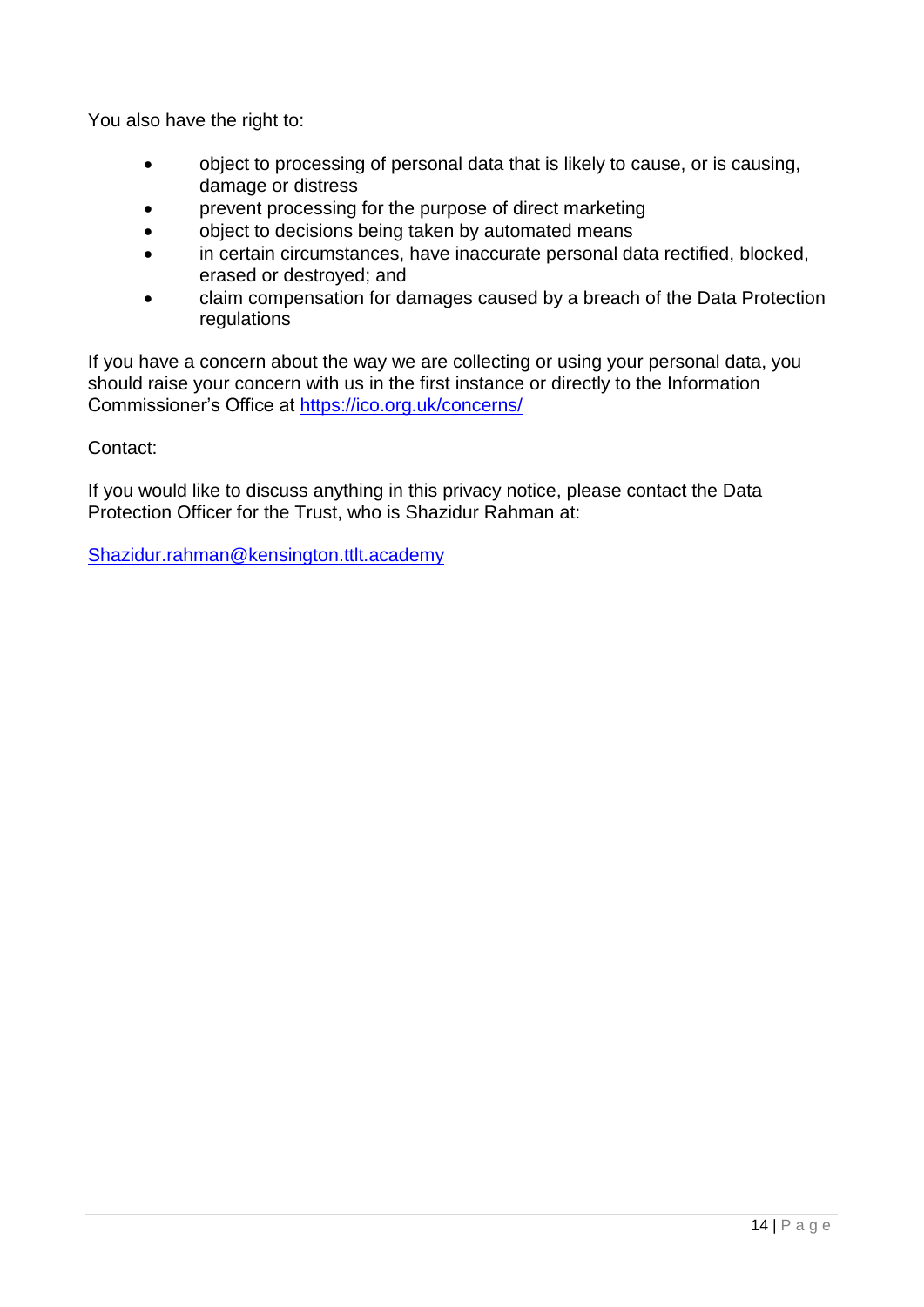### **Appendix D: Privacy Notice for Pupils**



#### **Privacy Notice for Pupils Date:**

You have a legal right to be informed about how our school uses any personal information that we hold about you. To comply with this, we provide a 'privacy notice' to you where we are processing your personal data.

This privacy notice explains how we collect, store and use personal data about you. We, The Tapscott Learning Trust (hereon called the "Trust" or "TTLT") and its schools are the 'data controllers' for the purposes of data protection law.

Our data protection officer can be found on the TTLT or school's website.

#### **The personal data we hold**

We hold some personal information about you to make sure we can help you learn and look after you at school.

For the same reasons, we get information about you from some other places too  $-$  like other schools, the local council and the government.

This information includes:

- Your contact details
- Your test results
- Your attendance records
- Your characteristics, like your ethnic background or any special educational needs
- Any medical conditions you have
- Details of any behaviour issues or exclusions
- Photographs
- CCTV images

#### **Why we use this data**

We use this data to help run the school, including to:

- Get in touch with you and your parents when we need to
- Check how you're doing in exams and work out whether you or your teachers need any extra help
- Track how well the school as a whole is performing
- Look after your wellbeing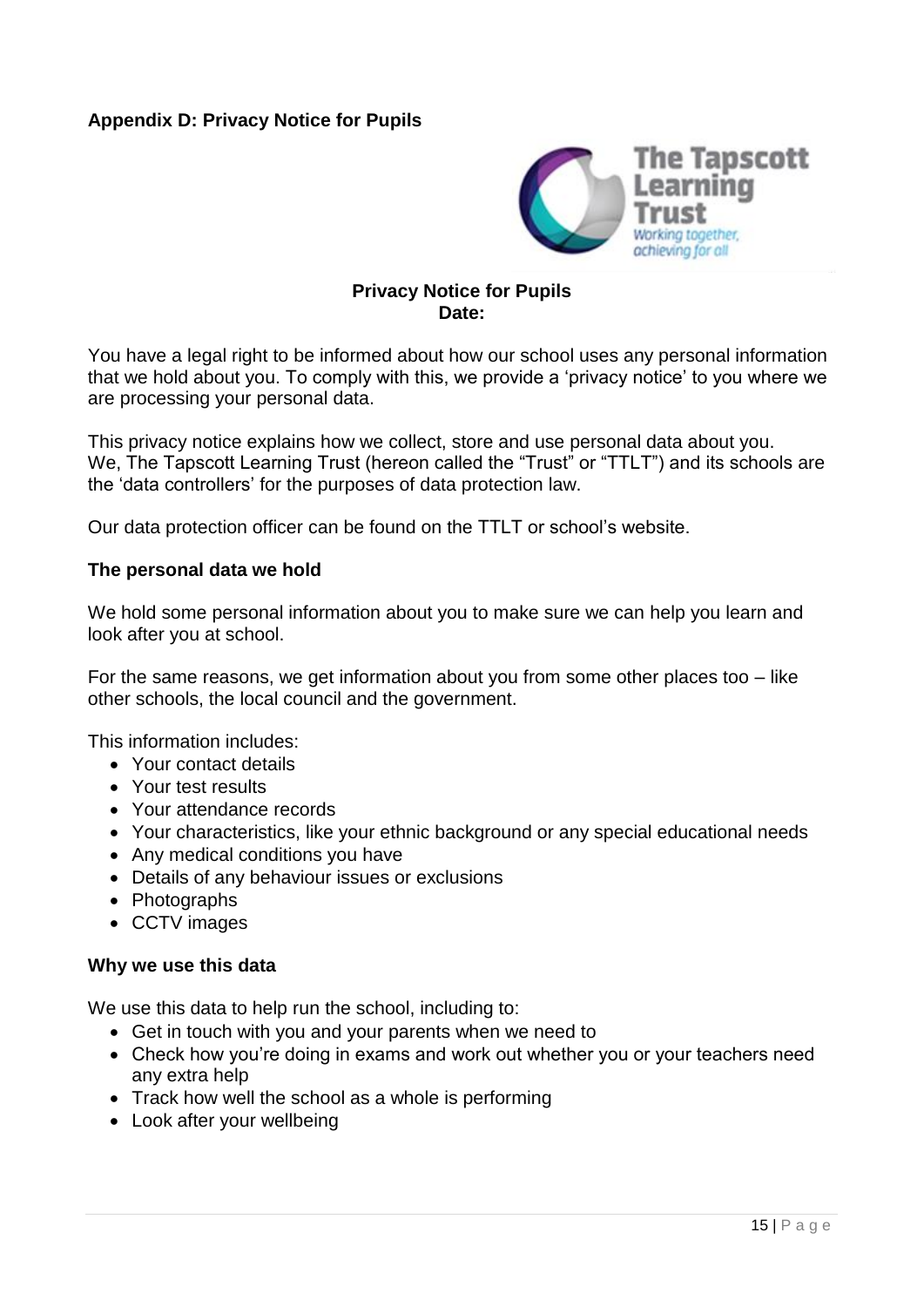### **Our legal basis for using this data**

We will only collect and use your information when the law allows us to. Most often, we will use your information where:

- We need to comply with the law
- We need to use it to carry out a task in the public interest (in order to provide you with an education)

Sometimes, we may also use your personal information where:

- You, or your parents/carers have given us permission to use it in a certain way
- We need to protect your interests (or someone else's interest)

Where we have got permission to use your data, you or your parents/carers may withdraw this at any time. We will make this clear when we ask for permission, and explain how to go about withdrawing consent.

Some of the reasons listed above for collecting and using your information overlap, and there may be several grounds which mean we can use your data.

### **Collecting this information**

While in most cases you, or your parents/carers, must provide the personal information we need to collect, there are some occasions when you can choose whether or not to provide the data.

We will always tell you if it's optional. If you must provide the data, we will explain what might happen if you don't.

#### **How we store this data**

We will keep personal information about you while you are a pupil at our school. We may also keep it after you have left the school, where we are required to by law.

We use the Information and Records Management Society's toolkit (IRMS) for schools which sets out how long we must keep information about pupils.

#### **Data sharing**

We do not share personal information about you with anyone outside the school without permission from you or your parents/carers, unless the law and our policies allow us to do so.

Where it is legally required, or necessary for another reason allowed under data protection law, we may share personal information about you with:

- Our local authority to meet our legal duties to share certain information with it, such as concerns about pupils' safety and exclusions
- The Department for Education (a government department)
- Your family and representatives
- Educators and examining bodies
- Our regulator, e.g. OfSTED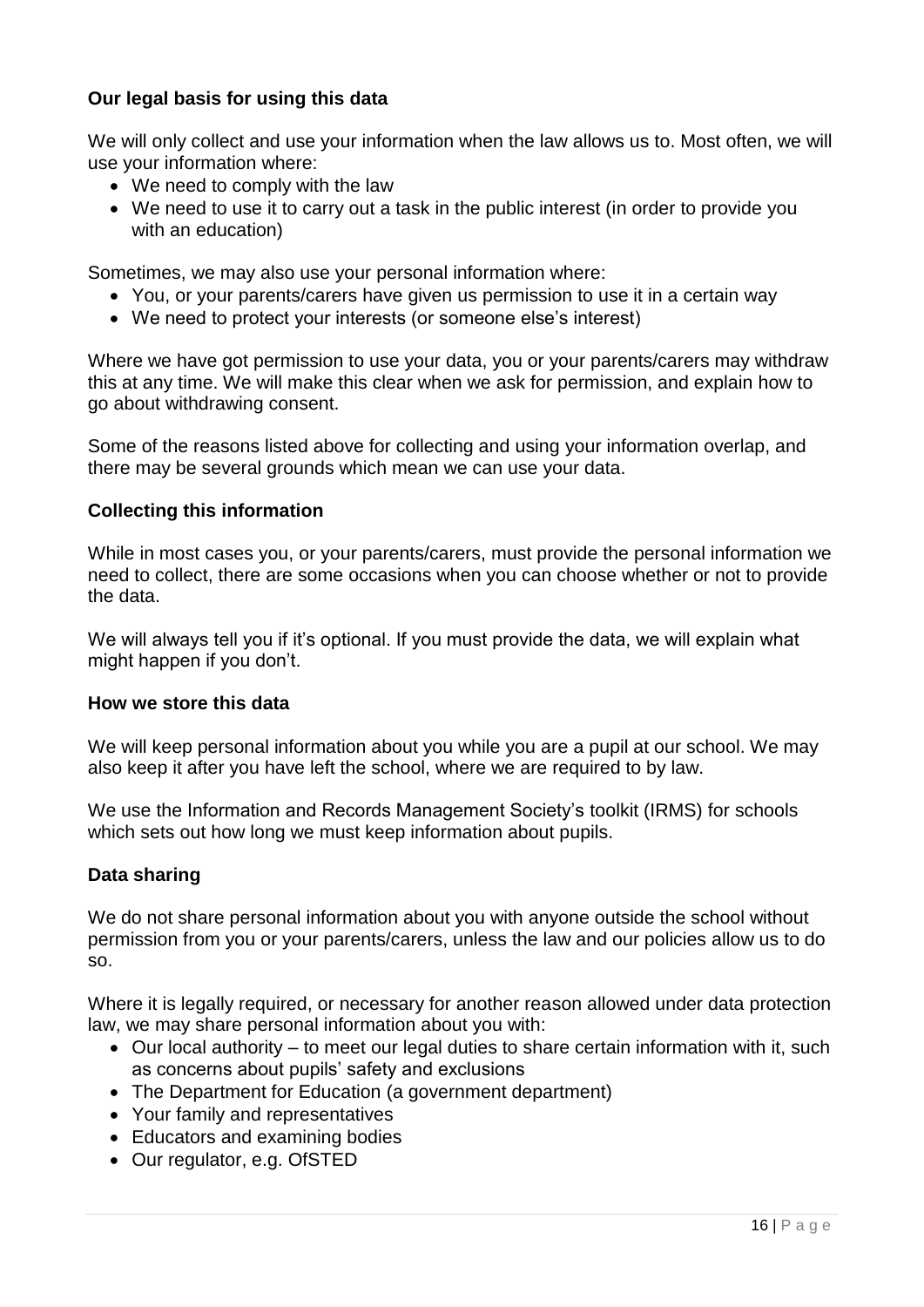- $\bullet$  Suppliers and service providers  $-$  so that they can provide the services we have contracted them for
- Financial organisations
- Central and local government
- Our auditors
- Survey and research organisations
- Health authorities
- Security organisations
- Health and social welfare organisations
- Professional advisers and consultants
- Police forces, courts, tribunals
- Professional bodies

#### **National Pupil Database**

We are required to provide information about you to the Department for Education (a government department) as part of data collections such as the school census.

Some of this information is then stored in the [National Pupil Database,](https://www.gov.uk/government/publications/national-pupil-database-user-guide-and-supporting-information) which is managed by the Department for Education and provides evidence on how schools are performing. This, in turn, supports research.

The database is held electronically so it can easily be turned into statistics. The information it holds is collected securely from schools, local authorities, exam boards and others.

The Department for Education may share information from the database with other organisations which promote children's education or wellbeing in England. These organisations must agree to strict terms and conditions about how they will use your data. You can find more information about this on the Department for Education's webpage on [how it collects and shares research data.](https://www.gov.uk/data-protection-how-we-collect-and-share-research-data)

You can also [contact the Department for Education](https://www.gov.uk/contact-dfe) if you have any questions about the database.

#### **Transferring data internationally**

Where we share data with an organisation that is based outside the UK, we will protect your data by following data protection law.

#### **Your rights**

Personal data about a child belongs to that child, and not the child's parents or carers. For a parent or carer to make a subject access request with respect to their child, the child must either be unable to understand their rights and the implications of a subject access request, or have given their consent.

Children below the age of 12 are generally not regarded to be mature enough to understand their rights and the implications of a subject access request. Therefore, most subject access requests from parents or carers of pupils at our school may be granted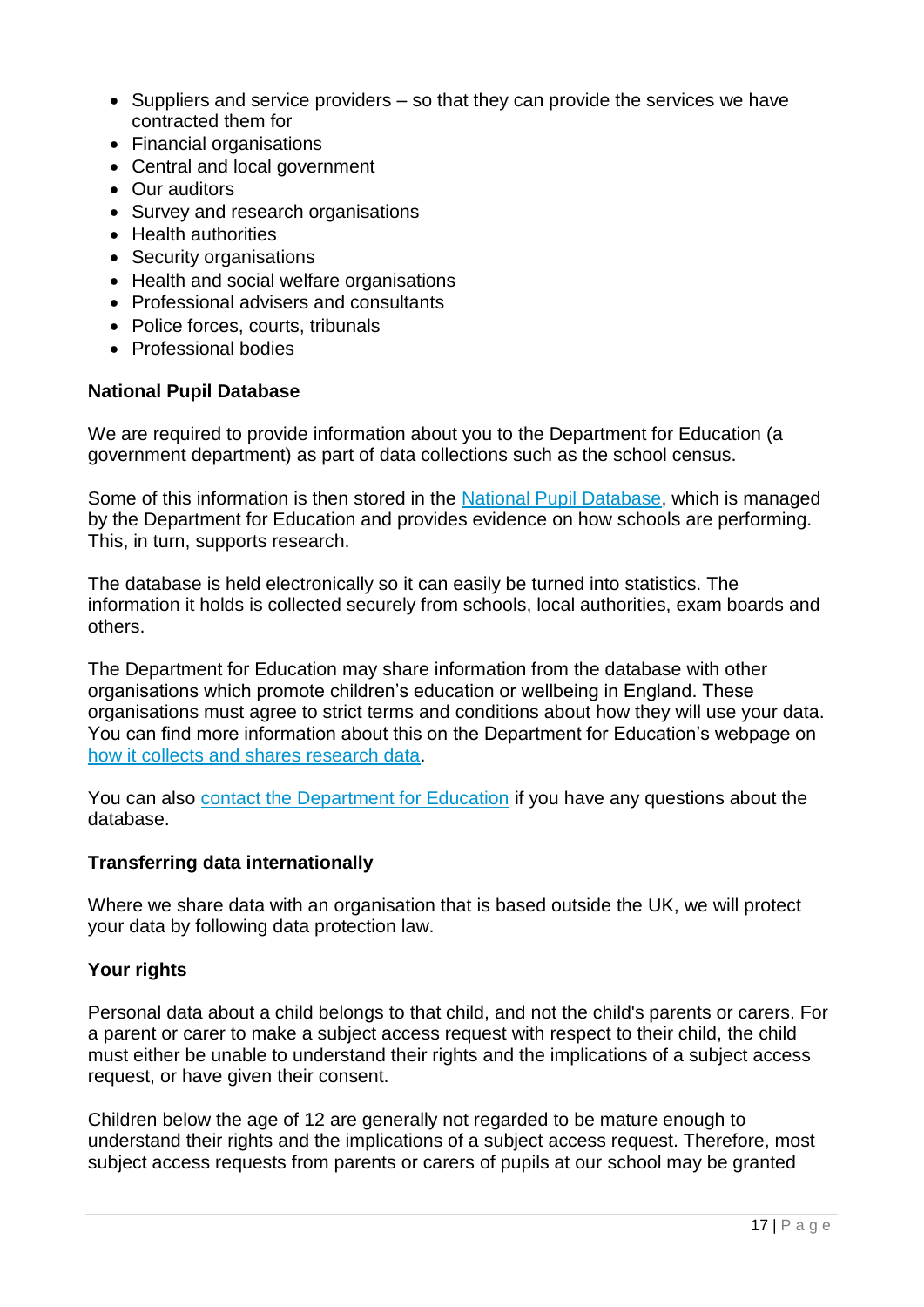without the express permission of the pupil. This is not a rule and a pupil's ability to understand their rights will always be judged on a case-by-case basis.

### **How to access personal information we hold about you**

You can find out if we hold any personal information about you, and how we use it, by making a **'subject access request'**, as long as we judge that you can properly understand your rights and what they mean.

If we do hold information about you, we will:

- Give you a description of it
- Tell you why we are holding and using it, and how long we will keep it for
- Explain where we got it from, if not from you or your parents
- Tell you who it has been, or will be, shared with
- Let you know if we are using your data to make any automated decisions (decisions being taken by a computer or machine, rather than by a person)
- Give you a copy of the information

You may also ask us to send your personal information to another organisation electronically in certain circumstances.

If you want to make a request please contact our data protection officer.

#### **Your other rights over your data**

You have other rights over how your personal data is used and kept safe, including the right to:

- Say that you don't want it to be used if this would cause, or is causing, harm or distress
- Stop it being used to send you marketing materials
- Sav that you don't want it used to make automated decisions (decisions made by a computer or machine, rather than by a person)
- Have it corrected, deleted or destroyed if it is wrong, or restrict our use of it
- Claim compensation if the data protection rules are broken and this harms you in some way

#### **Complaints**

We take any complaints about how we collect and use your personal data very seriously, so please let us know if you think we've done something wrong.

You can make a complaint at any time by contacting our data protection officer. You can also complain to the Information Commissioner's Office in one of the following ways:

- Report a concern online at<https://ico.org.uk/concerns/>
- Call 0303 123 1113
- Or write to: Information Commissioner's Office, Wycliffe House, Water Lane, Wilmslow, Cheshire, SK9 5AF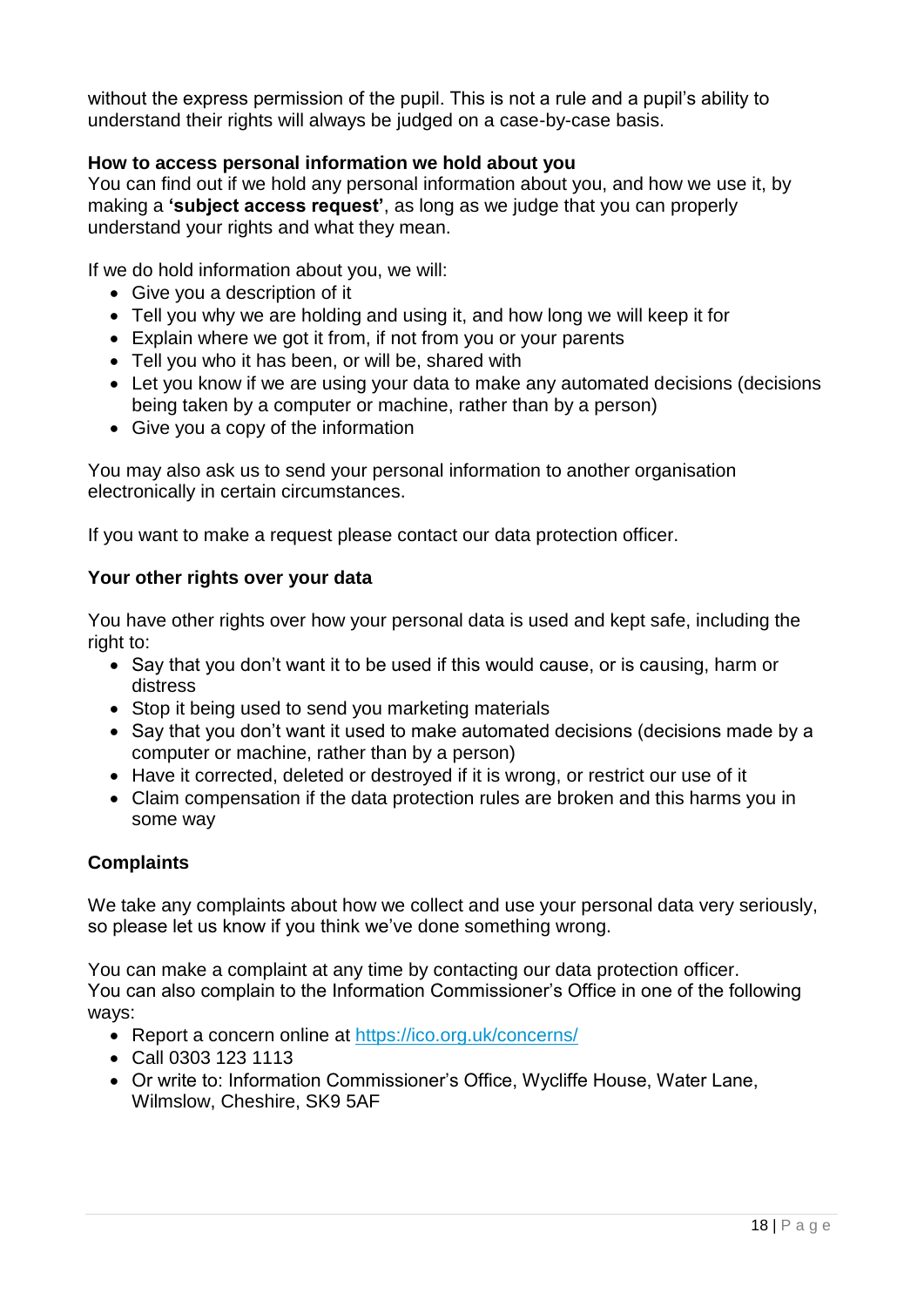# **Contact us**

If you have any questions, concerns or would like more information about anything mentioned in this privacy notice, please contact the relevant data protection officer at your school.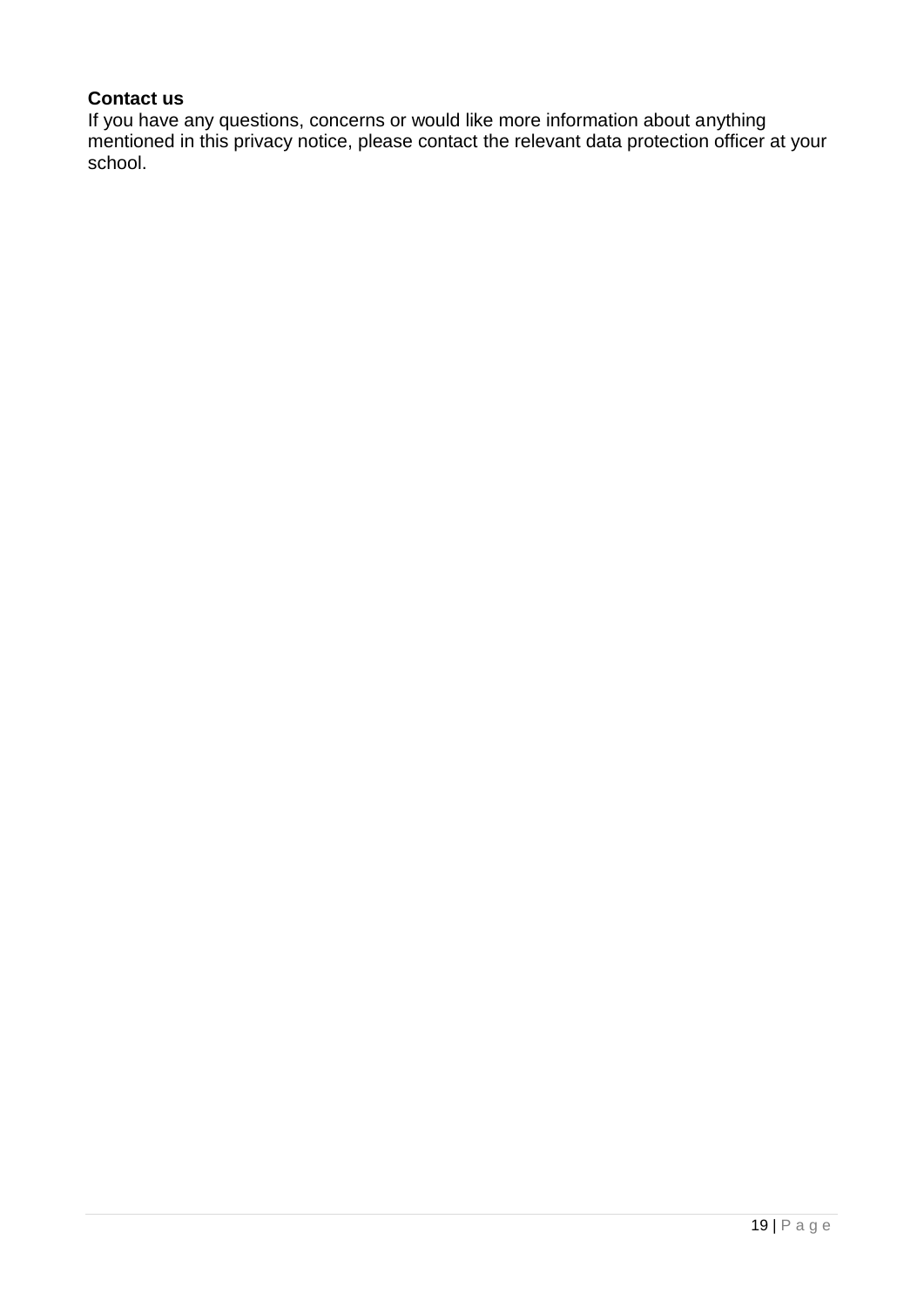

#### **Privacy notice for Parents / Carers Date:**

Under data protection law, individuals have a right to be informed about how the school uses any personal data that we hold about them. We comply with this right by providing 'privacy notices' (sometimes called 'fair processing notices') to individuals where we are processing their personal data.

This privacy notice explains how we collect, store and use personal data about **pupils**. We, [school name and address], are the 'data controller' for the purposes of data protection law.

Our data protection officer can be found on the TTLT or school's website.

#### **The personal data we hold**

Personal data that we may collect, use, store and share (when appropriate) about pupils includes, but is not restricted to:

- Contact details, contact preferences, date of birth, identification documents
- Results of internal assessments and externally set tests
- Pupil and curricular records
- Characteristics, such as ethnic background, eligibility for free school meals, or special educational needs
- Exclusion information
- Details of any medical conditions, including physical and mental health
- Attendance information
- Safeguarding information
- Details of any support received, including care packages, plans and support providers
- Photographs
- CCTV images captured in school

We may also hold data about pupils that we have received from other organisations, including other schools, local authorities and the Department for Education.

#### **Why we use this data**

We use this data to:

- Support pupil learning
- Monitor and report on pupil progress
- Provide appropriate pastoral care
- Protect pupil welfare
- Assess the quality of our services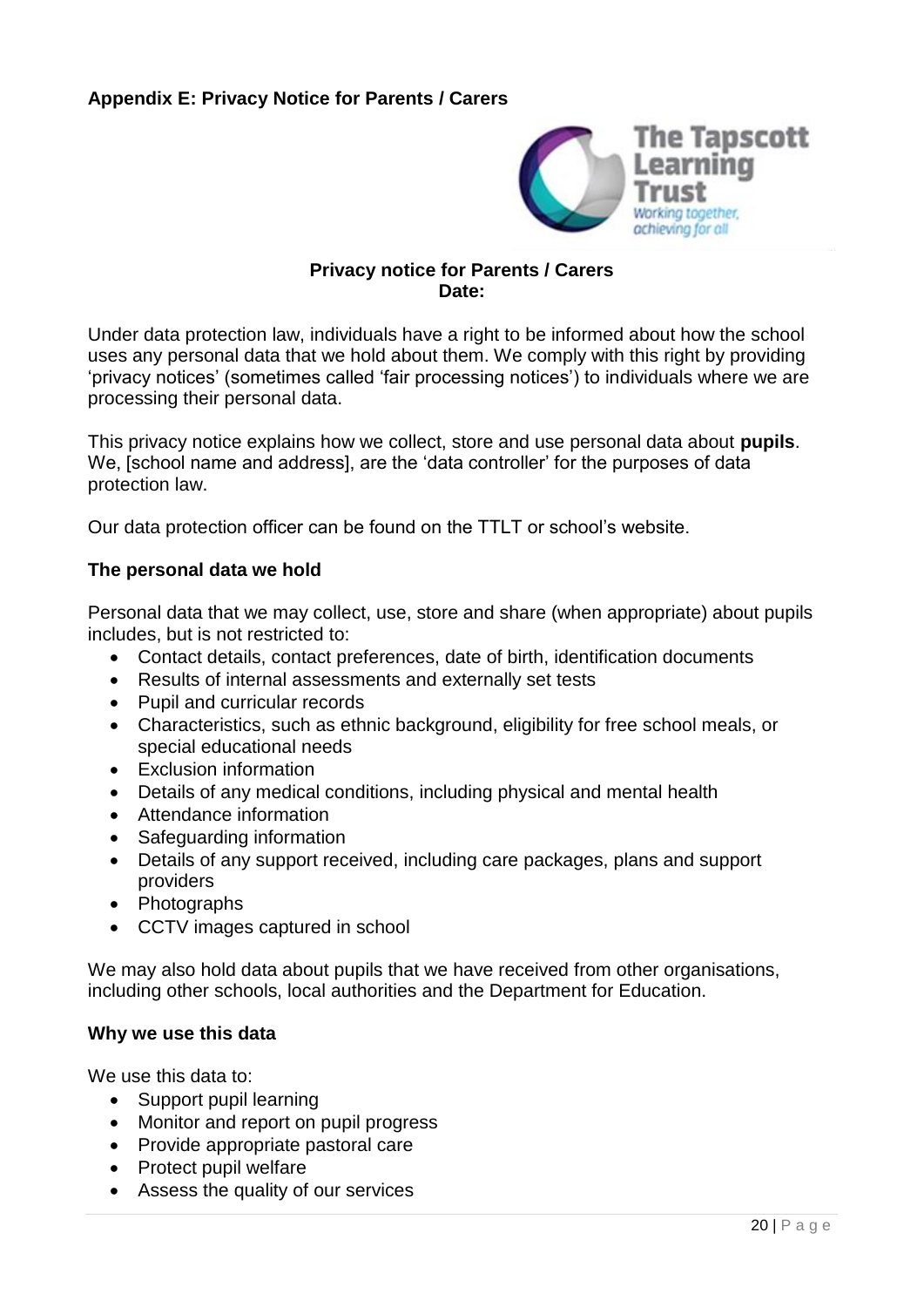- Administer admissions waiting lists
- Carry out research
- Comply with the law regarding data sharing

#### **Our legal basis for using this data**

We only collect and use pupils' personal data when the law allows us to. Most commonly, we process it where:

- We need to comply with a legal obligation
- We need it to perform an official task in the public interest

Less commonly, we may also process pupils' personal data in situations where:

- We have obtained consent to use it in a certain way
- We need to protect the individual's vital interests (or someone else's interests)

Where we have obtained consent to use pupils' personal data, this consent can be withdrawn at any time. We will make this clear when we ask for consent, and explain how consent can be withdrawn.

Some of the reasons listed above for collecting and using pupils' personal data overlap, and there may be several grounds which justify our use of this data.

#### **Collecting this information**

While the majority of information we collect about pupils is mandatory, there is some information that can be provided voluntarily.

Whenever we seek to collect information from you or your child, we make it clear whether providing it is mandatory or optional. If it is mandatory, we will explain the possible consequences of not complying.

#### **How we store this data**

We keep personal information about pupils while they are attending our school. We may also keep it beyond their attendance at our school if this is necessary in order to comply with our legal obligations. The Information and Records Management Society's toolkit (IRMS) for schools sets out how long we keep information about pupils.

#### **Data sharing**

We do not share information about pupils with any third party without consent unless the law and our policies allow us to do so.

Where it is legally required or necessary (and it complies with data protection law) we may share personal information about pupils with:

- Our local authority to meet our legal obligations to share certain information with it, such as safeguarding concerns and exclusions
- The Department for Education
- The pupil's family and representatives
- Educators and examining bodies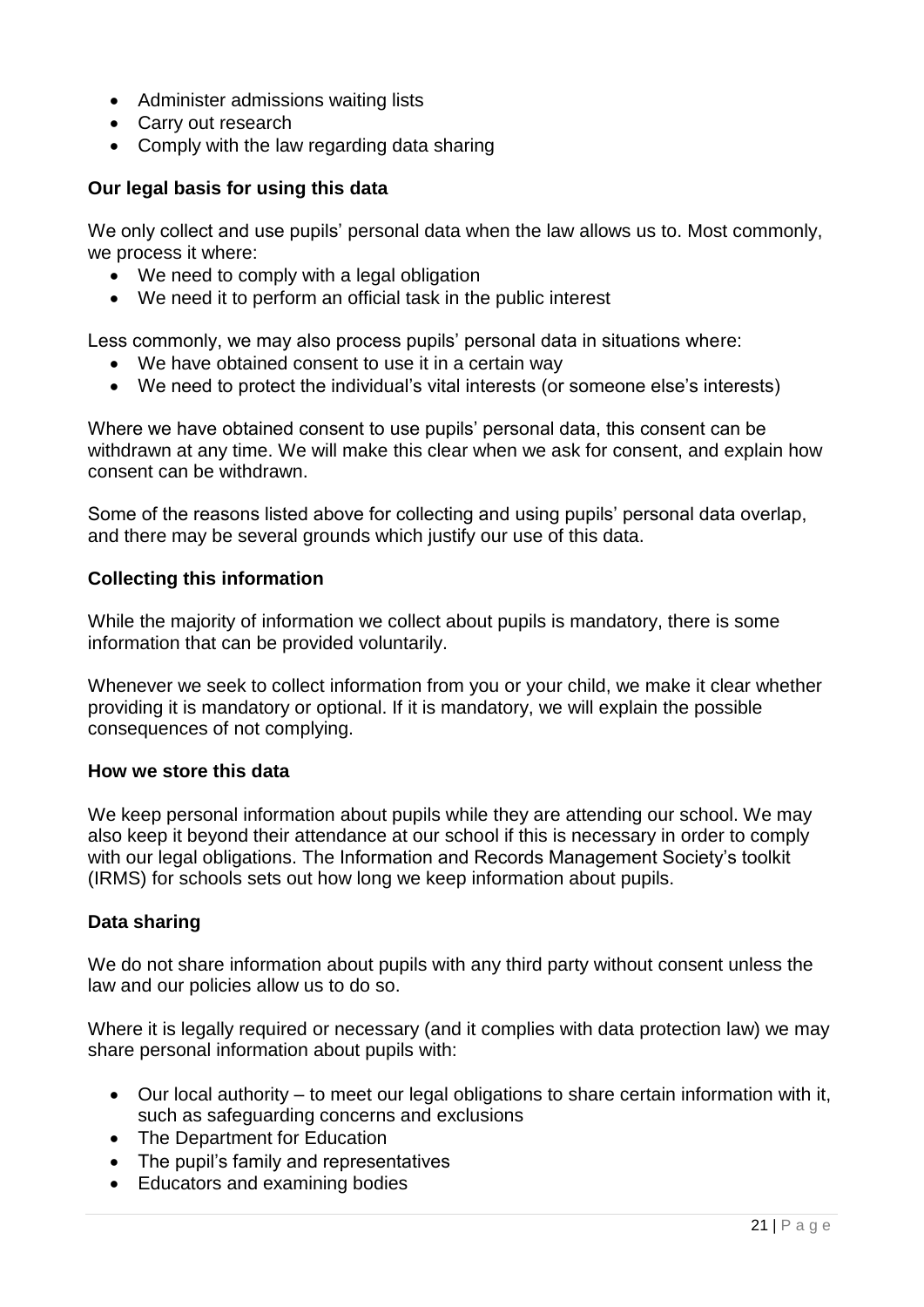- Our regulator [specify as appropriate, e.g. Ofsted, Independent Schools Inspectorate]
- $\bullet$  Suppliers and service providers to enable them to provide the service we have contracted them for
- Financial organisations
- Central and local government
- Our auditors
- Survey and research organisations
- Health authorities
- Security organisations
- Health and social welfare organisations
- Professional advisers and consultants
- Police forces, courts, tribunals
- Professional bodies

### **National Pupil Database**

We are required to provide information about pupils to the Department for Education as part of statutory data collections such as the school census.

Some of this information is then stored in the [National Pupil Database](https://www.gov.uk/government/publications/national-pupil-database-user-guide-and-supporting-information) (NPD), which is owned and managed by the Department and provides evidence on school performance to inform research.

The database is held electronically so it can easily be turned into statistics. The information is securely collected from a range of sources including schools, local authorities and exam boards.

The Department for Education may share information from the NPD with other organisations which promote children's education or wellbeing in England. Such organisations must agree to strict terms and conditions about how they will use the data. For more information, see the Department's webpage on [how it collects and shares](https://www.gov.uk/data-protection-how-we-collect-and-share-research-data)  [research data.](https://www.gov.uk/data-protection-how-we-collect-and-share-research-data)

You can also [contact the Department for Education](https://www.gov.uk/contact-dfe) with any further questions about the NPD.

### **Transferring data internationally**

Where we transfer personal data to a country or territory outside the UK, we will do so in accordance with data protection law.

### **Parents and pupils' rights regarding personal data**

Individuals have a right to make a **'subject access request'** to gain access to personal information that the school holds about them.

Parents / carers can make a request with respect to their child's data where the child is not considered mature enough to understand their rights over their own data (usually under the age of 12), or where the child has provided consent.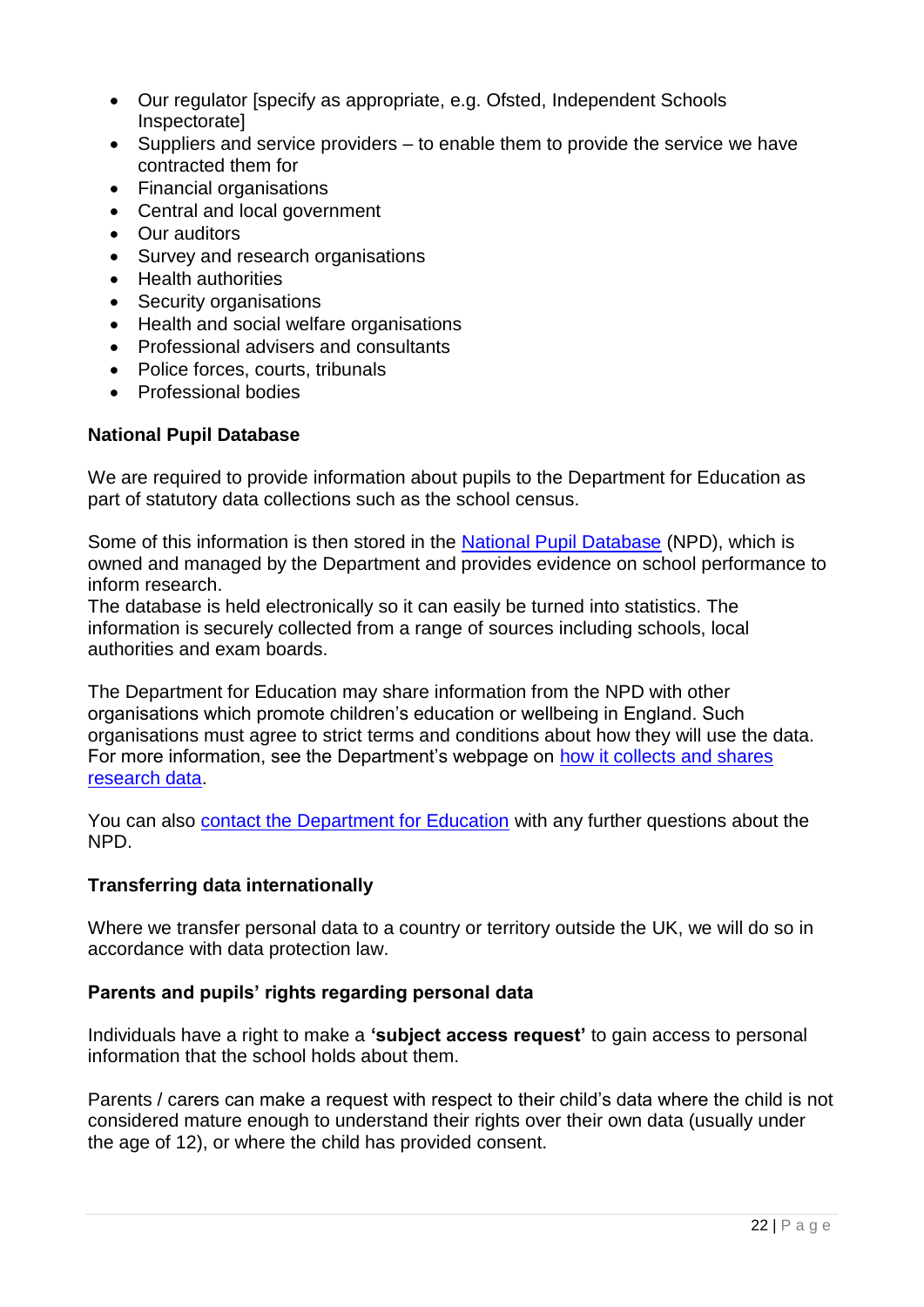Parents also have the right to make a subject access request with respect to any personal data the school holds about them.

If you make a subject access request, and if we do hold information about you or your child, we will:

- Give you a description of it
- Tell you why we are holding and processing it, and how long we will keep it for
- Explain where we got it from, if not from you or your child
- Tell you who it has been, or will be, shared with
- Let you know whether any automated decision-making is being applied to the data, and any consequences of this
- Give you a copy of the information in an intelligible form

Individuals also have the right for their personal information to be transmitted electronically to another organisation in certain circumstances.

If you would like to make a request please contact our data protection officer.

Parents / carers also have a right to access to their child's **educational record**. To request access, please contact the DPO.

### **Other rights**

Under data protection law, individuals have certain rights regarding how their personal data is used and kept safe, including the right to:

- Object to the use of personal data if it would cause, or is causing, damage or distress
- Prevent it being used to send direct marketing
- Object to decisions being taken by automated means (by a computer or machine, rather than by a person)
- In certain circumstances, have inaccurate personal data corrected, deleted or destroyed, or restrict processing
- Claim compensation for damages caused by a breach of the data protection regulations

To exercise any of these rights, please contact our data protection officer.

### **Complaints**

We take any complaints about our collection and use of personal information very seriously.

If you think that our collection or use of personal information is unfair, misleading or inappropriate, or have any other concern about our data processing, please raise this with us in the first instance.

To make a complaint, please contact our data protection officer.

Alternatively, you can make a complaint to the Information Commissioner's Office:

- Report a concern online at<https://ico.org.uk/concerns/>
- Call 0303 123 1113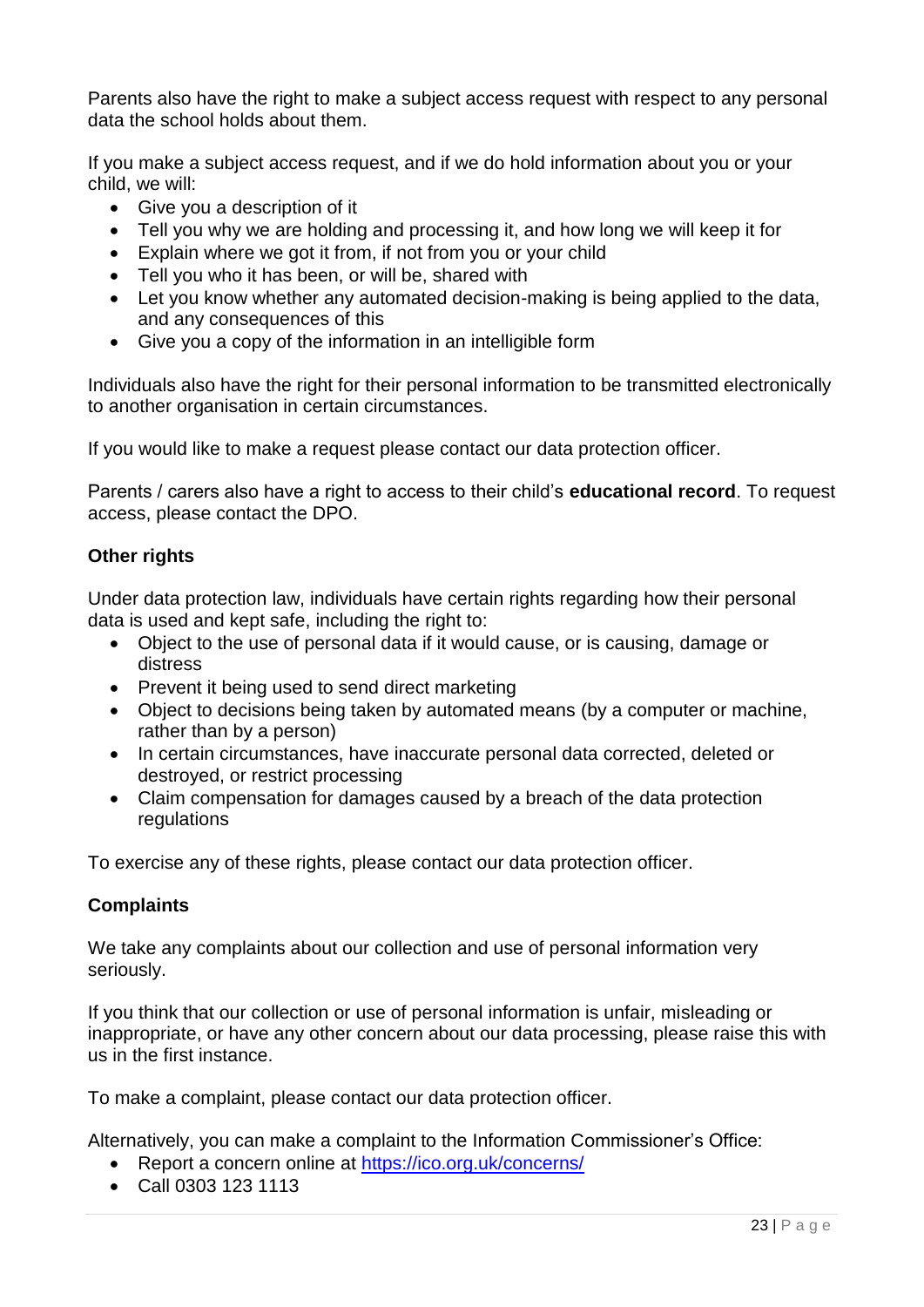Or write to: Information Commissioner's Office, Wycliffe House, Water Lane, Wilmslow, Cheshire, SK9 5AF

### **Contact us**

If you have any questions, concerns or would like more information about anything mentioned in this privacy notice, please contact the relevant **data protection officer**.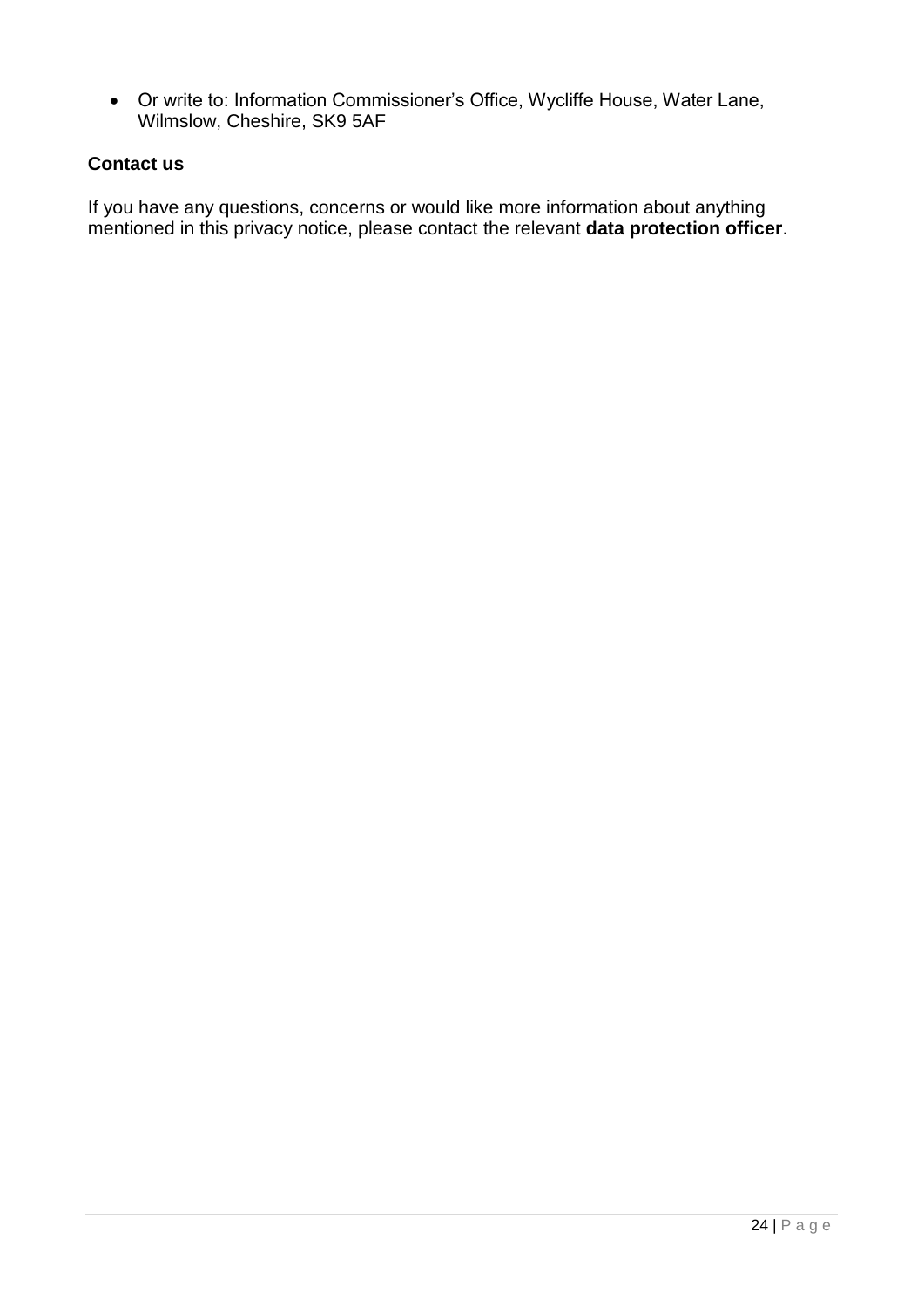

### **Privacy Notice for Staff Date:**

Under data protection law, individuals have a right to be informed about how the school uses any personal data that we hold about them. We comply with this right by providing 'privacy notices' (sometimes called 'fair processing notices') to individuals where we are processing their personal data.

This privacy notice explains how we collect, store and use personal data about individuals we employ, or otherwise engage, to work at our school.

We, [school name and address], are the 'data controller' for the purposes of data protection law.

Our data protection officers are:

Rohan Allen

Shella Lawrenson

Swasthi Mahabeer

Shazidur Rahman

Rozina Rashid

.

To avoid conflict of interest TTLT shares the DPO function between a group of schools and shares expertise by being the DPOs for each other's school.

#### **The personal data we hold**

We process data relating to those we employ, or otherwise engage, to work at our school. Personal data that we may collect, use, store and share (when appropriate) about you includes, but is not restricted to:

- Contact details
- Date of birth, marital status and gender
- Next of kin and emergency contact numbers
- Salary, annual leave, pension and benefits information
- Bank account details, payroll records, National Insurance number and tax status information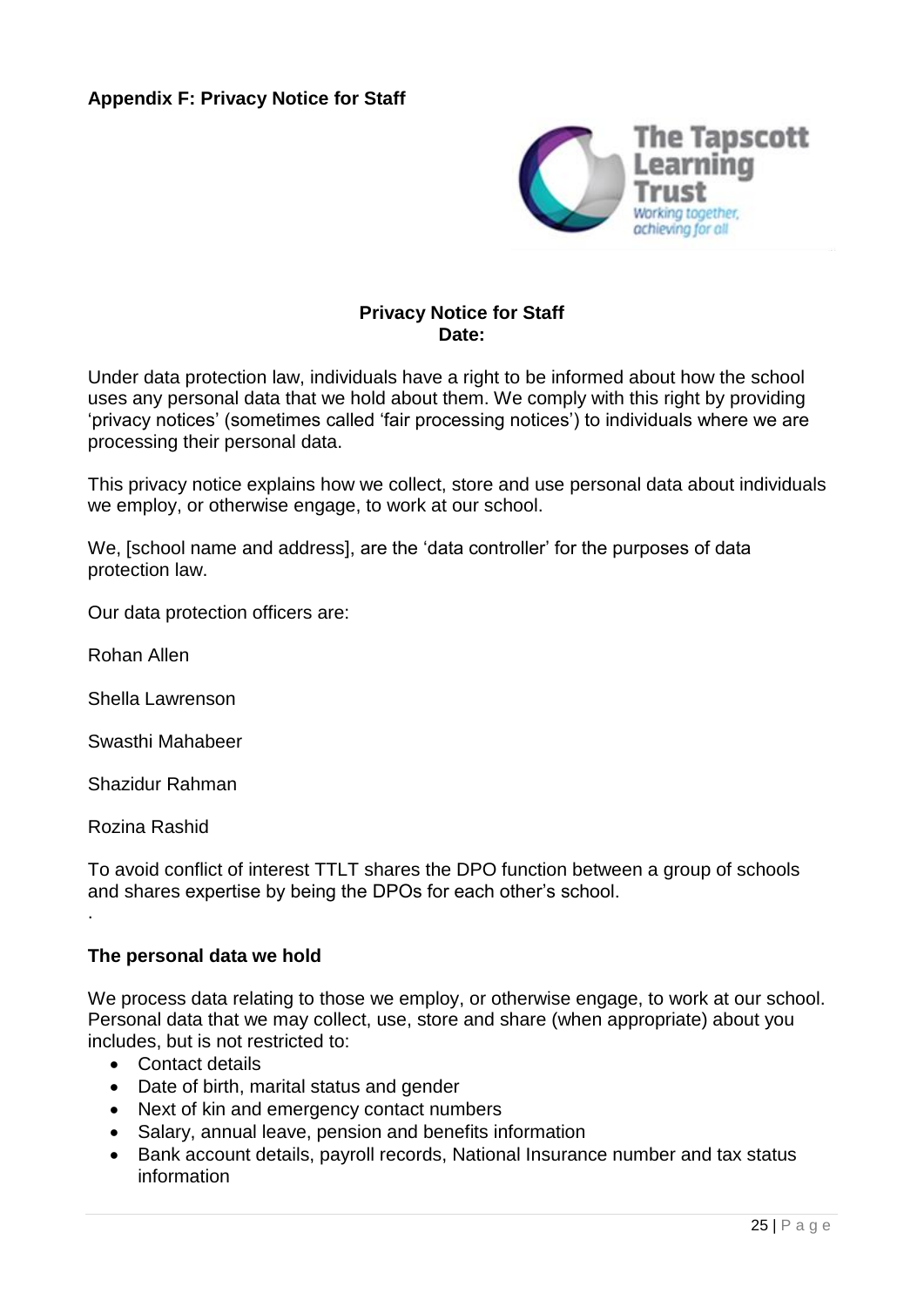- Recruitment information, including copies of right to work documentation, references and other information included in a CV or cover letter or as part of the application process
- Qualifications and employment records, including work history, job titles, working hours, training records and professional memberships
- Performance information
- Outcomes of any disciplinary and/or grievance procedures
- Absence data
- Copy of driving licence
- Photographs
- CCTV footage
- Data about your use of the school's information and communications system

We may also collect, store and use information about you that falls into "special categories" of more sensitive personal data. This includes information about (where applicable):

- Race, ethnicity, religious beliefs, sexual orientation and political opinions
- Trade union membership
- Health, including any medical conditions, and sickness records

#### **Why we use this data**

The purpose of processing this data is to help us run the school, including to:

- Enable you to be paid
- Facilitate safe recruitment, as part of our safeguarding obligations towards pupils
- Support effective performance management
- Inform our recruitment and retention policies
- Allow better financial modelling and planning
- Enable ethnicity and disability monitoring
- Improve the management of workforce data across the sector
- Support the work of the School Teachers' Review Body

#### **Our lawful basis for using this data**

We only collect and use personal information about you when the law allows us to. Most commonly, we use it where we need to:

- Fulfil a contract we have entered into with you
- Comply with a legal obligation
- Carry out a task in the public interest

Less commonly, we may also use personal information about you when:

- You have given us consent to use it in a certain way
- We need to protect your vital interests (or someone else's interests)
- $\bullet$  We have legitimate interests in processing the data for example, where:
	- $\circ$  [If you use this basis at all, set out the situations here]

Where you have provided us with consent to use your data, you may withdraw this consent at any time. We will make this clear when requesting your consent, and explain how you go about withdrawing consent if you wish to do so.

Some of the reasons listed above for collecting and using personal information about you overlap, and there may be several grounds which justify the school's use of your data.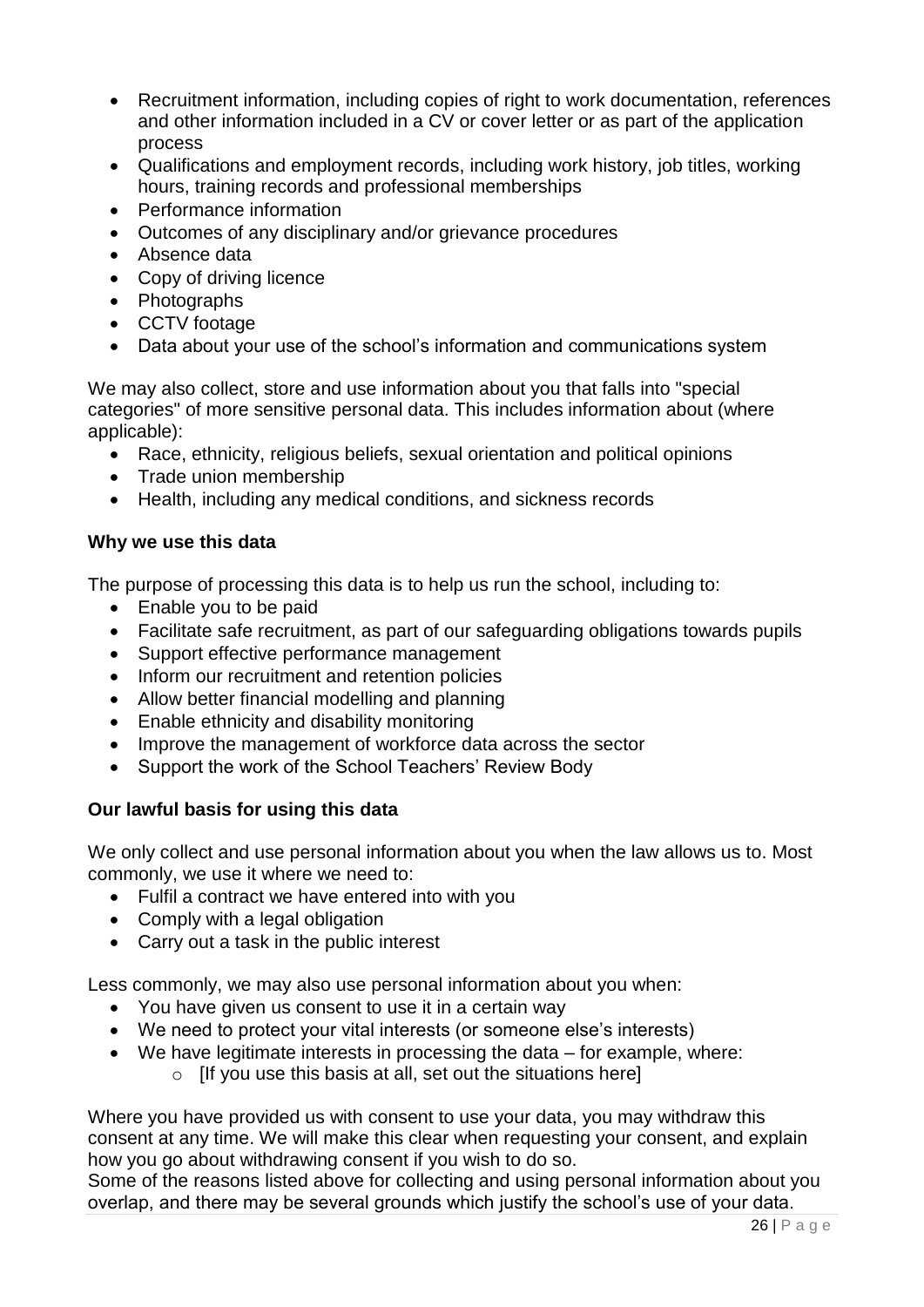### **Collecting this information**

While the majority of information we collect from you is mandatory, there is some information that you can choose whether or not to provide to us.

Whenever we seek to collect information from you, we make it clear whether you must provide this information (and if so, what the possible consequences are of not complying), or whether you have a choice.

#### **How we store this data**

We create and maintain an employment file for each staff member. The information contained in this file is kept secure and is only used for purposes directly relevant to your employment.

Once your employment with us has ended, we will retain this file and delete the information in it in accordance with to the Information and Records Management Society's toolkit for schools (IRMS).

#### **Data sharing**

We do not share information about you with any third party without your consent unless the law and our policies allow us to do so.

Where it is legally required or necessary (and it complies with data protection law) we may share personal information about you with:

- Our local authority to meet our legal obligations to share certain information with it, such as safeguarding concerns and [maintained schools only] information about head teacher performance and staff dismissals
- The Department for Education
- Your family or representatives
- Educators and examining bodies
- Our regulator [specify as appropriate e.g. OfSTED, Independent Schools Inspectorate]
- $\bullet$  Suppliers and service providers to enable them to provide the service we have contracted them for, such as payroll
- Financial organisations
- Central and local government
- Our auditors
- Survey and research organisations
- Trade unions and associations
- Health authorities
- Security organisations
- Health and social welfare organisations
- Professional advisers and consultants
- Police forces, courts, tribunals
- Professional bodies
- Employment and recruitment agencies

#### **Transferring data internationally**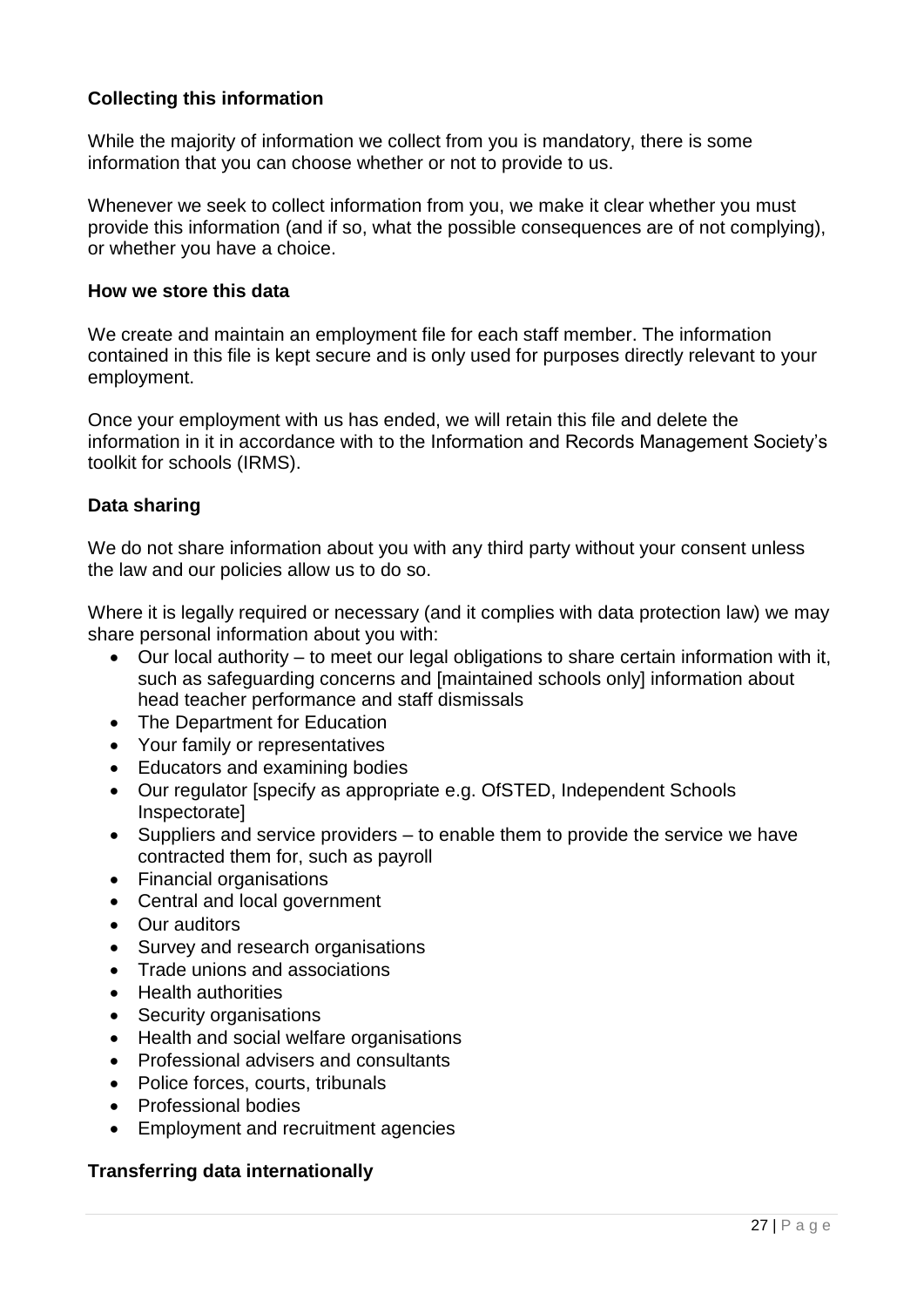If we are required to transfer personal data to a country or territory outside the UK, we will do so in accordance with data protection law.

### **Your rights**

### **How to access personal information we hold about you**

Individuals have a right to make a **'subject access request'** to gain access to personal information that the school holds about them.

If you make a subject access request, and if we do hold information about you, we will:

- Give you a description of it
- Tell you why we are holding and processing it, and how long we will keep it for
- Explain where we got it from, if not from you
- Tell you who it has been, or will be, shared with
- Let you know whether any automated decision-making is being applied to the data, and any consequences of this
- Give you a copy of the information in an intelligible form

You may also have the right for your personal information to be transmitted electronically to another organisation in certain circumstances.

If you would like to make a request, please contact our data protection officer.

### **Your other rights regarding your data**

Under data protection law, individuals have certain rights regarding how their personal data is used and kept safe. You have the right to:

- Object to the use of your personal data if it would cause, or is causing, damage or distress
- Prevent your data being used to send direct marketing
- Object to the use of your personal data for decisions being taken by automated means (by a computer or machine, rather than by a person)
- In certain circumstances, have inaccurate personal data corrected, deleted or destroyed, or restrict processing
- Claim compensation for damages caused by a breach of the data protection regulations

To exercise any of these rights, please contact our data protection officer.

### **Complaints**

We take any complaints about our collection and use of personal information very seriously.

If you think that our collection or use of personal information is unfair, misleading or inappropriate, or have any other concern about our data processing, please raise this with us in the first instance.

To make a complaint, please contact our data protection officer.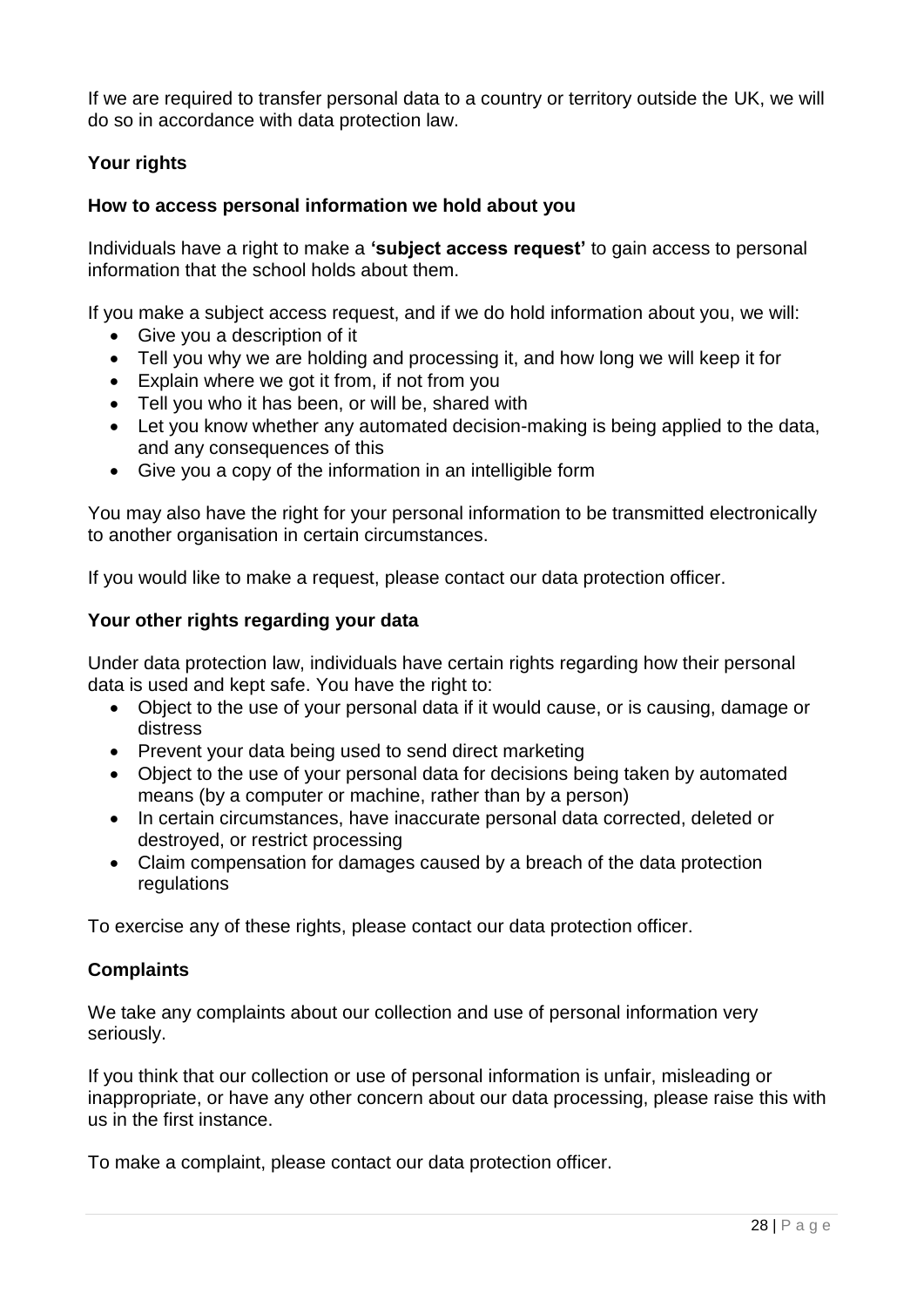Alternatively, you can make a complaint to the Information Commissioner's Office:

- Report a concern online at<https://ico.org.uk/concerns/>
- Call 0303 123 1113
- Or write to: Information Commissioner's Office, Wycliffe House, Water Lane, Wilmslow, Cheshire, SK9 5AF

### **Contact us**

If you have any questions, concerns or would like more information about anything mentioned in this privacy notice, please contact the respective **data protection officer**: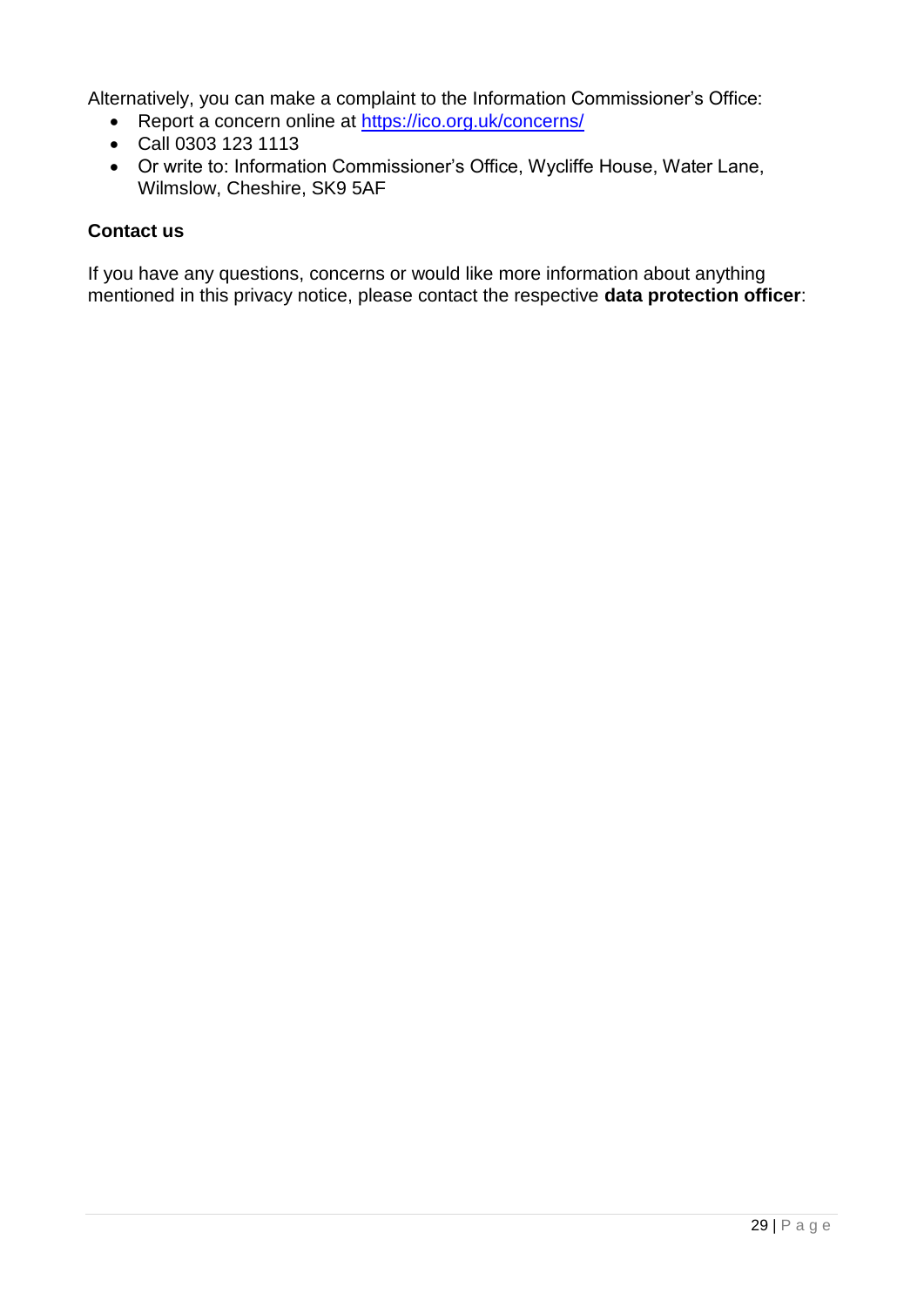

# **Multi-Purpose Parental Consent Form**

| Pupil |              |  |
|-------|--------------|--|
| Name  |              |  |
| Year  | <b>Class</b> |  |

| <b>Parent / Carer</b>    |  |  |  |
|--------------------------|--|--|--|
| Name                     |  |  |  |
| Relationship<br>to pupil |  |  |  |
| Address                  |  |  |  |
| Phone                    |  |  |  |
| Mobile                   |  |  |  |
| Email                    |  |  |  |

#### **Off-site Activities**

The On-site and off-site activities are written in line with the Educational Visits Policy.

*I give my permission for my son / daughter to take part in:*

Supervised visits to destinations away from the main school site, one-day non-residential visits within the UK and sporting activities

For residential visits and international visits specific permission will be sought.

#### **Medical consent**

The medical consent is in line with the Health and Safety Policy, Supporting Children with Medical Needs and Safeguarding Policy.

*I give my permission for:*

My son / daughter's information to be shared with the NHS and other relevant health professionals

Staff to administer the medicines I have listed below:

Please outline any medical conditions/allergies:

.............................................................................................................................................................

Please outline any food allergies / specific dietary requirements:

.............................................................................................................................................................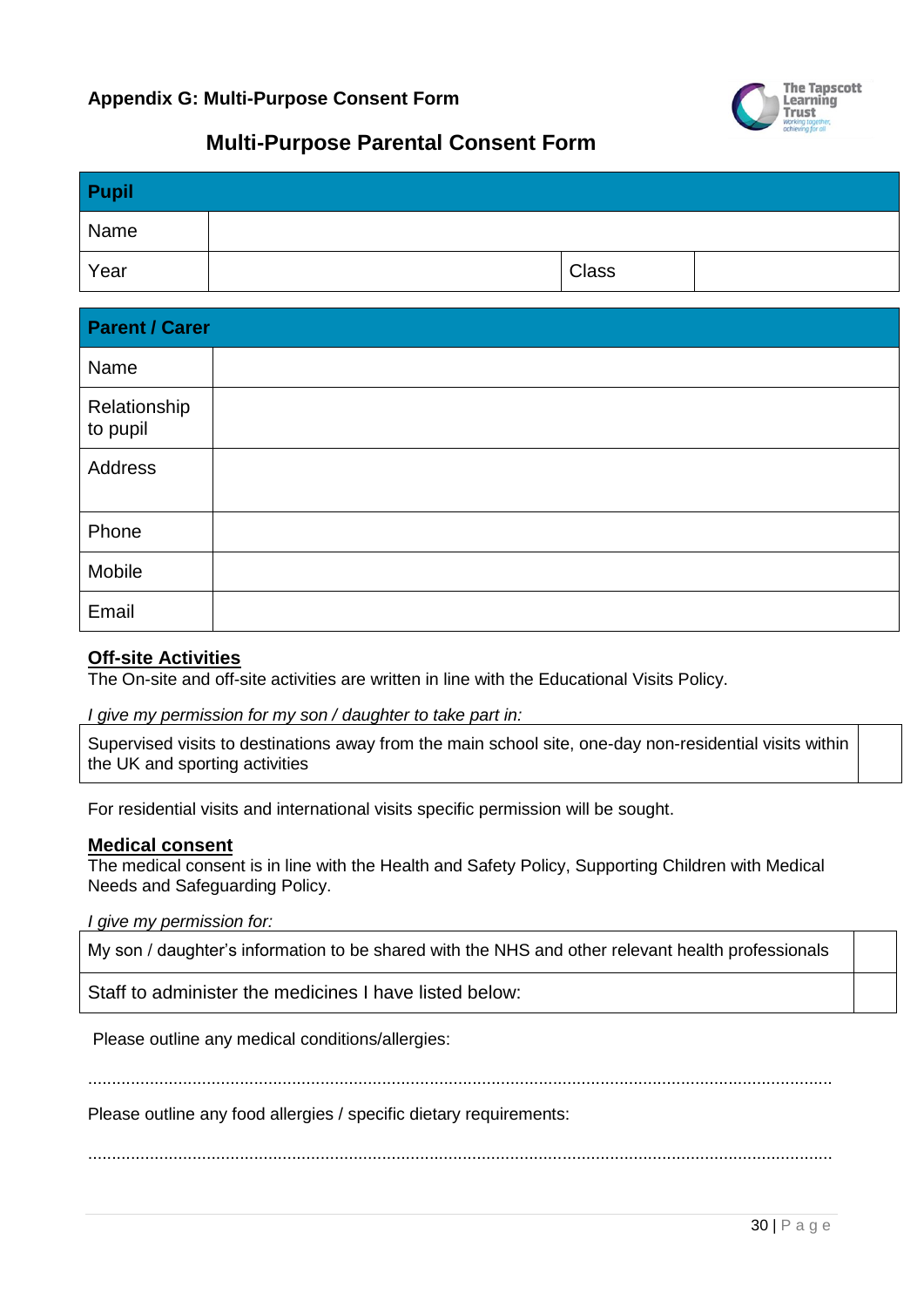#### **Emergency release**

The emergency release is in line with the Health and Safety Policy and Safeguarding Policy.

*I give my consent for my son/daughter to be released to the following person(s) in the event of emergency or illness, if I cannot be contacted:*

| Person 1                 |  |
|--------------------------|--|
| Name                     |  |
| Address                  |  |
| Relationship to<br>child |  |
| Contact<br>number        |  |

| <b>Person 2</b>          |  |
|--------------------------|--|
| Name                     |  |
| Address                  |  |
| Relationship to<br>child |  |
| Contact<br>number        |  |

#### **Information and image (including photographs and video recordings)**

The use of information and image is in line with the Computing and E-Safety Policies.

I give permission for my child to be photographed and videoed

*I give my permission for my son / daughter's:*

Work to be used in school displays and on the school website

Image to be used

- within school (for example, in wall-mounted displays)
- in printed school publications (for example, the school prospectus)
- on the school website and in the local media
- by the school after the child has left

*The information in this form will be used throughout your child's time at school. You may withdraw your consent at any time by contacting the school. Please sign and date the form before returning it to:* 

|  |  | — alt, ………………… |
|--|--|----------------|
|--|--|----------------|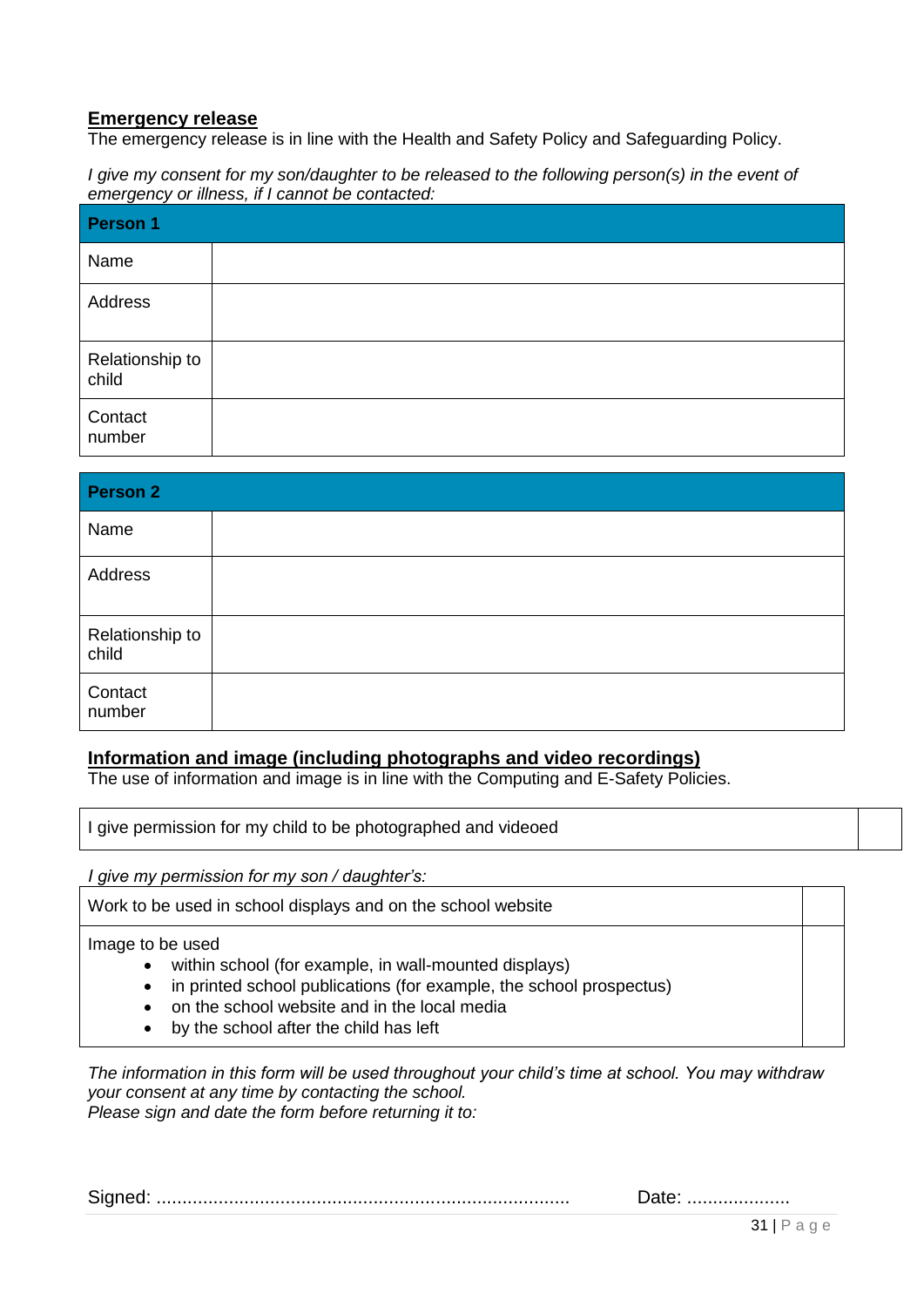

# **Appendix H: TTLT GDPR Internal Premises Audit Log TTLT GDPR Internal Premises Audit Log**

| School:                                                                        | <b>Completed By:</b>                                                 |                                                                                | Date:                             |
|--------------------------------------------------------------------------------|----------------------------------------------------------------------|--------------------------------------------------------------------------------|-----------------------------------|
| <b>Pupil data (within MIS &amp; physical</b><br>records)                       | What is the school doing to<br>ensure compliance with<br><b>GDPR</b> | In your opinion, is<br>this area secure /<br><b>GDPR</b> compliant -<br>Yes/No | <b>Notes / Actions for school</b> |
| Pupil records - current & archive                                              |                                                                      |                                                                                |                                   |
| Safeguarding / Child Protection data                                           |                                                                      |                                                                                |                                   |
| SEN / EAL data                                                                 |                                                                      |                                                                                |                                   |
| Exclusion & behaviour data                                                     |                                                                      |                                                                                |                                   |
| Attendance registers                                                           |                                                                      |                                                                                |                                   |
| Student photos                                                                 |                                                                      |                                                                                |                                   |
| Student medical records and reports                                            |                                                                      |                                                                                |                                   |
|                                                                                |                                                                      |                                                                                |                                   |
| Staff data / Personnel data (within MIS<br>& physical records)                 |                                                                      |                                                                                |                                   |
| Staff Personal File - current & archive                                        |                                                                      |                                                                                |                                   |
| Performance / CPD data                                                         |                                                                      |                                                                                |                                   |
| Staff absence data                                                             |                                                                      |                                                                                |                                   |
| Staff photos                                                                   |                                                                      |                                                                                |                                   |
| Recruitment of new staff                                                       |                                                                      |                                                                                |                                   |
| Pay related print offs (establishment lists,<br>contract / salary information) |                                                                      |                                                                                |                                   |
| DBS / vetting checks                                                           |                                                                      |                                                                                |                                   |
| Allegation of a child protection matter                                        |                                                                      |                                                                                |                                   |
| Health and safety accident reports                                             |                                                                      |                                                                                |                                   |
| OH medical screening for staff                                                 |                                                                      |                                                                                |                                   |
| Staff wellbeing portal                                                         |                                                                      |                                                                                |                                   |

| <b>Classroom / Medical Room / Main</b> |  |  |
|----------------------------------------|--|--|
|                                        |  |  |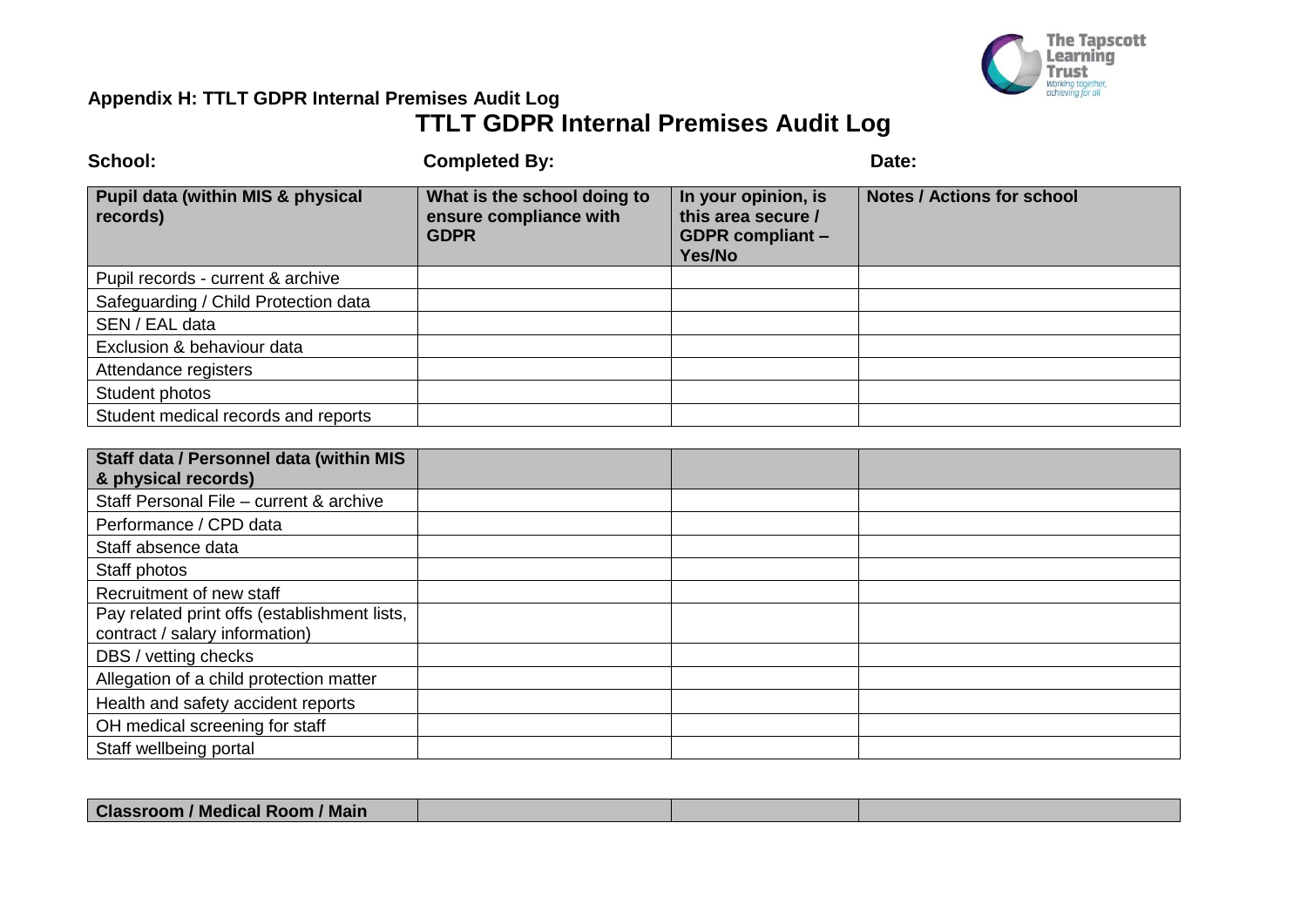| <b>Office</b>                                                     |  |
|-------------------------------------------------------------------|--|
| First Aid / Accident records                                      |  |
| Classroom displays                                                |  |
| Photos of children on display                                     |  |
| Class registers                                                   |  |
| Student / staff information on desks in<br>offices                |  |
| Filing cabinets                                                   |  |
| Computers on desks / passwords /<br>screens locked if not in use? |  |

| Access control / passwords* into        |  |  |
|-----------------------------------------|--|--|
| systems                                 |  |  |
| Password to DfE or LA systems           |  |  |
| Network administration / password lists |  |  |
| USO password information                |  |  |
| Email management                        |  |  |
| School website administration           |  |  |
| Social media platforms, e.g. Twitter    |  |  |
| Learning Platform password information  |  |  |

| <b>Communications</b>             |  |  |
|-----------------------------------|--|--|
| Information added to website      |  |  |
| Information added to social media |  |  |
| Learning Platform content         |  |  |
| Parental messaging system         |  |  |
| correspondence                    |  |  |
| <b>USO School Open Check</b>      |  |  |
| Back-up media (where on site)     |  |  |
| School mobile phones with stored  |  |  |
| numbers                           |  |  |
| <b>Newsletter</b>                 |  |  |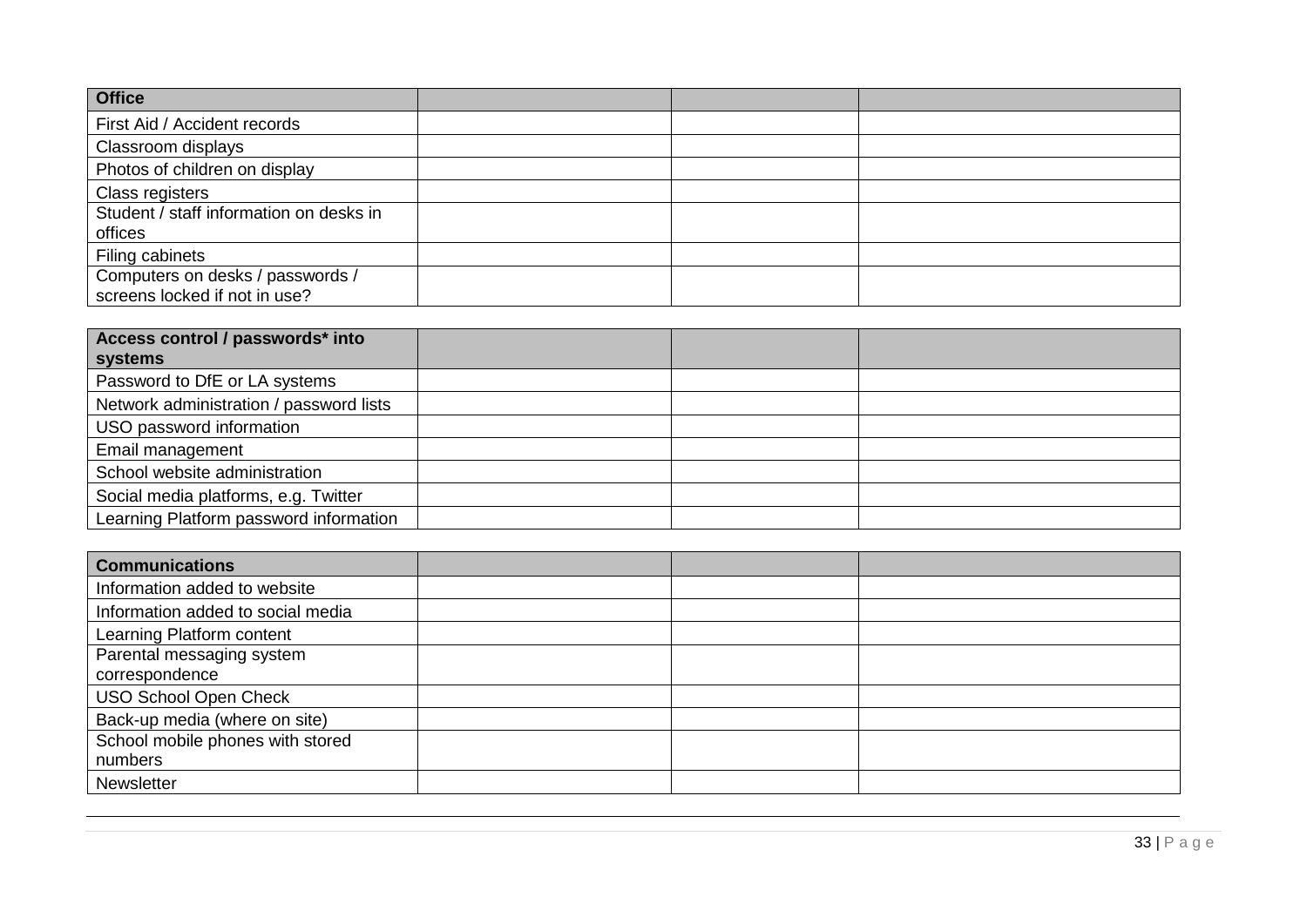| <b>Governors</b>                       |  |  |
|----------------------------------------|--|--|
| Governors' documents with sensitive    |  |  |
| content                                |  |  |
| Governors' standard published meeting  |  |  |
| documents                              |  |  |
| Reports presented to Governors meeting |  |  |
| Annual governors reports               |  |  |
| Policies and plans administered by     |  |  |
| Governing body                         |  |  |

| Other operational potentially sensitive<br>material<br>(list not exhaustive) |  |  |
|------------------------------------------------------------------------------|--|--|
| CCTV saved footage                                                           |  |  |
| CCTV signage                                                                 |  |  |
| Visitor signing-in book / management                                         |  |  |
| system                                                                       |  |  |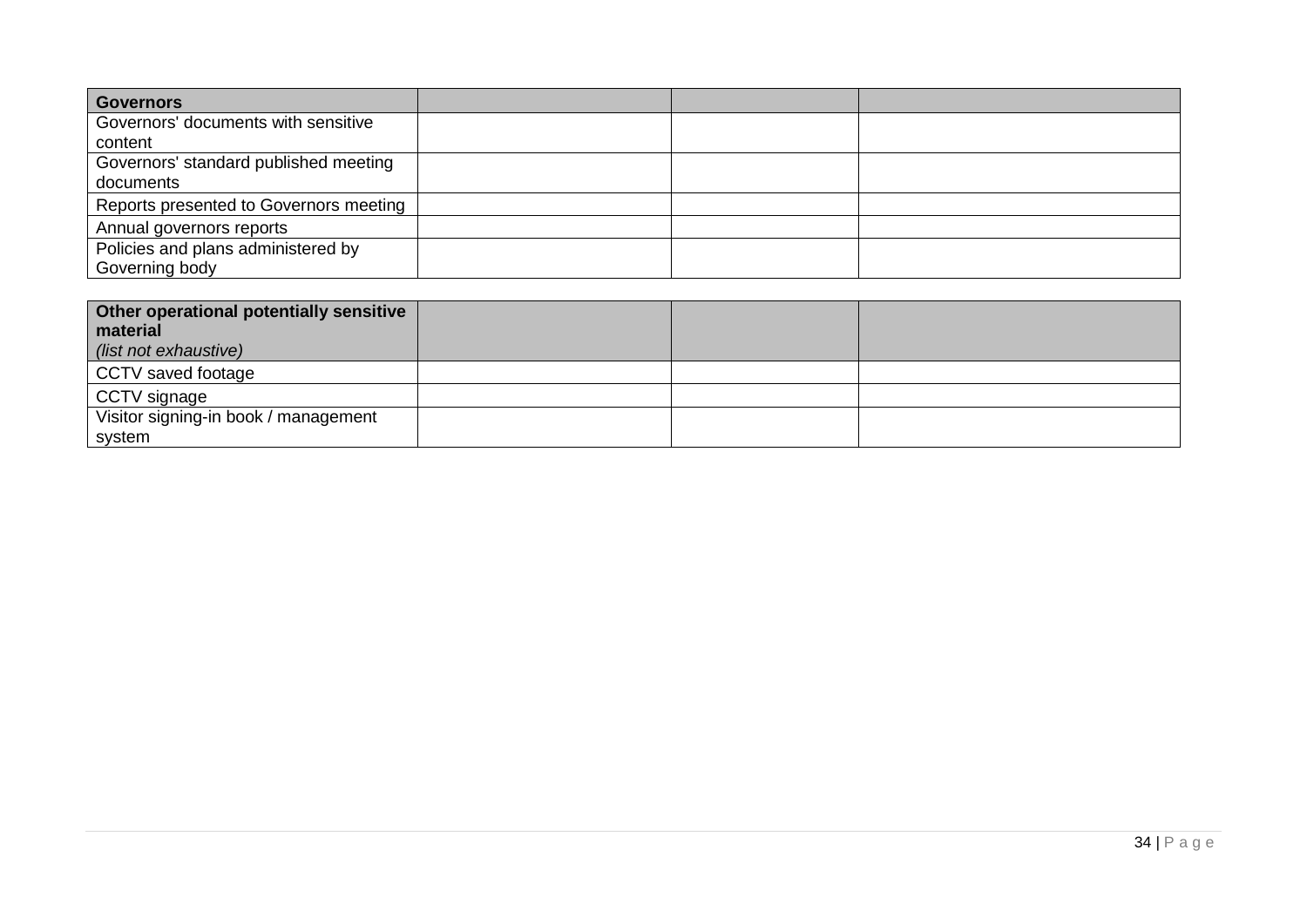# **Appendix I: Personal data breach procedure**

This procedure is based on [guidance on personal data breaches](https://ico.org.uk/for-organisations/guide-to-the-general-data-protection-regulation-gdpr/personal-data-breaches/) produced by the ICO.

- On finding or causing a breach, or potential breach, the staff member or data processor must immediately notify the DPO
- The DPO will investigate the incident and fill in the Breach Incident Form (see Appendix H)
- The DPO will make all reasonable efforts to contain and minimise the impact of the breach, assisted by relevant staff members or data processors where necessary. (Actions relevant to specific data types are set out at the end of this procedure)
- The DPO will assess the potential consequences, based on how serious they are, and how likely they are to happen
- The DPO will review incident with another Trust DPO and agree severity and any remedial actions and determine the next required actions. They will consider whether personal data has been accidentally or unlawfully breached. A breach can be:
	- $\circ$  the disclosure of confidential data to unauthorised individuals
	- o the loss or theft of portable devices or equipment containing identifiable personal, confidential or sensitive data e.g. PCs, USBs, mobile phones, laptops, disks etc.
	- o the loss or theft of paper records
	- o inappropriate access controls allowing unauthorised use of information
	- o a suspected breach of the school's IT security and acceptable use policy
	- o attempts to gain unauthorised access to computer systems, e.g. hacking
	- o records altered or deleted without authorisation from the data 'owner'
	- o viruses or other security attacks on IT equipment systems or networks
	- o breaches of physical security, for example forcing of doors or windows into a secure room or filing cabinet containing confidential information
	- o confidential information left unlocked in accessible areas
	- o insecure disposal of confidential paper waste
	- o leaving IT equipment unattended when logged in to a user account without locking the screen to stop others accessing information
	- o the publication of confidential data on the internet in error and accidental disclosure of passwords
	- o misdirected emails or faxes containing identifiable personal, confidential or sensitive data
- Both DPOs will:
	- o alert the CEO / Head Teacher / Head of School and the Chair of Governors, as necessary
	- o work out whether the breach must be reported to the ICO. This must be judged on a case-by-case basis. To decide, the DPO will consider whether the breach is likely to negatively affect people's rights and freedoms, and cause them any physical, material or non-material damage (e.g. emotional distress), including through:
		- $\blacksquare$  Loss of control over their data
		- **Discrimination**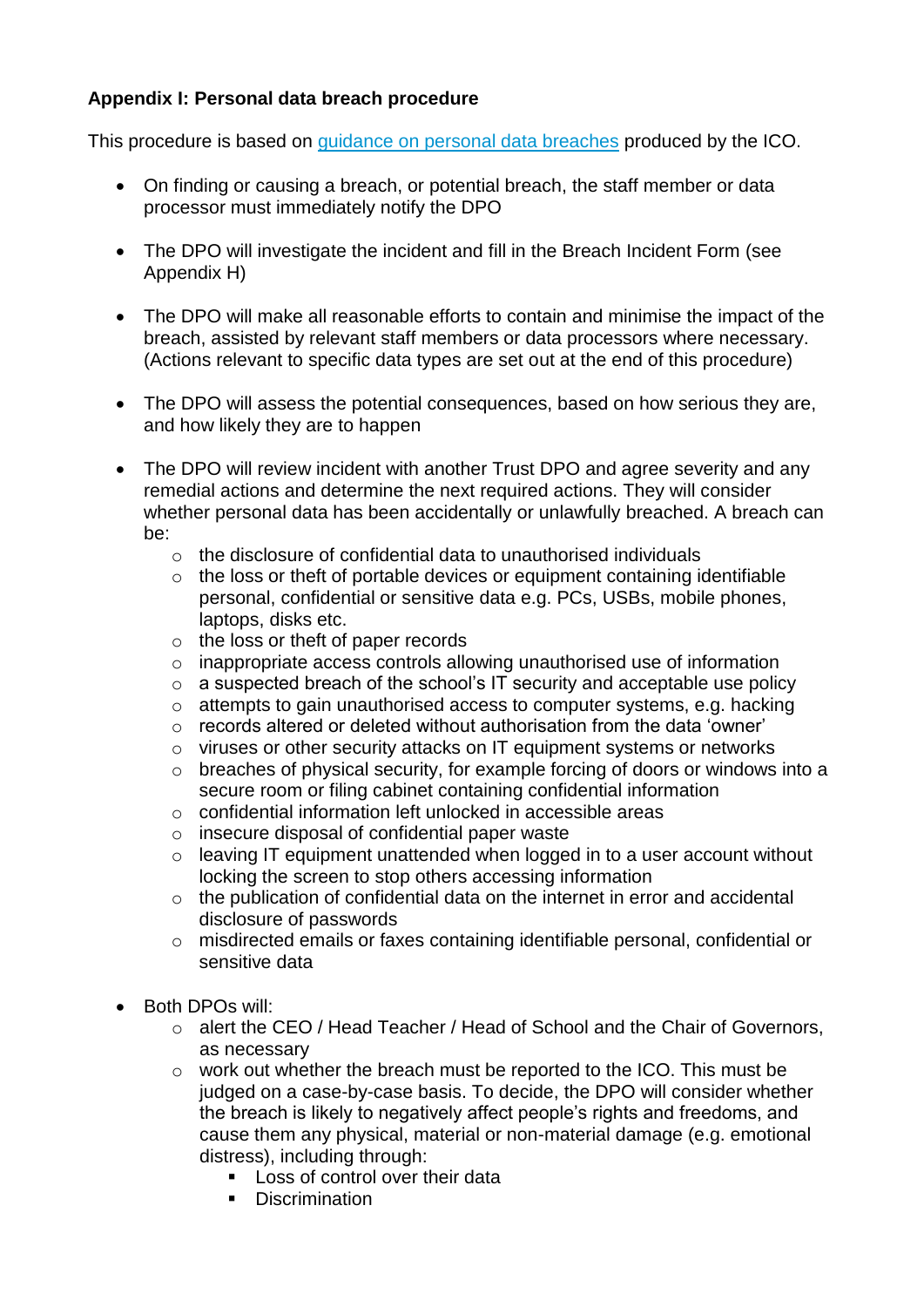- $\blacksquare$  Identify theft or fraud
- Financial loss
- Unauthorised reversal of pseudonymisation (for example, key-coding)
- Damage to reputation
- **Loss of confidentiality**
- Any other significant economic or social disadvantage to the individual(s) concerned
- Both DPOs will document the decision (either way); in case it is challenged at a later date by the ICO or an individual affected by the breach. Documented decisions are stored
- Where the ICO must be notified, the DPOs will do this via the 'report a breach' page [of the ICO website](https://ico.org.uk/for-organisations/report-a-breach/) within 72 hours. As required, the DPO will set out:
	- $\circ$  A description of the nature of the personal data breach including, where possible:
		- The categories and approximate number of individuals concerned
		- The categories and approximate number of personal data records concerned
	- o The name and contact details of the DPO
	- o A description of the likely consequences of the personal data breach
	- o A description of the measures that have been, or will be taken, to deal with the breach and mitigate any possible adverse effects on the individual(s) concerned
- If all the above details are not yet known, the DPOs will report as much as they can within 72 hours. The report will explain that there is a delay, the reasons why and when the DPO expects to have further information. The DPOs will submit the remaining information as soon as possible
- Both DPOs will also assess the risk to individuals, again based on the severity and likelihood of potential or actual impact. If the risk is high, the DPOs will promptly inform, in writing, all individuals whose personal data has been breached. This notification will set out:
	- o The name and contact details of the DPO
	- o A description of the likely consequences of the personal data breach
	- o A description of the measures that have been, or will be, taken to deal with the data breach and mitigate any possible adverse effects on the individual(s) concerned
- The DPOs will notify any relevant third parties who can help mitigate the loss to individuals – for example, the police, insurers, banks or credit card companies
- The DPOs will document each breach, irrespective of whether it is reported to the ICO. For each breach, this record will include the:
	- o Facts and cause
	- o Effects
	- o Action taken to contain it and ensure it does not happen again (such as establishing more robust processes or providing further training for individuals)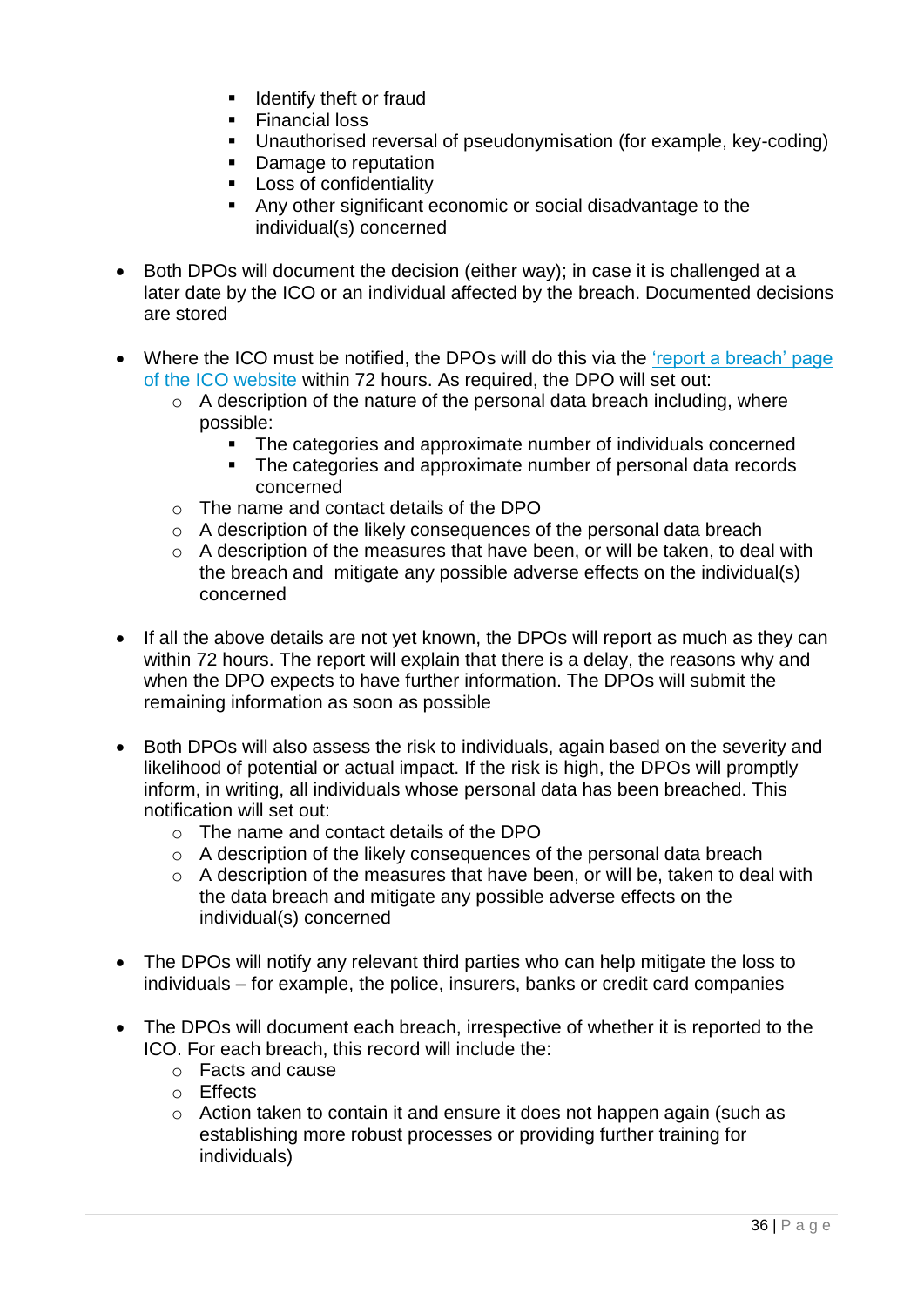Records of all breaches will be documented within the Breach Incident Form, as per the Health and Safety Policy.

 The DPO and CEO / Head Teacher / Head of School will meet to review what happened and how it can be stopped from happening again. This meeting will happen as soon as reasonably possible

### **Actions to minimise the impact of data breaches**

We will take the actions set out below to mitigate the impact of different types of data breach, focusing especially on breaches involving particularly risky or sensitive information. We will review the effectiveness of these actions and amend them as necessary after any data breach.

Examples of actions (for different types of risky or sensitive personal data) are:

### **Sensitive information being disclosed via email (including safeguarding records)**

- If special category data (sensitive information) is accidentally made available via email to unauthorised individuals, the sender must attempt to recall the email as soon as they become aware of the error
- Members of staff who receive personal data sent in error must alert the sender and the DPO as soon as they become aware of the error
- If the sender is unavailable or cannot recall the email for any reason, the DPO will ask the ICT department to recall it
- In any cases where the recall is unsuccessful, the DPO will contact the relevant unauthorised individuals who received the email, explain that the information was sent in error, and request that those individuals delete the information and do not share, publish, save or replicate it in any way
- The DPO will ensure we receive a written response from all the individuals who received the data, confirming that they have complied with this request
- The DPO will carry out an internet search to check that the information has not been made public; if it has, we will contact the publisher/website owner or administrator to request that the information is removed from their website and deleted

Other types of breach that you might want to consider could include:

- Details of pupil premium interventions for named children being published on the school website
- Non-anonymised pupil exam results or staff pay information being shared with governors
- A school laptop containing non-encrypted sensitive personal data being stolen or hacked
- The school's cashless payment provider being hacked and parents' financial details stolen